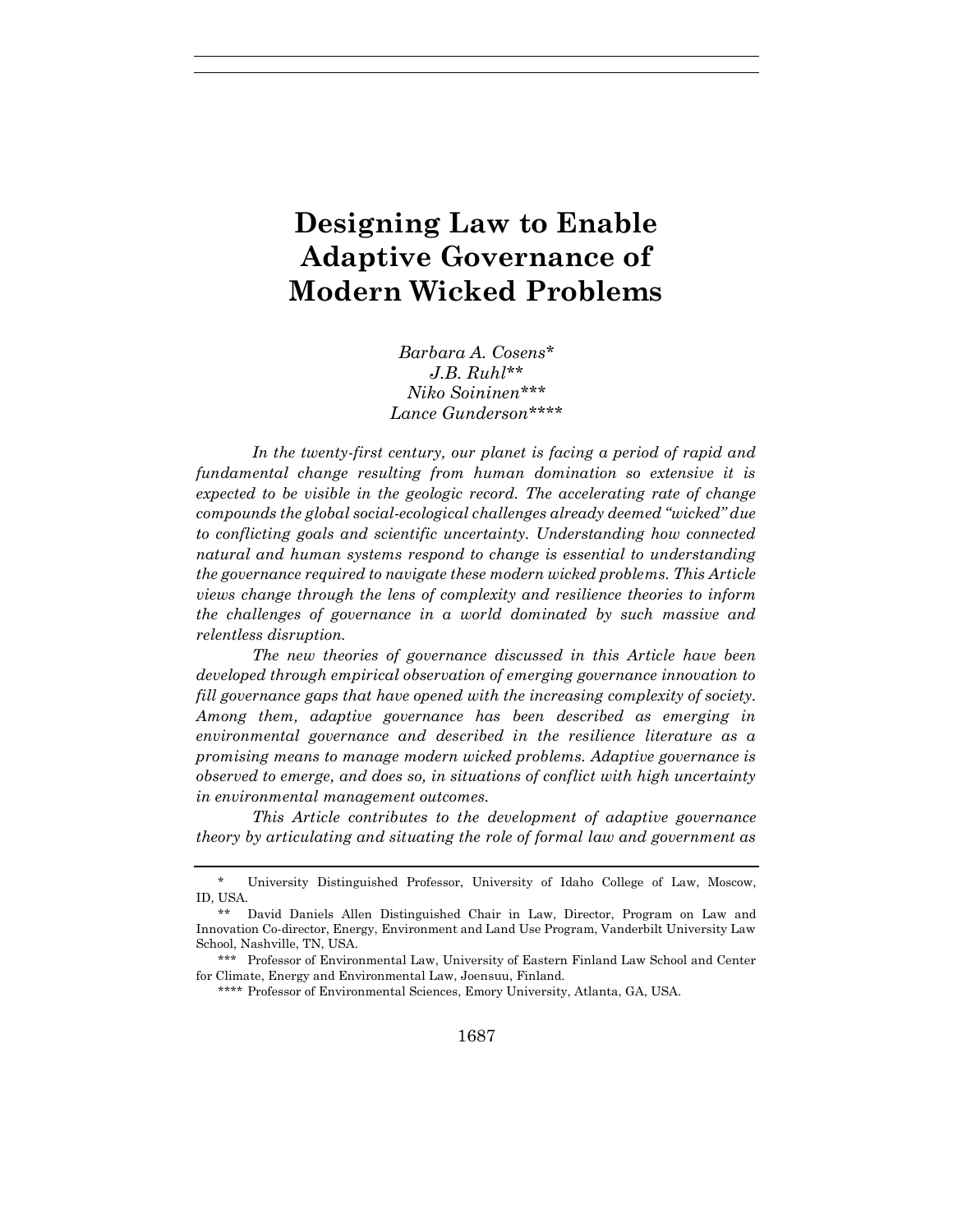*the facilitator, but not central controller, of adaptive governance. To advance the understanding of adaptive governance, we argue that it can be understood in the broader context of scholarship covering the observed emergence of new governance, the efforts to develop theoretical understandings through decentered theory, and the refinement of constitutional understanding through democratic experimentalism. Synthesis of these three themes in turn informs the role of law and government in working with emergent governance responses to complexity to manage change and wicked problems. This inter- and transdisciplinary exercise reveals that the role of law and government in adaptive governance is to leave space for local innovation and private governance. Law and government must provide the catalyzation, facilitation, steering, and oversight essential for public and private institutions to respond at the rate and complexity of change in large-scale social-ecological systems, and they must do so while advancing good governance.*†

| Ι.  |                                                      |                                                     |  |
|-----|------------------------------------------------------|-----------------------------------------------------|--|
|     | $A_{\cdot}$                                          | The Twentieth-Century Scientific Revolution in      |  |
|     |                                                      | the Study of Complex Systems  1694                  |  |
|     | В.                                                   | Complexity as Context for Governance  1698          |  |
| П.  | GOVERNANCE TRENDS WITH INCREASING COMPLEXITY 1705    |                                                     |  |
|     | $A$ .                                                |                                                     |  |
|     | $B_{\cdot}$                                          |                                                     |  |
|     | $C_{\cdot}$                                          | <b>Emerging Trends in Environmental Governance:</b> |  |
|     |                                                      |                                                     |  |
| TH. | <b>ADAPTIVE LAW: ENABLING GOVERNANCE FOR COMPLEX</b> |                                                     |  |
|     |                                                      |                                                     |  |
|     | $A_{\cdot}$                                          | Situating Law Within the Adaptive                   |  |
|     |                                                      |                                                     |  |
|     | В.                                                   | Unpacking the Role of Formal Law and                |  |
|     |                                                      | Government in Adaptive Governance 1727              |  |
|     |                                                      |                                                     |  |
|     |                                                      |                                                     |  |

<sup>†</sup> The concepts discussed in this paper were inspired by the work of the Adaptive Water Governance (AWG) Project (co-led by B. Cosens and L. Gunderson) supported by funding from the U.S. National Socio-Environmental Synthesis Center (SESYNC) under funding from the U.S. National Science Foundation, NSF DBI-1052875; by the research project "Adaptive Capacity for Sustainable Blue Growth" (BlueAdapt) funded by the Strategic Research Council of Finland; and by a collaboration between AWG and the Finnish BlueAdapt project, known as the Adaptive Water Governance Project 2.0, funded through SESYNC. The authors would like to dedicate this article to the memory of C. S. (Buzz) Holling, whose groundbreaking work on resilience theory and adaptive management, intellectual curiosity, quest for big ideas, and openness to diverse disciplines and experiences in pursuit of that quest has greatly influenced the work of each of us. The authors are thankful to Margaret Palmer and Jonathan Kramer of SESYNC for their continued support of this work.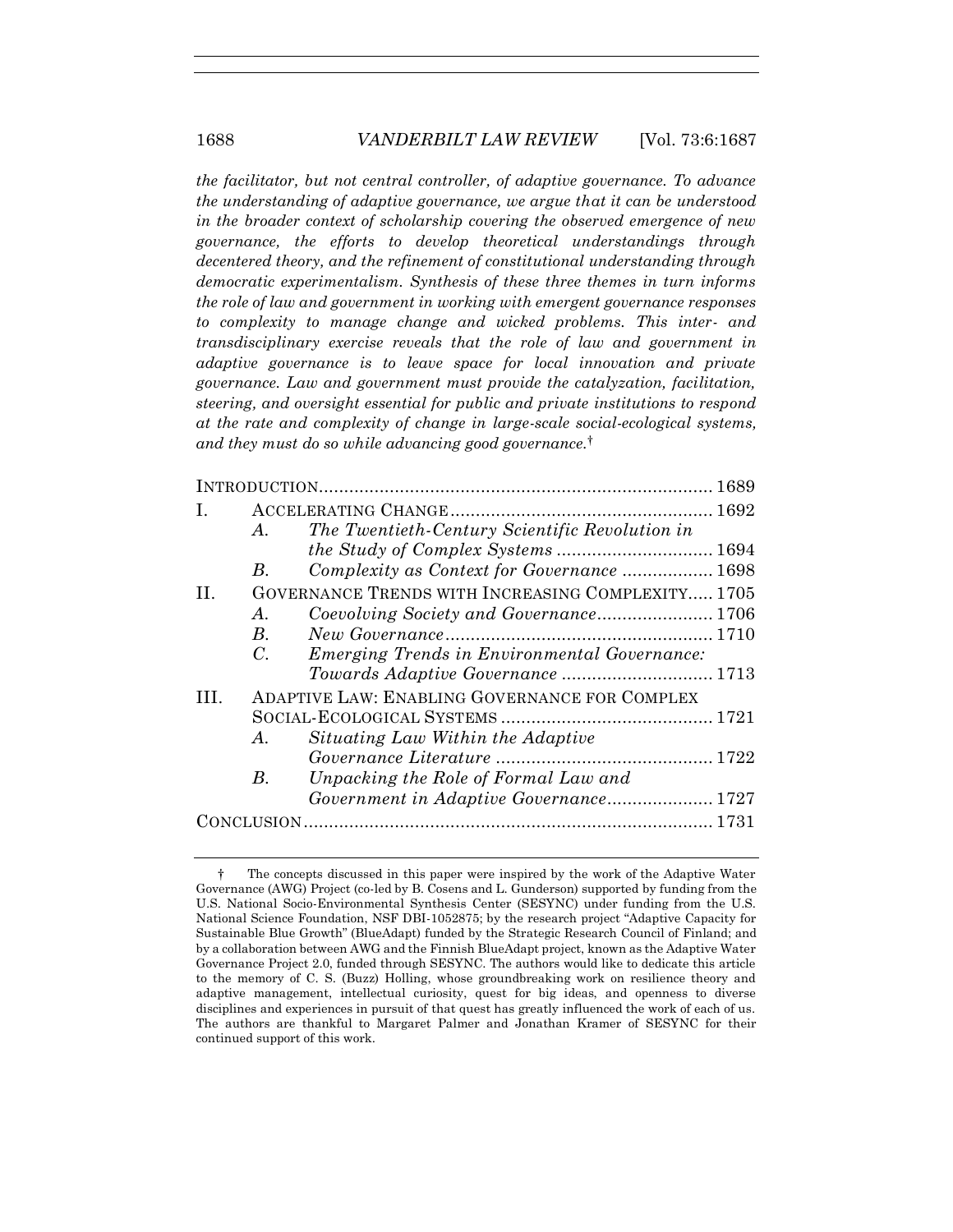#### <span id="page-2-1"></span><span id="page-2-0"></span>**INTRODUCTION**

In 1973, Rittel and Webber<sup>1</sup> used the term "wicked" to describe value-laden problems in which goal formation, problem definition, and equitable solution options are contested. Objective application of expertise alone cannot solve a wicked problem.<sup>2</sup> In working with the list of attributes of wicked problems Rittel and Webber identified,<sup>3</sup> which has become "rooted in many research fields,"<sup>4</sup> it is important to understand that their conceptualization arose in the planning context (e.g., how to design the transit system for a major city) during the social upheaval of the 1960s and 1970s.<sup>5</sup> At the time, general systems theory, which emphasizes explaining complex patterns or behaviors that arise from interactions of key system components,<sup> $6$ </sup> was coming of age to address environmental problems, but it either received little application or was rejected by the social and political sciences.<sup>7</sup> Modern complex environmental problems, such as climate change, share the core attributes Rittel and Webber described but also include elements of rapid social change and increasing complexity as societies enter the age of globalization, the digital revolution, and human domination of

1. There is no definitive formulation of a wicked problem . . . 2. Wicked problems have no stopping rule . . . 3. Solutions to wicked problems are not true-or-false, but good-orbad . . . 4. There is no immediate and no ultimate test of a solution to a wicked problem . . . 5. Every solution to a wicked problem is a "one-shot operation"; because there is no opportunity to learn by trial-and-error, every attempt counts significantly . . . 6. Wicked problems do not have an enumerable (or exhaustively desirable) set of potential solutions, nor is there a well-described set of permissible operations that may be incorporated into the plan . . . 7. Every wicked problem is essentially unique . . . 8. Every wicked problem can be considered to be a symptom of another problem . . . 9. The existence of a discrepancy representing a wicked problem can be explained in numerous ways. The choice of explanation determines the nature of the problem's resolution . . . 10. The planner has no right to be wrong.

4. Catrien J.A.M. Termeer, Art Dewulf & Robbert Biesbroek, *A Critical Assessment of the Wicked Problem Concept: Relevance and Usefulness for Policy Science and Practice*, 38 POL'Y & SOC'Y 167, 168 (2019).

5. Kate Crowley & Brian W. Head, *The Enduring Challenge of 'Wicked Problems': Revisiting Rittel and Webber*, 50 POL'Y SCIS. 539, 541 (2017).

6. LUDWIG VON BERTALANFFY, GENERAL SYSTEM THEORY: FOUNDATIONS, DEVELOPMENT, APPLICATIONS 3–5 (1968); *see also* Ralph H. Abraham, *The Genesis of Complexity*, 67 WORLD FUTURES 380, 380–84 (2011) (detailing the roots of complexity theory).

7*. See* B. Guy Peters, *What Is So Wicked About Wicked Problems? A Conceptual Analysis and a Research Program*, 36 POL'Y & SOC'Y 385, 385 (2017) (noting that the Rittel and Webber article served as a precursor for the development of complexity theories in the social sciences). Note that systems-related theories of complexity, adaptation, and resilience will be discussed in greater detail in Part I.

<sup>1.</sup> Horst W.J. Rittel & Melvin M. Webber, *Dilemmas in a General Theory of Planning*, 4 POL'Y SCIS. 155, 160 (1973).

<sup>2</sup>*. Id.* at 156.

<sup>3</sup>*. Id.* at 161–66: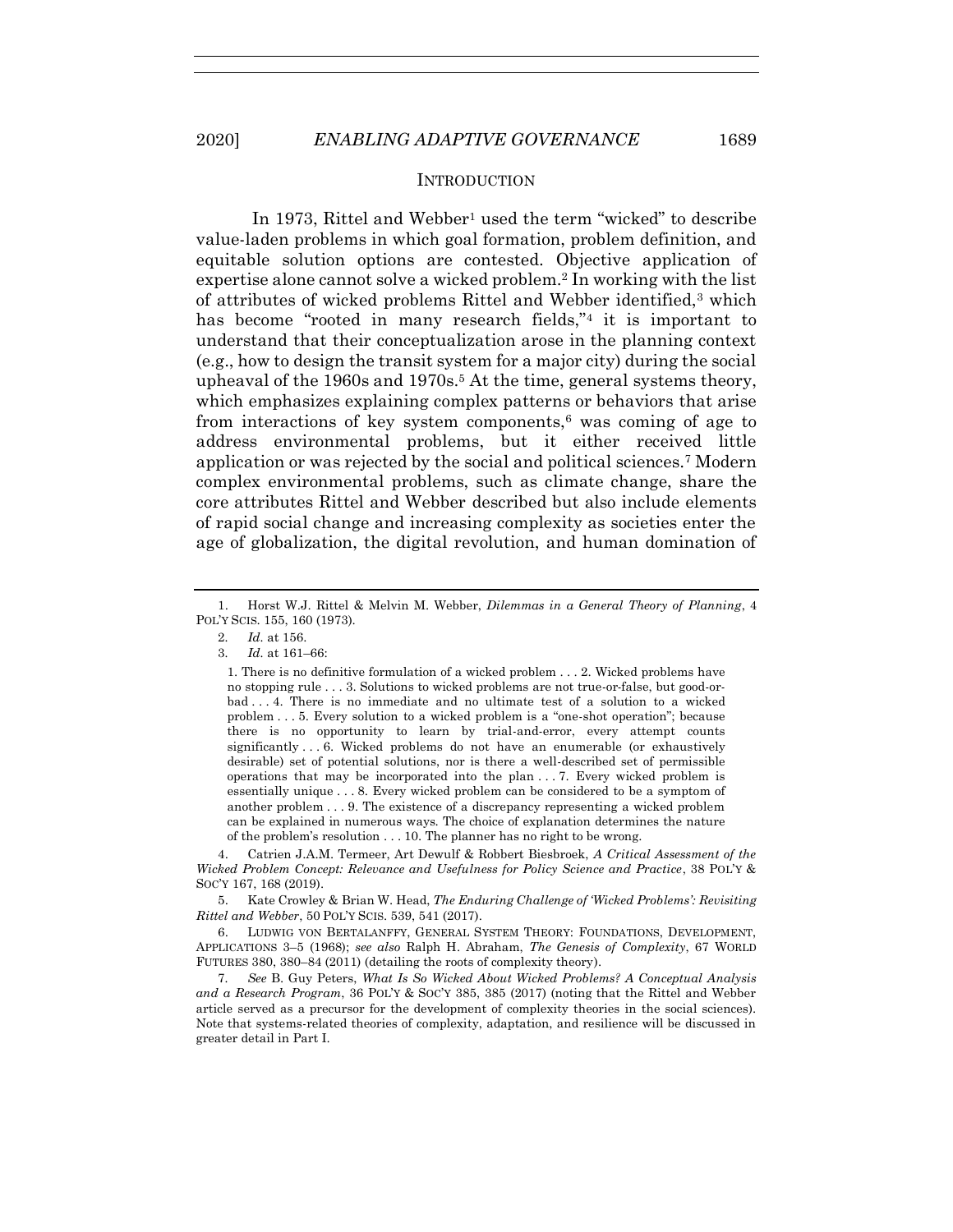<span id="page-3-0"></span>the planet.<sup>8</sup> In taking the efforts to address wicked problems from a planning perspective to much broader governance realms, it is clear that the core attributes Rittel and Webber outlined, combined with an accelerated rate of change, high uncertainty, and a timeframe that implicates intergenerational equity, compound the lack of fit between traditional governance and the challenges it is intended to manage. The development of systems approaches, such as complexity and resilience theory from biophysical sciences, has challenged the social sciences to update their models, leading to reconceptualization of these "modern" wicked problems.

<span id="page-3-1"></span>In a growing body of interdisciplinary scholarship that bridges biophysical and social sciences in addressing environmental issues, the evidence of emergence of *adaptive governance* has been described and offered as a promising means to manage modern wicked problems. Here we use *governance* as a broad term that includes, but goes beyond, *government*. As political scientist Mark Bevir defines these terms, "Whereas government refers to political institutions, governance refers to processes of rule wherever they occur."<sup>9</sup> Thus, governance includes private as well as public action, with formal law and government being only a subset of governance. What separates adaptive governance from other strands of governance theory is the realization that wicked problems are changing in their dynamics at accelerating rates and with increasingly uncertain futures. Consequently, governance must not only rely on institutions beyond government, it must do so *adaptively*.

<sup>8</sup>*. See* Will Steffen, Paul J. Crutzen & John R. McNeill, *The Anthropocene: Are Humans Now Overwhelming the Great Forces of Nature?*, 36 AMBIO 614 (2007) (discussing human domination of Earth's systems in the context of the geologic record).

<sup>9.</sup> MARK BEVIR, GOVERNANCE: A VERY SHORT INTRODUCTION 3 (2012) [hereinafter BEVIR, GOV. INTRO]; *see also* MARK BEVIR, A THEORY OF GOVERNANCE 17 (2013) [hereinafter BEVIR, THEORY GOV.] (the author is the leading expert on the increasing emergence of non-government centered governance in Western democracies); MARK BEVIR, KEY CONCEPTS IN GOVERNANCE 3 (2009) [hereinafter BEVIR, KEY CONCEPTS] (describing the key aspects of governance). For the definition used in the AWG Project see Barbara Cosens & Lance Gunderson, *An Introduction to Practical Panarchy*, *in* PRACTICAL PANARCHY FOR ADAPTIVE WATER GOVERNANCE: LINKING LAW TO SOCIAL-ECOLOGICAL RESILLIENCE 1, 3 (Barbara Cosens & Lance Gunderson eds., 2018) [hereinafter PRACTICAL PANARCHY]. *See, e.g.*, PETER ROGERS & ALAN W HALL, GLOB. WATER P'SHIP TECH. COMM., EFFECTIVE WATER GOVERNANCE 4 (2003), http://www.gwp.org/Global/ToolBox/ Publications/Background%20papers/07%20Effective%20Water%20Governance%20%282003%29 %20English.pdf [https://perma.cc/2X68-RA6P] ("Governance generally involves mediating behaviour via values, norms, and, where possible, through laws."). *See* GOVERNANCE FOR THE ENVIRONMENT: NEW PERSPECTIVES (Magali A. Delmas & Oran R. Young eds., 2009) (noting that the demand for governance is increasing at the same time that confidence in governments to provide such is waning); UNITED NATIONS SYS. TASK TEAM, UNITED NATIONS DEP'T ECON. & SOC. AFFS., UNITED NATIONS DEV. PROGRAMME & UNITED NATIONS EDUC., SCI. & CULTURAL ORG., UN SYSTEM TASK TEAM ON THE POST-2015 UN DEVELOPMENT AGENDA: GOVERNANCE AND DEVELOPMENT (2012), http://www.un.org/millenniumgoals/pdf/Think%20Pieces/7\_governance.pdf [https://perma.cc/TN5F-WVTB] (describing governance as the means through which collective goals are chosen, decisions are made, and action is taken to achieve the chosen goals).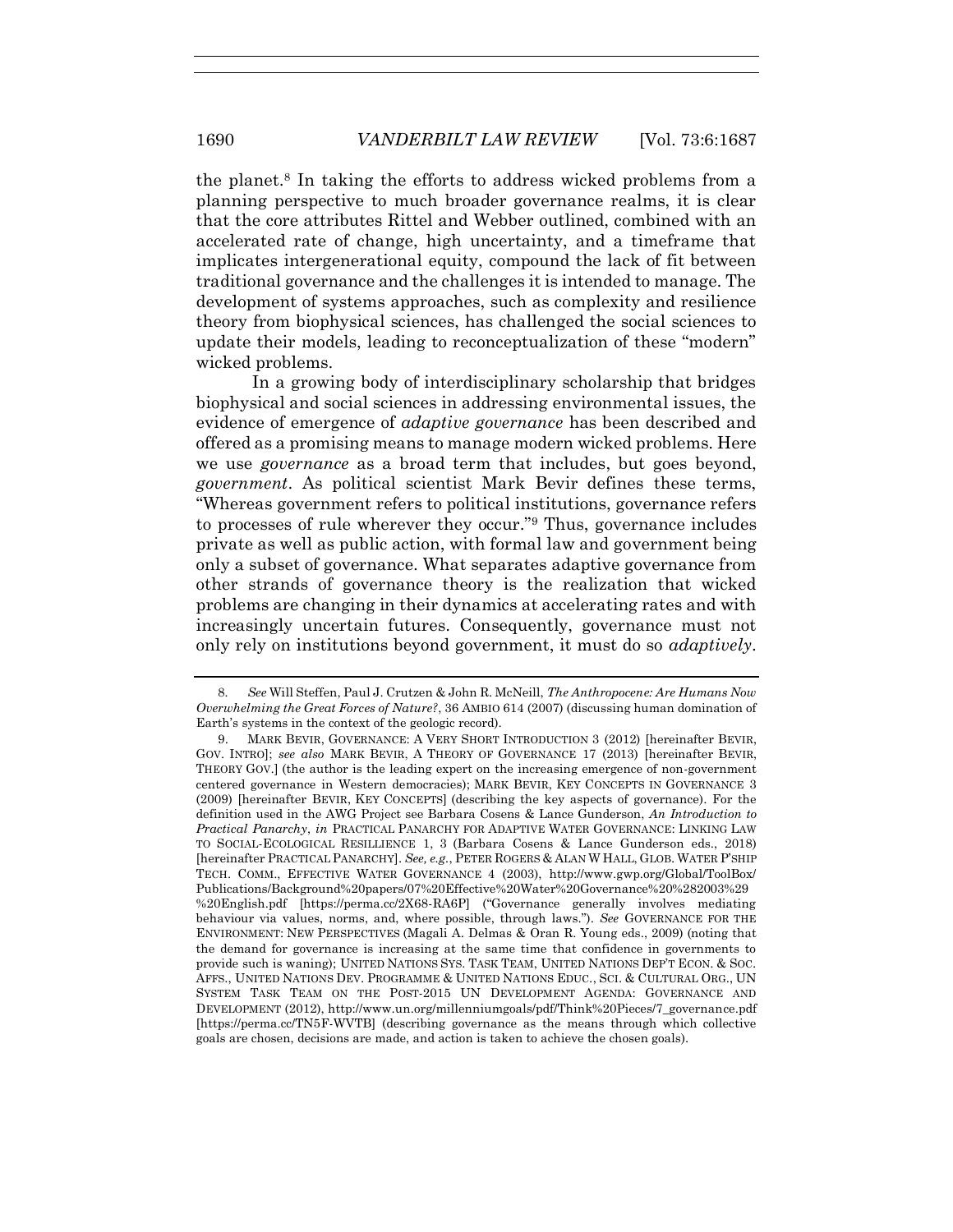Adaptive governance theory developed to make sense of emerging forms of environmental governance responding to complexity and to help conceptualize how society can grow more nimble in the face of the daunting social-ecological changes ahead.

This Article contributes to the development of adaptive governance theory by articulating and situating the role of formal law and government within the broader enterprise of governance and by discussing the key implications of complexity and resilience theories for governance in general and for law in particular. We make three core arguments. First, conceptualizing modern wicked problems requires a firm understanding of theories that arose from the study of complex systems, characterized by high levels of interacting variables, nonlinearity, and deep uncertainty. Second, adaptive governance is an emergent, context-specific response in complex systems that fosters distributed governance, embraces democratic experimentalism to generate an ever-broadening realm of governance processes and actors, and increases the capacity of society to manage change and uncertainty in complex social-ecological systems. Third, to take advantage of this emergent response of society to complexity, the role of formal law and government is not one of central controller, but rather one of facilitator, which requires law and government themselves to be adaptive.

Our discussion proceeds in three parts corresponding to our core arguments. Part I explores why the unique attributes of this time in history call for new approaches to governance of wicked problems, arguing that the science of complexity, as incorporated into resilience theory, informs how best to conceptualize the governance challenge. Part II reviews the history of scholarship on emergence of governance innovation in Western democracies since the 1980s, which has led to increasingly distributed governance with both private and public actors playing significant roles. The discussion focuses on how the progression of governance experiments demonstrates patterns that reflect aspects of complexity and resilience theory. It then turns to the trends in empirical work, scholarship, and practice in environmental governance that led to the initial observation of emergence of a new form of governance, from which the broader concept of adaptive governance was developed. Finally, Part III seeks to inform the development of adaptive governance through a synthetic understanding of complexity and governance and to consider the efficacy of this approach in the face of growing complexity of wicked problems. While emerging approaches to distributed governance are promising for managing resilience, they are not emerging fast enough to address accelerating change, and they are proceeding ahead and outside of governmental checks on good governance, including legitimacy, transparency, accountability, equity,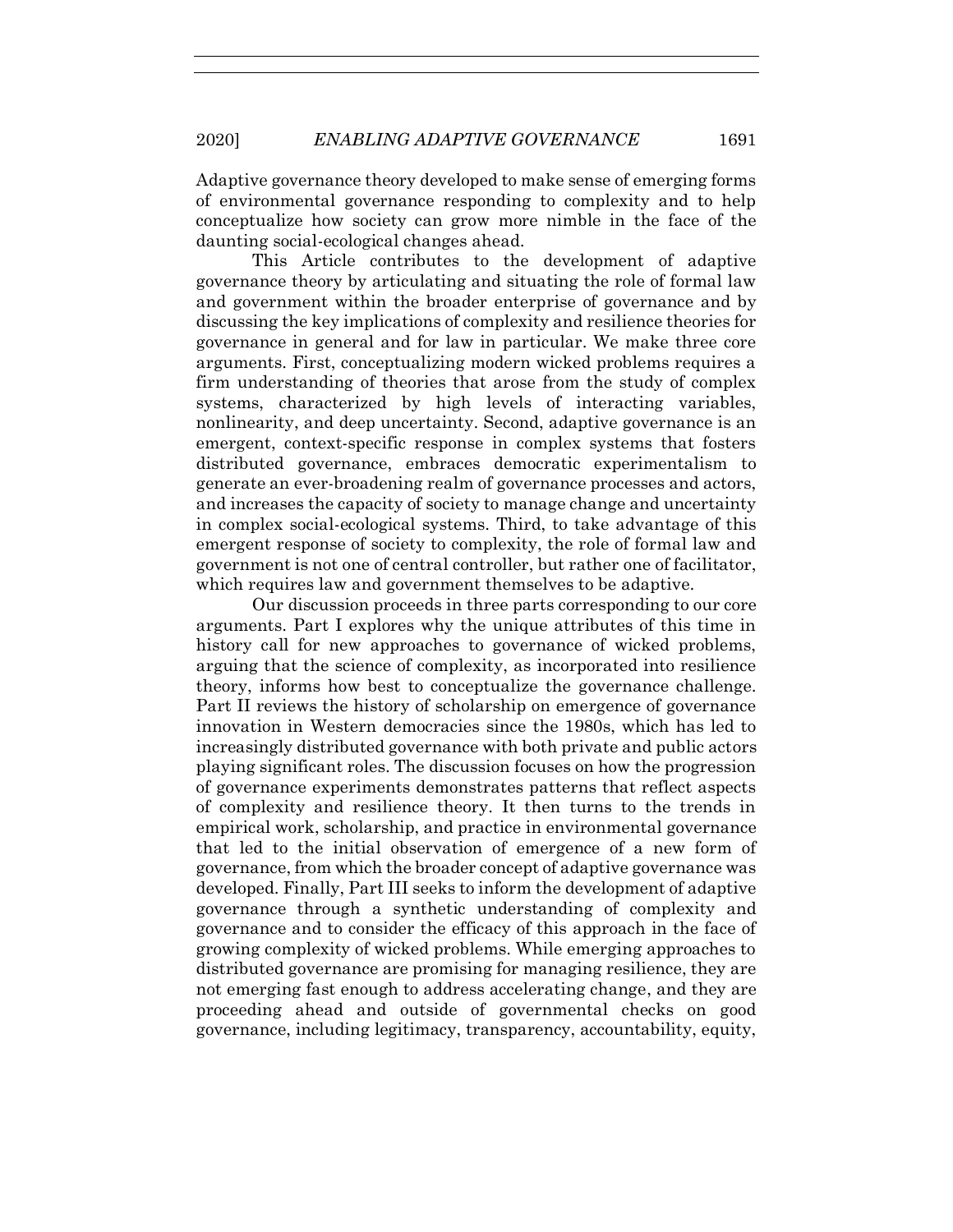and justice. To address this gap, Part III concludes by analyzing the governmental role in accelerating emergence of adaptive governance and calling for legal authority and government leadership to act in both a facilitative role and as the arbiter of good governance.

#### <span id="page-5-2"></span>I. ACCELERATING CHANGE

The forms of governance discussed in this paper are emerging to fill gaps related to the increasing complexity of society. Governance gaps in areas that include climate change, globalized economies, and landscape-scale ecosystem and water basin management exist and are widening as the complexity of interrelated social, ecological, and technological systems accelerates. <sup>10</sup> Understanding how systems respond to change is therefore essential to understanding the governance required to navigate that change.

Throughout geologic time, the planet Earth has experienced punctuated change. While the scale of geologic time may spread change over millennia, rendering it invisible on a human time scale, the geologic record displays change in relatively abrupt cycles visible today in unconformities, record sea level and climate change, and mass extinctions.<sup>11</sup> In the twenty-first century, the planet is in a period of change expected to be visible in the geologic record, occurring on a human time scale, and resulting from human domination of the earth. Both the geologic<sup>12</sup> and the popular or policy literature<sup>13</sup> refer to this

11. Unconformity: a vertical section of rock in which the contact line between rocks below and above reflects a gap in time—these represent significant geologic events in Earth's history. Extinctions: a significant change in biodiversity and species present. EDWARD J. TARBUCK & FREDERICK K. LUTGENS, EARTH: AN INTRODUCTION TO PHYSICAL GEOLOGY 251, 598, 619 (9th ed. 2008).

<span id="page-5-1"></span><span id="page-5-0"></span><sup>10</sup>*. See* MICHAEL P. VANDENBERGH & JONATHAN M. GILLIGAN, BEYOND POLITICS: THE PRIVATE GOVERNANCE RESPONSE TO CLIMATE CHANGE 8–16 (2017) (discussing governance gaps in climate change); Barbara A. Cosens, Lance Gunderson & Brian C. Chaffin, *Introduction to the Special Feature Practicing Panarchy: Assessing Legal Flexibility, Ecological Resilience, and Adaptive Governance in Regional Water Systems Experiencing Rapid Environmental Change*, 23 ECOLOGY & SOC'Y, no. 1, 2018, at 4–8, https://doi.org/10.5751/ES-09524-230104 [https://perma.cc/ N2K8-4KJ4] (PDF download available at URL provided) (discussing governance gaps in landscape scale ecosystems and water basins); Scott Burris, Michael Kempa & Clifford Shearing, *Changes in Governance: A Cross-Disciplinary Review of Current Scholarship*, 41 AKRON L. REV. 1, 41 (2008) (discussing governance gaps in globalized economies).

<sup>12.</sup> Colin N. Waters, Jan Zalasiewicz, Colin Summerhayes, Anthony D. Barnosky, Clément Poirier, Agnieszka Gałuszka, Alejandro Cearreta, Matt Edgeworth, Erle C. Ellis, Michael Ellis, Catherine Jeandel, Reinhold Leinfelder, J.R. McNeill, Daniel deB. Richter, Will Steffen, James Syvitski, Davor Vidas, Michael Wagreich, Mark Williams, An Zhisheng, Jacques Grinevald, Eric Odada, Naomi Oreskes & Alexander P. Wolfe, *The Anthropocene Is Functionally and Stratigraphically Distinct from the Holocene*, 351 SCIENCE 137, 137 (2016).

<sup>13.</sup> Steffen et al., *supra* note [8,](#page-3-0) at 614; Will Steffen, Åsa Persson, Lisa Deutsch, Jan Zalasiewicz, Mark Williams, Katherine Richardson, Carole Crumley, Paul Crutzen, Carl Folke, Line Gordon, Mario Molina, Veerabhadran Ramanathan, Johan Rockström, Marten Scheffer,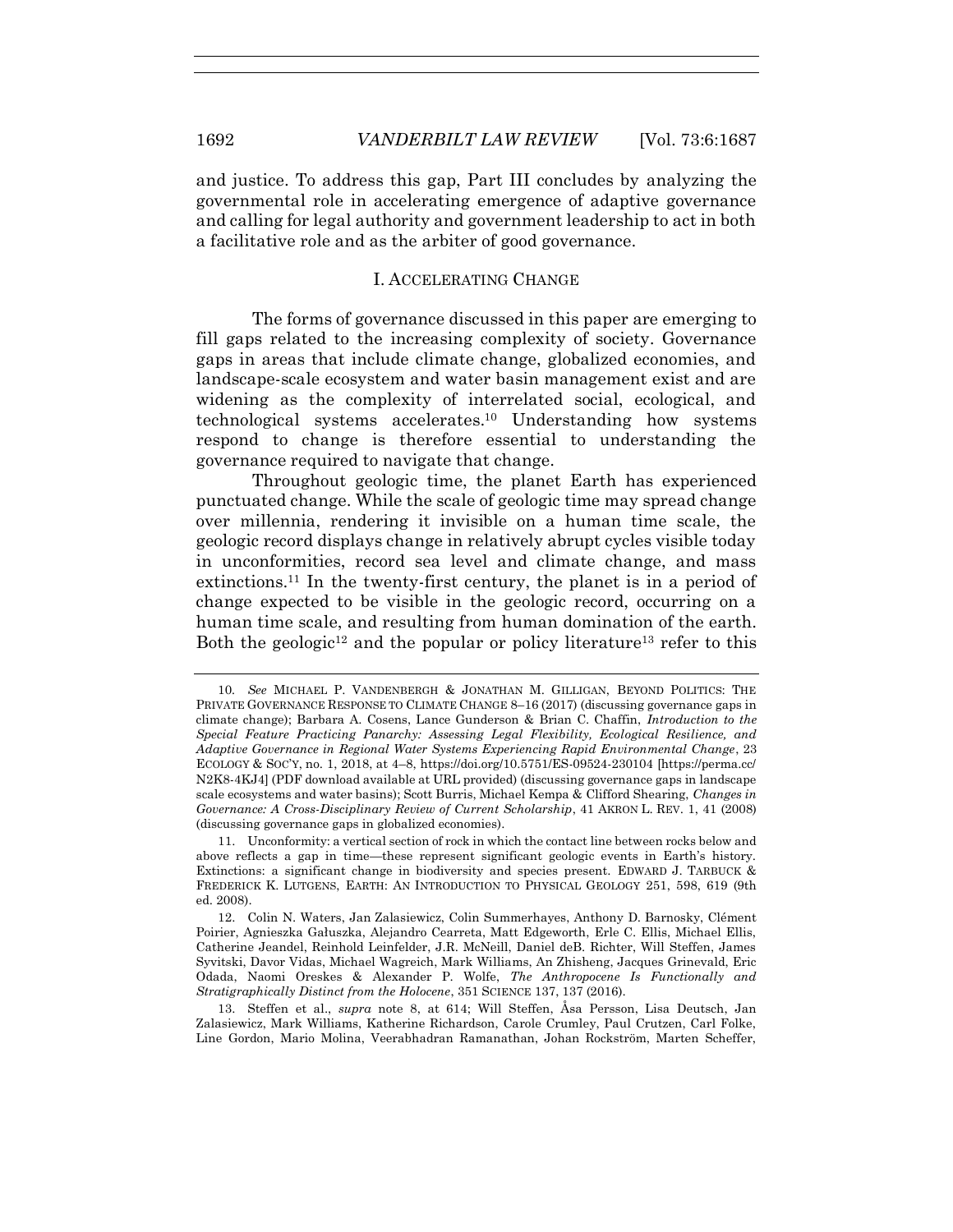epoch as the Anthropocene. Scientists limit their identification of the new epoch to those things known to be present globally over the surface of the earth, including fly ash, plastics, nuclear fallout, habitat loss, invasive species, and climate change as recorded in changing sea levels and biodiversity.<sup>14</sup> The popular literature would add that the planet is currently undergoing loss of biodiversity at a rate that is equal to or exceeds that of the five other mass extinctions in the 3.5 billion year geologic record of life on Earth,<sup>15</sup> and it is approaching other planetary boundaries involving biogeochemical cycling.<sup>16</sup>

What is truly unique about the Anthropocene is that global environmental change coincides with accelerating rates of change in social systems—namely, globalization, the digital revolution, and population growth neatly characterized as the Great Acceleration.<sup>17</sup> Thus, the utility of understanding the complex response of systems to disturbance is to inform how society might navigate accelerating change on a human timescale. This Section explores the science that informs understanding of complex systems and how systems facing change evolve.

16. Steffen et al., *supra* note [8,](#page-3-0) at 615; Steffen et al., *supra* not[e 13,](#page-5-1) at 753–54; Will Steffen, Katherine Richardson, Johan Rockström, Sarah E. Cornell, Ingo Fetzer, Elena M. Bennett, Reinette Biggs, Stephen R. Carpenter, Wim de Vries, Cynthia A. de Wit, Carl Folke, Dieter Gerten, Jens Heinke, Georgina M. Mace, Linn M. Persson, Veerabhadran Ramanathan, Belinda Reyers & Sverker Sörlin, *Planetary Boundaries: Guiding Human Development on a Changing Planet*, 347 SCIENCE 736, 736 (2015).

17. Steffen et al., *supra* note [8,](#page-3-0) at 617; Steffen et al., *supra* not[e 13,](#page-5-1) at 743; FRIEDMAN, *supra* not[e 13,](#page-5-1) at 254 (placing the inflection point in accelerating change at 2007).

Hans Joachim Schellnhuber & Uno Svedin, *The Anthropocene: From Global Change to Planetary Stewardship*, 40 AMBIO 739, 739 (2011); MELINDA HARM BENSON & ROBIN KUNDIS CRAIG,THE END OF SUSTAINABILITY: RESILIENCE AND THE FUTURE OF ENVIRONMENTAL GOVERNANCE IN THE ANTHROPOCENE 1 (2017); THOMAS L. FRIEDMAN, THANK YOU FOR BEING LATE: AN OPTIMIST'S GUIDE TO THRIVING IN THE AGE OF ACCELERATIONS 187–88 (Picador 2017) (2016); ELIZABETH KOLBERT, THE SIXTH EXTINCTION: AN UNNATURAL HISTORY 107 (2014).

<sup>14.</sup> Waters et al., *supra* not[e 12,](#page-5-0) at 137.

<sup>15.</sup> KOLBERT, *supra* note [13,](#page-5-1) at 15–16. Note that despite the preference of environmentalists the International Stratigraphy Commission Working Group on the Anthropocene cannot yet determine if this will show in the geologic record; however, to the extent that it is the result of loss of habitat, it is included in their basis for epoch recommendation. Working Grp. on the 'Anthropocene', *Results of Binding Vote by AWG Released 21st May 2019*, SUBCOMM. ON QUATERNARY STRATIGRAPHY, http://quaternary.stratigraphy.org/working-groups/anthropocene/ (last visited Sept. 26, 2020) [https://perma.cc/2KN5-PJKX]; *see also* Damian Carrington, The Anthropocene Epoch: Scientists Declare Dawn of Human-Influenced Age, GUARDIAN (Aug. 29, 2016, 8:00 AM), https://www.theguardian.com/environment/2016/aug/29/declare-anthropoceneepoch-experts-urge-geological-congress-human-impact-earth [https://perma.cc/ZA5N-WJHH] (discussing the debate surrounding designation of the epoch).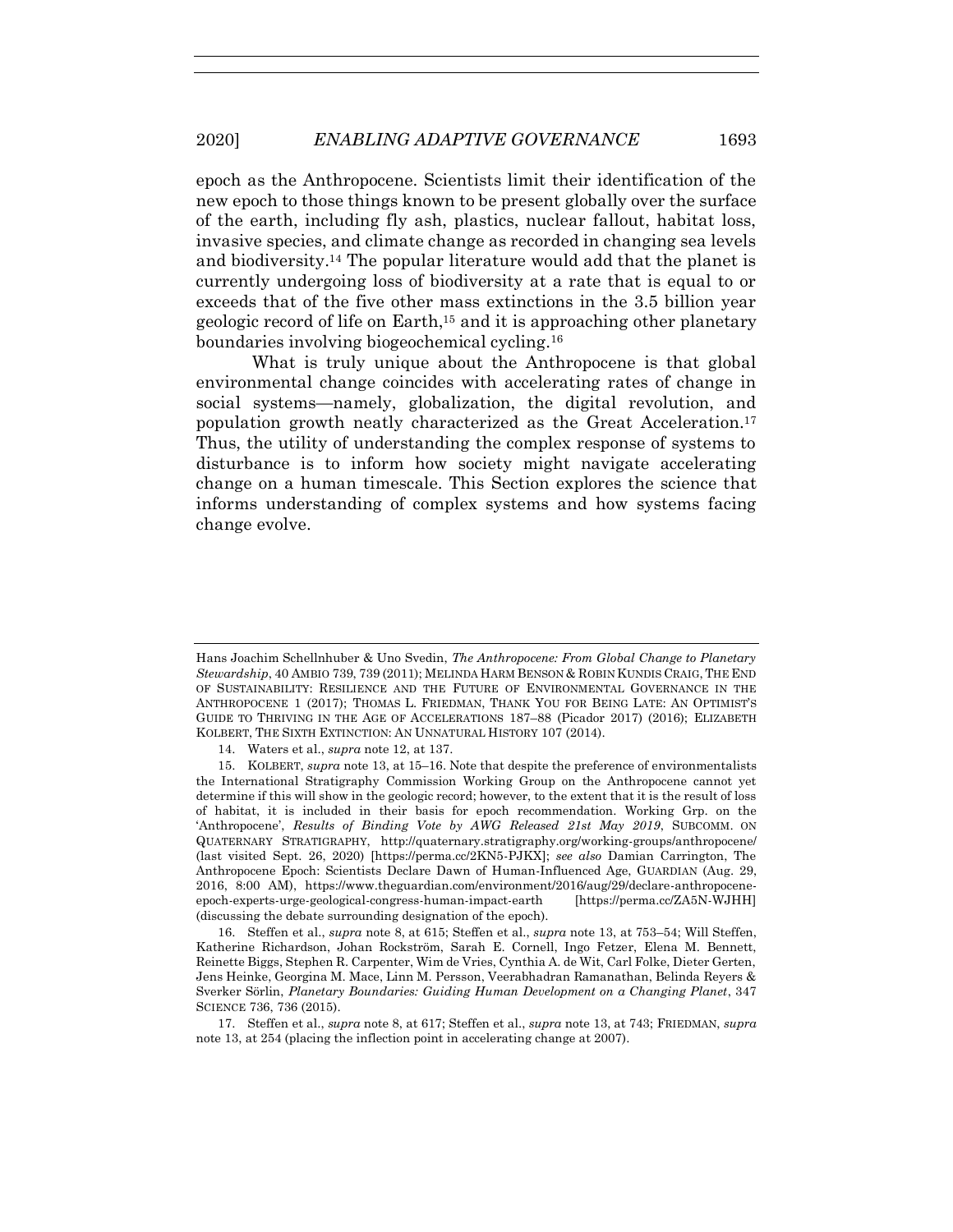# <span id="page-7-2"></span><span id="page-7-1"></span>*A. The Twentieth-Century Scientific Revolution in the Study of Complex Systems*

The Anthropocene unfolded in concert with a scientific revolution in which understanding of planetary processes reached a level that allowed scientists not only to identify the global imprint of human activities but to begin to understand consequences of those activities. Various approaches, such as general systems theory,<sup>18</sup> complexity theory,<sup>19</sup> and resilience theory, <sup>20</sup> were developed to help recognize and understand patterns of change across a range of systems. These three theories in particular also helped provide a basis for translating knowledge to action in environmental systems. In cases that link environmental and economic systems (such as fisheries management), $2<sup>1</sup>$  understanding system behavior is vital to governing human interventions. We argue that governance and design of governmental structures and processes can be informed by understanding the behavior of systems from these different theoretical perspectives.

<span id="page-7-3"></span><span id="page-7-0"></span>Systems can be characterized in a myriad of ways, but a distinction between simple and complicated systems on one hand and complex systems on the other offers a valuable starting point for understanding them.<sup>22</sup> In studying a simple system, such as a mechanical clock, you find a limited number of levers, pulleys, and pins that operate under a specific set of rules (laws of motion) and produce a rather standardized outcome (hands moving clockwise at a regular pace). The system may be *complicated* in the number of components and their interactions, but the operation of the system can be understood and predicted once all the components and their mechanics have been mapped out.<sup>23</sup> *Complex* systems, such as tropical rainforests, oceans, societies, or the global economy are a stark contrast in comparison. In

<sup>18</sup>*. See* FRITJOF CAPRA & PIER LUIGI LUISI, THE SYSTEMS VIEW OF LIFE: A UNIFYING VISION (2014) (discussing systems theory).

<sup>19.</sup> VON BERTALANFFY, *supra* note [6,](#page-2-0) at 34; *see also* Abraham, *supra* note [6,](#page-2-0) at 380–84 (detailing the history and origins of complexity theory).

<sup>20</sup>*. See* C.S. Holling, *Resilience and Stability of Ecological Systems*, 4 ANN. REV. ECOLOGY & SYSTEMATICS 1, 1–23 (1973) (using mathematical formulations to describe interaction in ecosystems and developing resilience theory to describe the results of adaptation and regime shift).

<sup>21</sup>*. See* Barbara Cosens & Alexander Fremier, *Assessing System Resilience and Ecosystem Services in Large River Basins: A Case Study of the Columbia River Basin*, 51 IDAHO L. REV. 91 (2014) (applying resilience theory to the complex tradeoffs between salmon and hydropower in the Columbia River to understand system adaptive capacity and the potential for tipping points).

<sup>22.</sup> PAUL CILLIERS, COMPLEXITY AND POSTMODERNISM: UNDERSTANDING COMPLEX SYSTEMS 2–3 (1998); JOHN H. HOLLAND, COMPLEXITY: A VERY SHORT INTRODUCTION 3–4 (2014).

<sup>23.</sup> HOLLAND, *supra* note [22,](#page-7-0) at 4–5.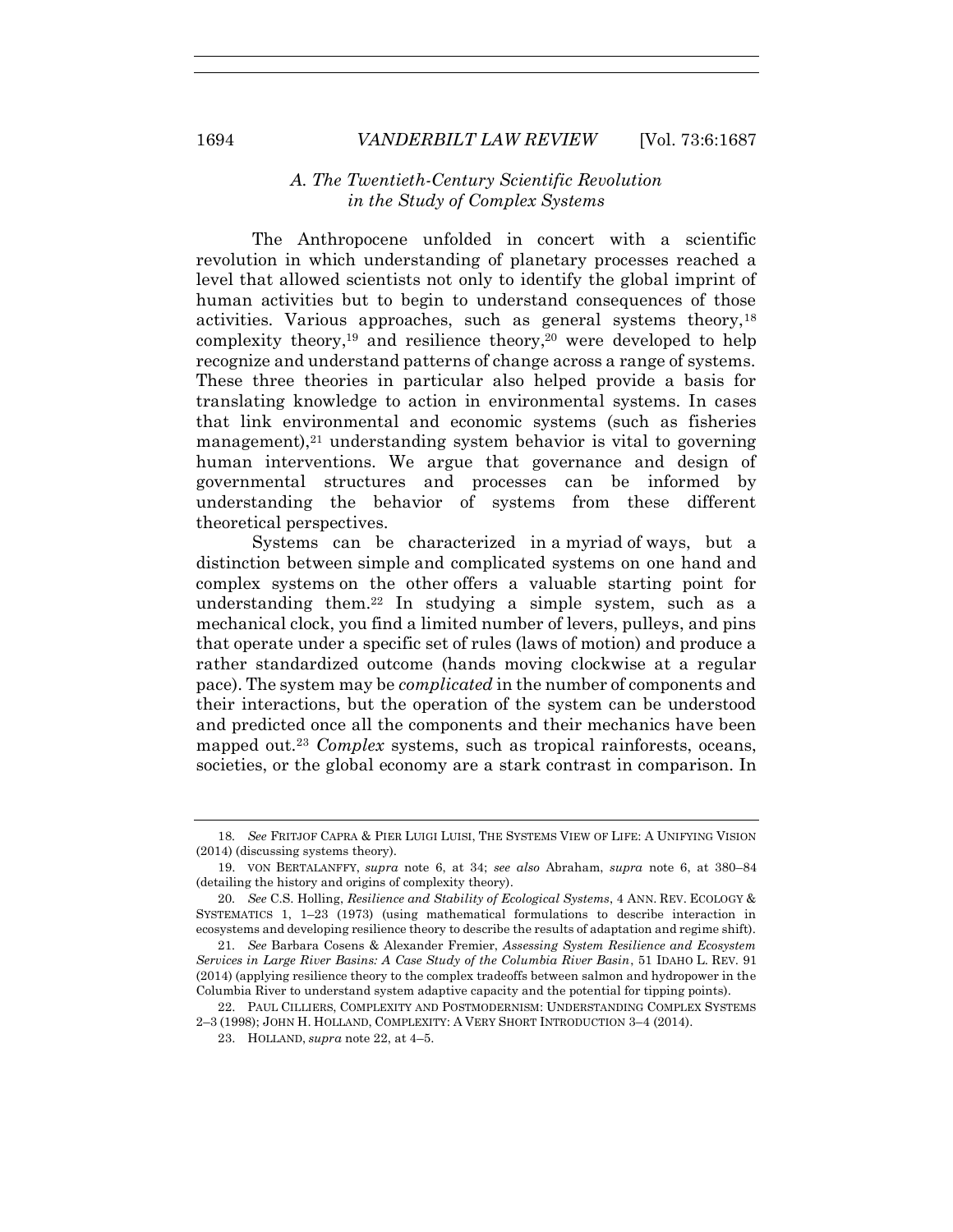addition to being complicated, these systems are also complex. The distinction goes to the essence of complexity science theory:

In a complicated world, the various elements that make up the system maintain a degree of independence from one another. Thus, removing one such element (which reduces the level of complication) does not fundamentally alter the system's behavior apart from that which directly resulted from the piece that was removed. Complexity arises when the dependencies among the elements become important. In such a system, removing one such element destroys system behavior to an extent that goes well beyond what is embodied by the particular element that is removed.  $24$ 

*Systems thinking* is based on this understanding of complexity in systems. Systems thinking arose in the first half of the twentieth century out of the study of living systems and the recognition of patterns arising from interactions that are not present in the reductionist study of the components alone.<sup>25</sup> It represented a revolution in Western science, and this approach has been used in the application of scientific understanding to real world management issues.<sup>26</sup>

<span id="page-8-0"></span>Systems science began to flourish in the 1950s with the development of general systems theories and methods (such as mathematical modeling, measurements, and experiments) to test those theories. Biologist Ludwig von Bertalanffy developed systems models to reconcile paradoxes between physical system rules (such as the laws of thermodynamics) and living systems.<sup>27</sup> Beginning in the 1960s, mathematical modeling through the use of computer technology began to reveal the complexity of systems,<sup>28</sup> allowing scientists "to discover order beneath the seeming chaos."<sup>29</sup> Such an approach provided systems scientists a framework to help explain patterns in nature but also to generate alternative methods to evaluate, reject, and replace

<sup>24.</sup> JOHN H. MILLER & SCOTT E. PAGE, COMPLEX ADAPTIVE SYSTEMS: AN INTRODUCTION TO COMPUTATIONAL MODELS OF SOCIAL LIFE 9 (2007). Thus "work is needed on distinguishing the complex . . . from the just complicated in the presence of many possible explanatory models and imperfect data." Nicholas W. Watkins & Mervyn P. Freeman, *Natural Complexity*, 320 SCIENCE 323, 324 (2008).

<sup>25.</sup> CAPRA & LUISI, *supra* not[e 18,](#page-7-1) § 4.1.

<sup>26</sup>*. Id.*; *see also* Robin Kundis Craig, *Resilience Theory and Wicked Problems*, 73 VAND. L. REV. 1733 (2020) (noting that Rittel and Webber's conceptualization of wicked problems, while focused on a more linear scientific understanding of natural systems, takes a step toward systems thinking by acknowledging the open and interacting nature of natural systems).

<sup>27.</sup> VON BERTALANFFY, *supra* not[e 6,](#page-2-0) at 39–41; *see also* CAPRA & LUISI, *supra* note [18,](#page-7-1) § 5.2. The work notes that the development by Nobel laureate Ilya Prigogine of an approach to complex mathematics in application to non-equilibrium thermodynamics of chemical systems allowed this advance. *Id.* Prigogine was able to show that while non-equilibrium, open systems tended toward increasing order and complexity, the dissipation of energy and matter in that process had an overall result of increasing entropy, thus maintaining consistency with the second law of thermodynamics. *Id.*

<sup>28.</sup> CAPRA & LUISI, *supra* not[e 18,](#page-7-1) § 6.

<sup>29</sup>*. Id.* § 6.3.1, at 109.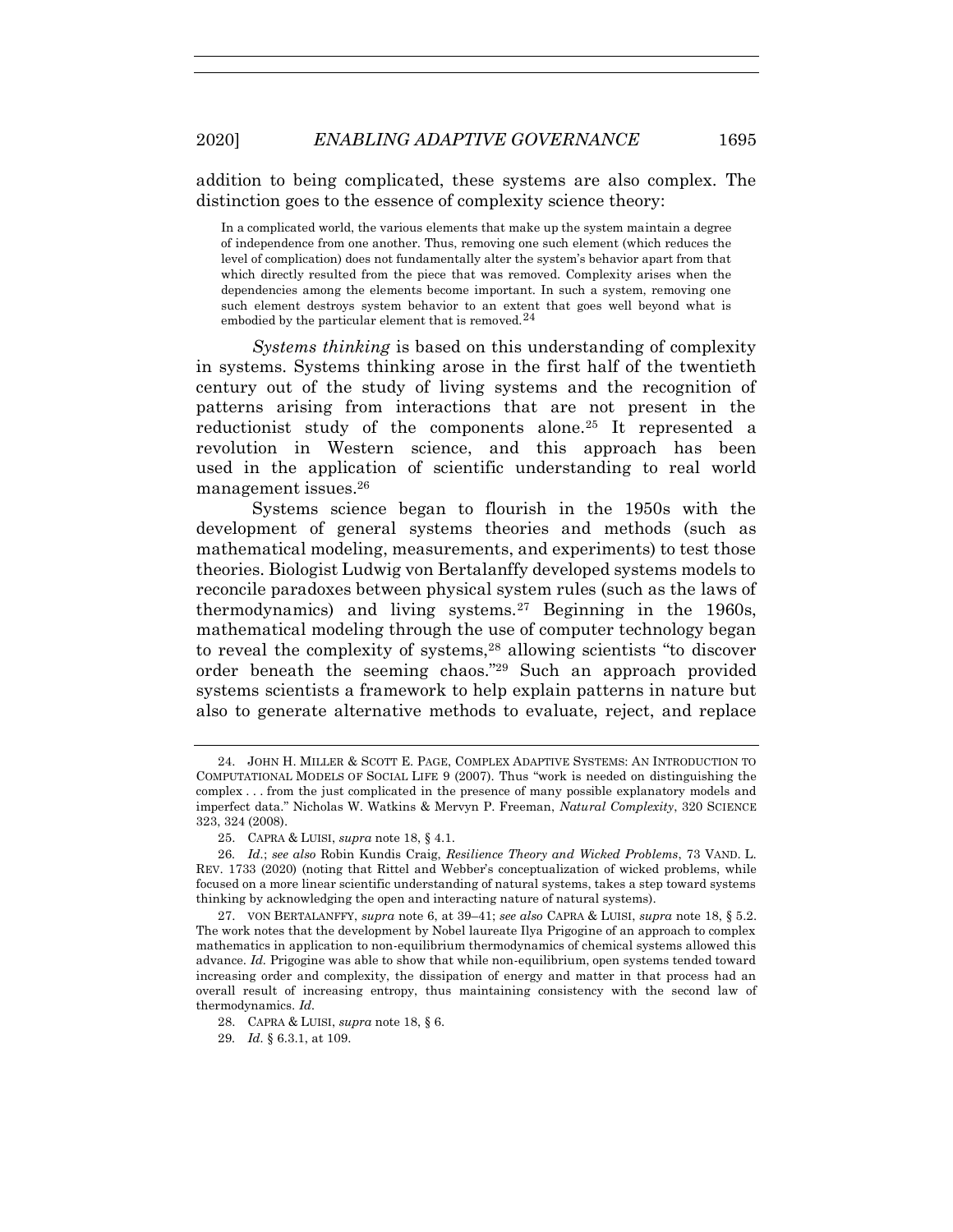theories within the systems paradigm. Hence, complexity theory was developed to account for increasing numeric complexity in systems (i.e., number of components or variables and complexity attributed to nonlinear relationships among components).<sup>30</sup>

<span id="page-9-1"></span><span id="page-9-0"></span>*Resilience theory* was first proposed by C.S. (Buzz) Holling, <sup>31</sup> who applied systems theory to the field of ecology.<sup>32</sup> Holling developed new and novel mathematical models to describe predation in the 1960s. He discovered that simple predator/prey models generated oscillations around a stable equilibrium for a wide range of organisms and ecosystems. Such systems may fluctuate substantially (generate dynamic behavior) around an equilibrium due to nonlinear relationships and feedbacks among components. By the 1970s he began creating more complex models to include other factors such as more predators, external disturbances (such as disease), or changes in food availability or nutrition.<sup>33</sup> As he increased the complexity of the model system, he noted unexpected outcomes. His results indicated that changes in system controls, both external (food availability) and internal (feedbacks), would result in different system configurations. In other words, a disturbance to a system may cause that system to cross a threshold into a qualitatively different regime or state characterized by different structures and functions, which in turn are maintained by feedbacks. He called this phenomenon a system "flip" and used the word resilience to describe the process that mediates the transition or flip.<sup>34</sup> Once a threshold is crossed, a system may or may not return to the prior

<sup>30</sup>*. Id.* § 6 (noting that complexity theory is also referred to as "nonlinear systems theory" and "dynamical systems theory," and that chaos theory and fractal geometry are branches of complexity theory). Importantly, Capra and Luisi are quick to note that a mathematical theory is not the same as a scientific theory, which is developed through observation and experimentation, but instead represents a means of qualitatively depicting patterns. *Id.* As will be discussed, resilience theory developed first through mathematical modeling (i.e., complexity theory) and grew as empirical evidence supported the patterns discovered. An excellent example of this process of modeling followed by empirical proof in the popular press is the recent picture of a black hole predicted by Einstein's mathematical theory of relativity. Shep Doeleman, *Focus on the First Event Horizon Telescope Results*, IOP: IOPSCIENCE (Apr. 2019), https://iopscience.iop.org/journal/2041- 8205/page/Focus\_on\_EHT [https://perma.cc/T5H2-4FGF].

<sup>31.</sup> Holling, *supra* note [20,](#page-7-2) at 1–23; Lance H. Gunderson, C.S. Holling, Lowell Pritchard Jr. & Garry D. Peterson, *Resilience of Large-Scale Resource Systems*, *in* RESILIENCE AND THE BEHAVIOR OF LARGE-SCALE SYSTEMS 3, 4 (Lance H. Gunderson & Lowell Pritchard Jr. eds., 2002).

<sup>32.</sup> Ecology arose as a separate field of study in the late nineteenth century when biologists began to study the relations among living organisms and their environment. CAPRA & LUISI, *supra*  not[e 18,](#page-7-1) § 4.1.5.

<sup>33.</sup> Holling, *supra* note [20,](#page-7-2) at 1–23 (discussing and illustrating some of those more complex models); Carl Folke, *Resilience: The Emergence of a Perspective for Social–Ecological Systems Analyses*, 16 GLOB. ENV'T CHANGE 253, 254 (2006) (quoting C.S. Holling).

<sup>34.</sup> Holling, *supra* not[e 20,](#page-7-2) at 15–19.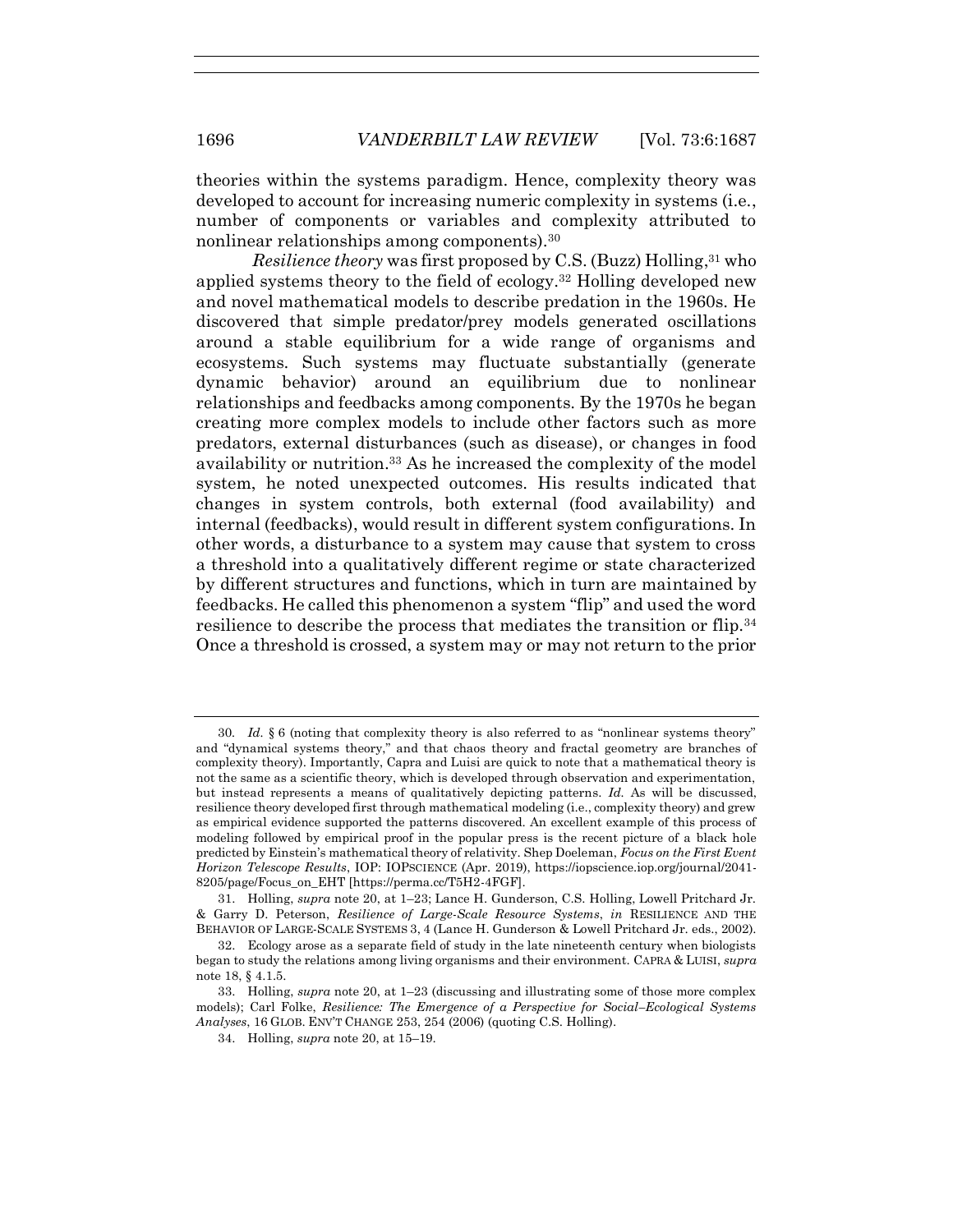<span id="page-10-0"></span>state.<sup>35</sup> This recognition of nonlinear behavior became a key component of resilience theory, as described by Holling:

Once discovered it was obvious that conditions for multi-stable states were inevitable. And that, being inevitable, there were huge consequences for theory and practice. Single equilibria and global stability had made ecology focus on near equilibria behavior, fixed carrying capacity with a goal of minimizing variability. The multi-stable state reality opened an entirely different focus on behavior far from equilibrium and on stability boundaries. High variability became an attribute to maintain existence and learning. Surprise and inherent unpredictability was the inevitable consequence for ecological systems.<sup>36</sup>

The propositions of Holling's resilience theory made in the early 1970s were debated in the ecological literature; the main critique being a lack of empirical support. By the 1990s, however, empirical evidence of regime shifts in ecosystems such as coral reefs, lakes, and grasslands, all of which had been subjected to extensive human actions, was mounting. Evidence of the existence of multiple stable states in ecosystems is now substantial.<sup>37</sup>

Holling's work shares many of the attributes and relies on the same developments in mathematics and computing as complexity theory and, as such, enabled the expansion and testing of resilience theory in other disciplinary fields (such as economics, anthropology, and political science) that focus on various ways humans interact with ecosystems.<sup>38</sup> Similar to systems thinking, resilience theory focuses on

37. *Id.* at 256–57.

<span id="page-10-1"></span><sup>35</sup>*. Id.*; C.S. Holling, *Engineering Resilience Versus Ecological Resilience*, *in* ENGINEERING WITHIN ECOLOGICAL CONSTRAINTS 31, 31–32 (Peter C. Schulze ed., 1996); Marten Scheffer, Steve Carpenter, Jonathan A. Foley, Carl Folke & Brian Walker, *Catastrophic Shifts in Ecosystems*, 413 NATURE 591, 591 (2001); PANARCHY: UNDERSTANDING TRANSFORMATIONS IN HUMAN AND NATURAL SYSTEMS (Lance H. Gunderson & C.S. Holling eds., 2002) [hereinafter PANARCHY]; Brian Walker, C.S. Holling, Stephen R. Carpenter & Ann Kinzig, *Resilience, Adaptability and Transformability in Social–Ecological Systems*, 9 ECOLOGY & SOC'Y, no. 2, 2004, at 1, 2, https://www.ecologyand society.org/vol9/iss2/art5/print.pdf [https://perma.cc/TAM4-KR24]; BRIAN WALKER & DAVID SALT, RESILIENCE THINKING: SUSTAINING ECOSYSTEMS AND PEOPLE IN A CHANGING WORLD 58 (2006).

<sup>36.</sup> Folke, *supra* not[e 33,](#page-9-0) at 254 (quoting C.S. Holling).

<sup>38</sup>*. See* Simon A. Levin, Scott Barrett, Sara Aniyar, William Baumol, Christopher Bliss, Bert Bolin, Partha Dasgupta, Paul Ehrilich, Carl Folke, Ing-Marie Gren, C.S. Holling, AnnMari Jansson, Bengt-Owe Jansson, Karl-Göran Mäler, Dan Martin, Charles Perrings & Eytan Sheshinski, *Resilience in Natural and Socioeconomic Systems*, 3 ENV'T & DEV. ECONS. 222, 225– 36 (1998) (applying resilience theory to economic systems). It is interesting to note that in a 1999 book, Simon Levin used complex adaptive systems theory to analyze and inform ecosystem management and viewed adaptive management as an appropriate response to the unpredictable behavior of ecosystems, without acknowledging the link between Holling's alternative ecological regimes and adaptive management. *See* SIMON A. LEVIN, FRAGILE DOMINION: COMPLEXITY AND THE COMMONS 199 (1999). Levin's work equates the term "resilience" with "resistance" rather than Holling's recognition that adaptive capacity and resistance play a role in maintaining a particular state, and his inclusion of the existence of alternative stable states and the possibility of regime shift as part of resilience theory. *Id.* at 173 n.58. While both the work of Holling and of Levin inform this article, it will rely on the definitions and the line of literature stemming from Holling,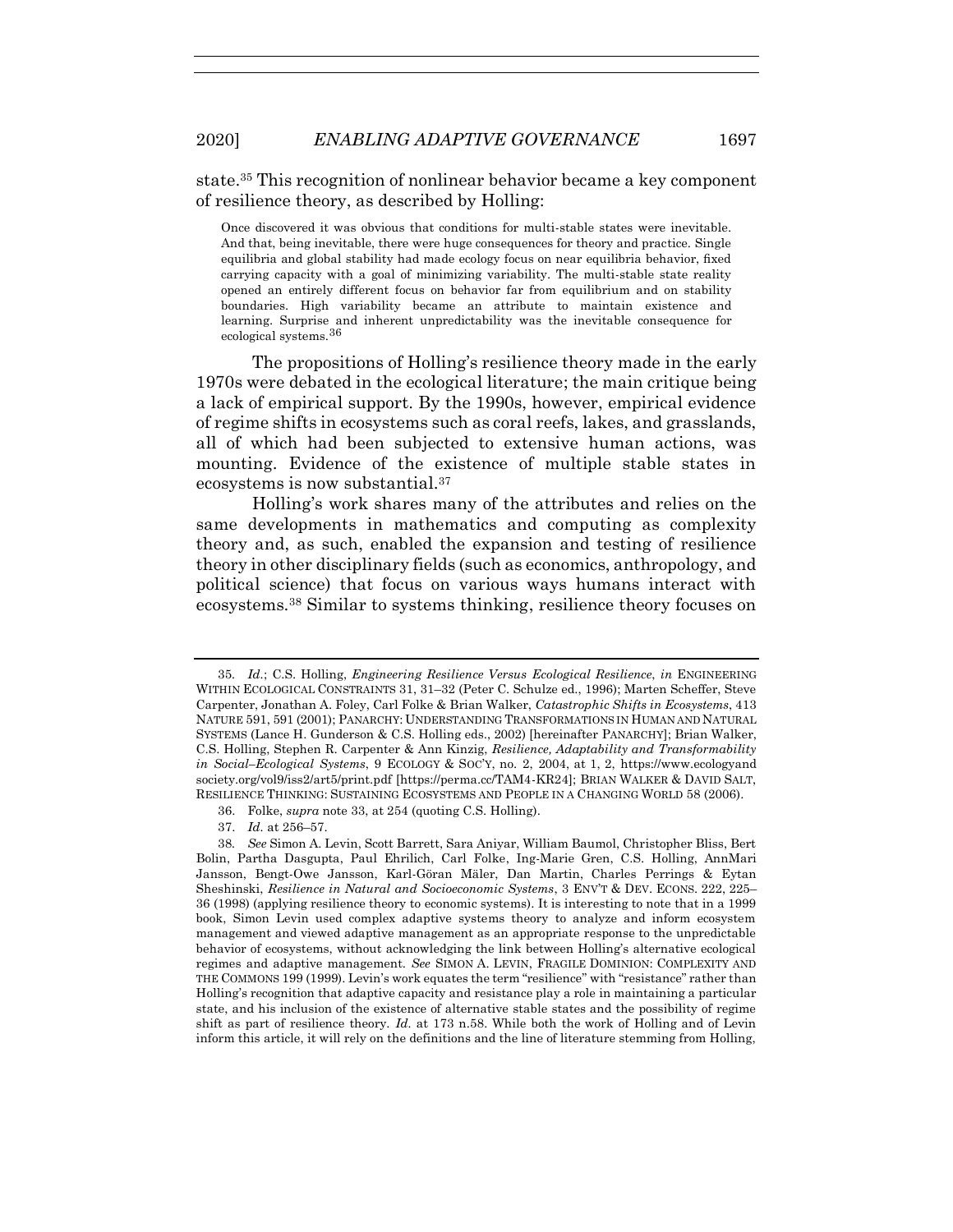the processes controlling interaction of system components as opposed to the components themselves. Holling further emphasized the difference between "engineering resilience," focused on the resistance of a static system to change and its return time to an equilibrium state following a disturbance,<sup>39</sup> and "ecological resilience," focused on "the capacity of a system to absorb disturbance and reorganize while undergoing change so as to still retain essentially the same function, structure, identity, and feedbacks."<sup>40</sup> Importantly, ecological resilience theory is an application of complexity theory and shares its understanding of the emergent properties associated with the interaction of system components.

## <span id="page-11-0"></span>*B. Complexity as Context for Governance*

Although their article is famous for its description of wicked problems as a category, Rittel and Webber developed the category to explain why governance at the time in the United States and other Western democratic nations was undergoing a transition from relying on rationalist expertise for problem solving to a far more pluralistic environment in which social goals and problem definition were highly contested.<sup>41</sup> Central to their theme was the growing complexity of social problems, which in their view were increasingly operating in "large and interconnected networks of systems."<sup>42</sup> The governance challenge they identified from this growing complexity was that "any solution, after being implemented, will generate waves of consequences," some of which could "yield utterly undesirable repercussions which outweigh the intended advantages" of the solution.<sup>43</sup> In such an environment, social problems are no longer solved—they are, at best, managed well.

Although Rittel and Webber were writing before complexity science developed the model of complex systems, their conception of wicked problems captures many of its themes, and scholarship on wicked problems theory has increasingly turned to complexity science

43*. Id.* at 163.

*supra* note [20,](#page-7-2) to understand resilience theory in ecology and consider its implications for governance.

<sup>39.</sup> Holling, *supra* not[e 35,](#page-10-0) at 33.

<sup>40.</sup> Walker et al., *supra* note [35,](#page-10-0) at 2; *see also* Holling, *supra* note [20](#page-7-2) (introducing the concept of ecological resilience); Lance H. Gunderson, *Ecological Resilience—in Theory and Application*, 31 ANN. REV. ECOLOGY, EVOLUTION & SYSTEMATICS 425 (2000) (discussing ecological resilience); PANARCHY, *supra* note [35](#page-10-0) (same); Gunderson et al., *supra* note [31](#page-9-1) (same); Lance Gunderson & Stephen S. Light, *Adaptive Management and Adaptive Governance in the Everglades Ecosystem*, 39 POL'Y SCIS. 323, 324 (2006) (same); Folke, *supra* note [33,](#page-9-0) at 253–55 (same); WALKER & SALT, *supra* not[e 35,](#page-10-0) at 1 (same).

<sup>41.</sup> Rittel & Webber, *supra* not[e 1,](#page-2-1) at 155–59.

<sup>42</sup>*. Id.* at 159.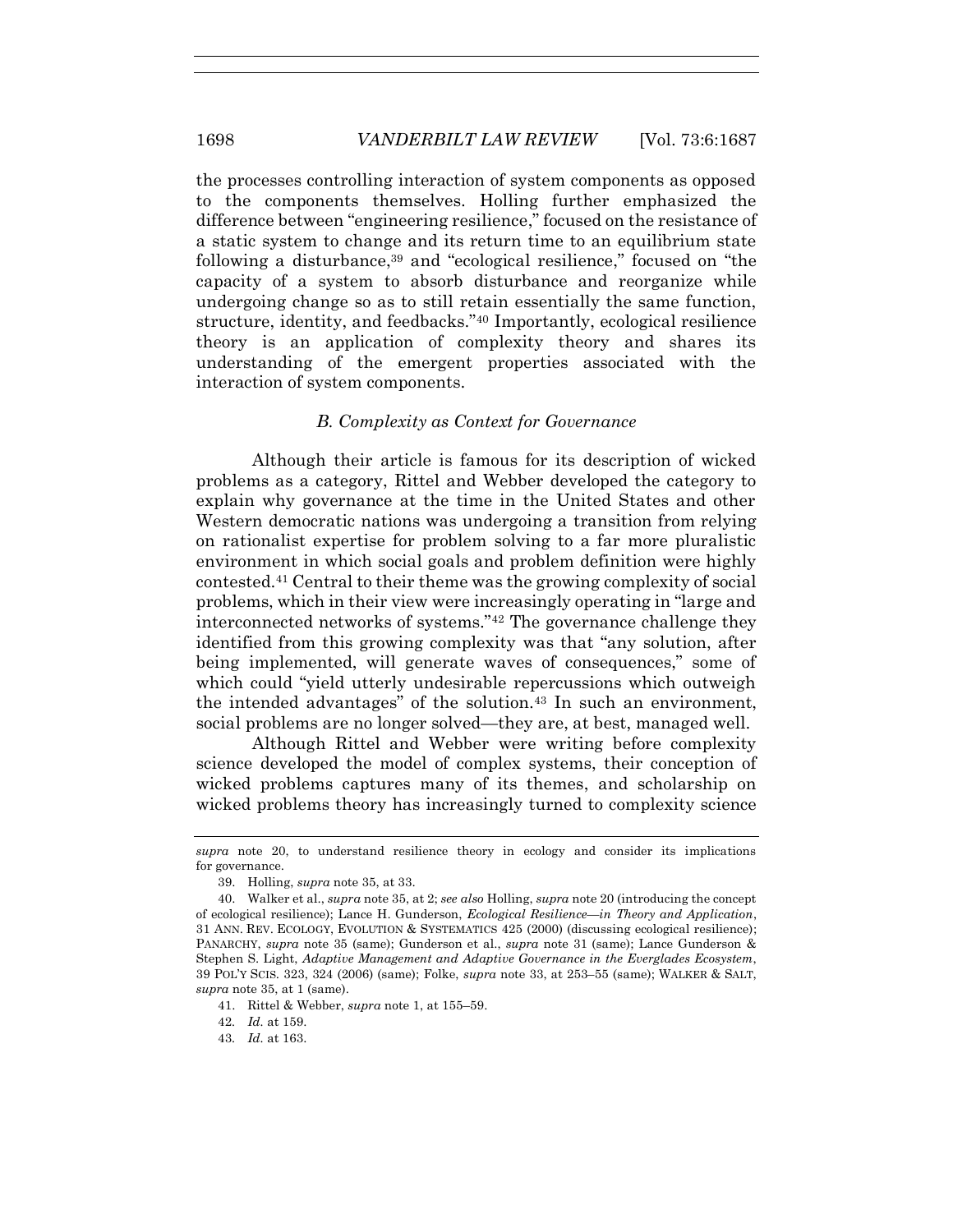as an important source of understanding.<sup>44</sup> Indeed, if anything, social problems have only grown more complex, at faster rates, since Rittel and Webber developed the concept of wicked problems. Hence, at this time when governance confronts accelerating change across geographical scales and different social-ecological systems, seven related features of complex systems are driving forces behind modern wicked problems: (1) self-organization; (2) emergence; (3) networks; (4) feedback; (5) nonlinearity and tipping points; (6) cross-scale interactions; and (7) uncertainty.<sup>45</sup> Relying on the literature on complexity theory and resilience, we expand on these seven features to demonstrate the challenges they present for governance.

<span id="page-12-0"></span>*(1) Self-organization.* Structures and functions in complex systems arise or emerge through a process called self-organization.<sup>46</sup> One of the mysteries of self-organization is that systems can develop towards stable regimes without an identified designer or controller. Self-organization leads to ecosystems characterized as forests or physical systems such as tropical cyclones.<sup>47</sup>

Markets are good examples of self-organization within a system of governance. The combined results of many individual decisions to buy and sell goods and services without external coordination leads to the emergence of markets, which generate economic stability as a result of the interaction between supply and demand, as well as efficient distribution of capital over large geographic scales.<sup>48</sup> Nobel Laureate Elinor Ostrom used the term "self-organization" to describe the coming together of individuals in a community to solve a common problem of allocation of common pool resources without a regulatory mandate from government.<sup>49</sup> Indeed, "[o]ne of the most significant challenges for adaptive governance is to develop social contexts and legal structures

<span id="page-12-1"></span><sup>44.</sup> Brian W. Head, *Forty Years of Wicked Problems Literature: Forging Closer Links to Policy Studies*, 38 POL'Y & SOC'Y 180, 191 (2019); Brian W. Head & John Alford, *Wicked Problems: Implications for Public Policy and Management*, 47 ADMIN. & SOC'Y 711, 724 (2015).

<sup>45</sup>*. See* J.B. Ruhl & Daniel Martin Katz, *Measuring, Monitoring, and Managing Legal Complexity*, 101 IOWA L. REV. 191, 229–31 (2015) (focusing on emergence, feedback and selforganization as attributes of complexity recognized in legal systems).

<sup>46.</sup> CAPRA & LUISI, *supra* note [18,](#page-7-1) § 5.3.5; Gunderson, *supra* note [40,](#page-11-0) at 430; Holling, *supra* not[e 20.](#page-7-2)

<sup>47</sup>*. See* CAPRA & LUISI, *supra* note [18,](#page-7-1) § 8.1.1 (defining self-organization as processes that occur spontaneously without an external controller, and providing examples of several biological processes that are self-organizing).

<sup>48</sup>*. See* ADAM SMITH, AN INQUIRY INTO THE NATURE AND CAUSES OF THE WEALTH OF NATIONS (J.M. Dent & Sons, Ltd. 1910) (1776) (arguing that free (i.e. unregulated) markets will provide greater prosperity).

<sup>49.</sup> ELINOR OSTROM, GOVERNING THE COMMONS: THE EVOLUTION OF INSTITUTIONS FOR COLLECTIVE ACTION 1 (1990); Fabien Locher, *Historicizing Elinor Ostrom: Urban Politics, International Development and Expertise in the U.S. Context (1970-1990)*, 19 THEORETICAL INQUIRIES L. 533, 543 (2018).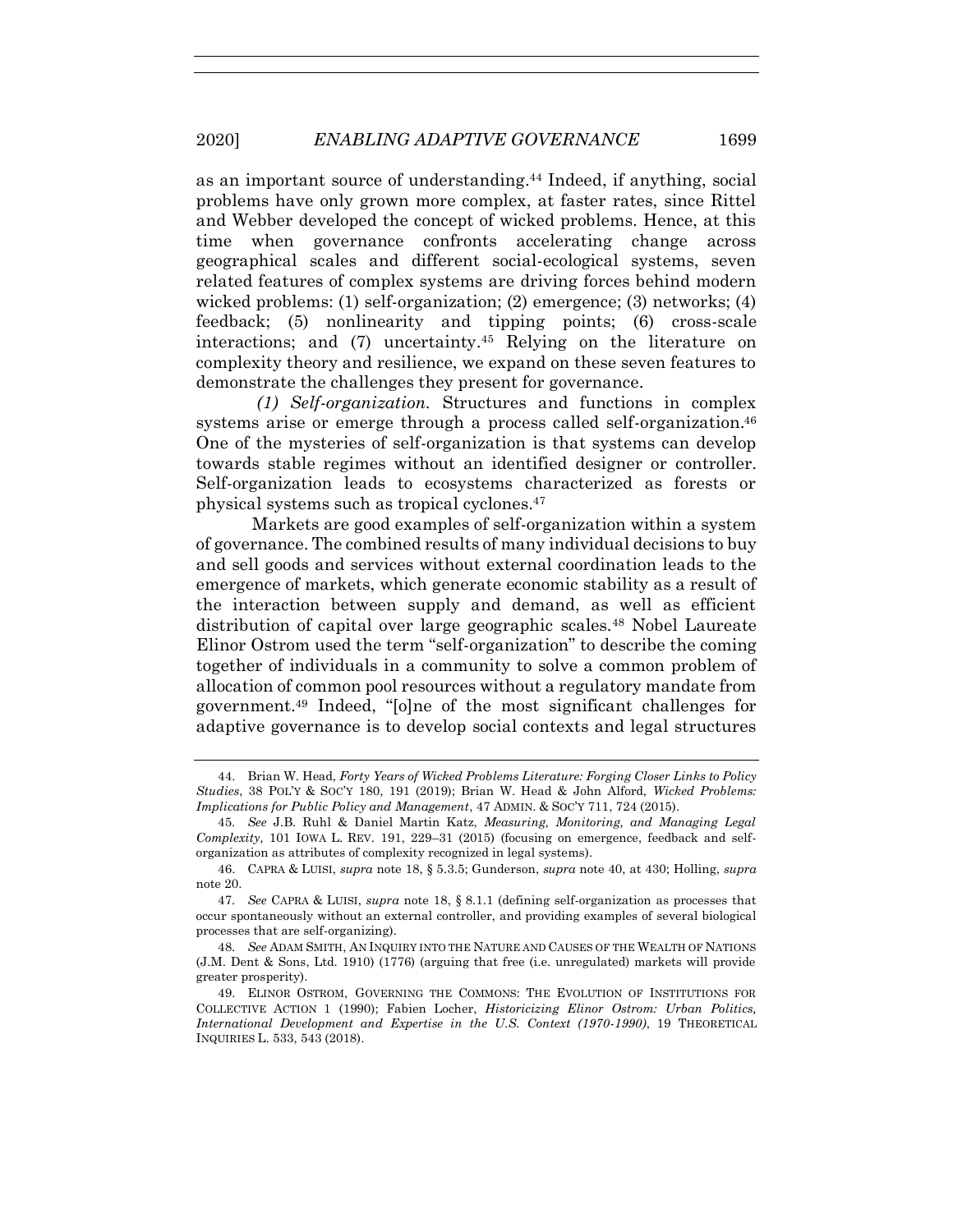that can support adaptation without stifling the potential for self-organization."<sup>50</sup>

<span id="page-13-0"></span>*(2) Emergence.* Emergence describes the presence of novel system properties that arise from interactions (i.e., self-organization) among the components of a system.<sup>51</sup> In complexity theory, emergence corresponds to a sudden appearance of order in a system following a period of instability<sup>52</sup> and is of critical importance in the scientific understanding of life.<sup>53</sup> Emergence is the phenomenon referred to by the phrase: "[T]he whole is greater [or other] than the sum of the parts,"<sup>54</sup> meaning that interacting components within the system produce patterns or regularities that cannot be understood through study of the components.

Importantly, emergence is context specific. Similar systems in a slightly different setting or with a slightly different mix of components may show different emergent properties when disturbed. While patterns in similar systems repeat, and the study of one ecosystem may inform the study of another, the exact nature of a system, its capacity to adapt to change, and its existence in one or another stable state depends on its surroundings and history.<sup>55</sup>

<span id="page-13-1"></span>Emergence is used in the context of governance to describe the networks and solutions that arise from self-organization to respond to large-scale problems in the absence of any mandate to do so.<sup>56</sup> Examples include watershed organizations that form to restore habitat or cities that come together to take ambitious action to address climate change, with no governmental authority requiring either action. The fact that

<sup>50.</sup> Mônica Cavalcanti Sá de Abreu & Raphael de Jesus Campos de Andrade, *Dealing with Wicked Problems in Socio-ecological Systems Affected by Industrial Disasters: A Framework for Collaborative and Adaptive Governance*, 694 SCI. TOTAL ENV'T, Dec. 1, 2019, at 6, https://doi.org/10.1016/j.scitotenv.2019.133700 [https://perma.cc/NEG8-R9TG] (PDF download available at URL provided).

<sup>51.</sup> CAPRA & LUISI, *supra* not[e 18,](#page-7-1) §§ 4.1.2, 8.2.1 ("C.D. Broad (1887–1971) coined the term 'emergent properties' for those properties that emerge at a certain level of complexity but do not exist at lower levels."); Brian C. Chaffin & Lance H. Gunderson, *Emergence, Institutionalization and Renewal: Rhythms of Adaptive Governance in Complex Social-Ecological Systems*, 165 J. ENV'T MGMT. 81, 83–84 (2016).

<sup>52.</sup> CAPRA & LUISI, *supra* not[e 18,](#page-7-1) § 6.3.3.

<sup>53</sup>*. Id.* § 8.3.1.

<sup>54.</sup> Aristotle is attributed with this observation, although his statement in *Metaphysics* translates to "the totality is not, as it were, a mere heap, but the whole is something beside the parts." ARISTOTLE, METAPHYSICS, bk. VIII, pt. 6 (W.D. Ross trans.) (350 B.C.E.). Kurt Koffka, the architect of gestalt theory, is also attributed with this statement. *See* M.R. Harrower-Erickson, *Kurt Koffka: 1886-1941*, 55 AM. J. PSYCH. 278 (1942) (discussing the life and works of Kurt Koffka).

<sup>55</sup>*. See* LEVIN, *supra* not[e 38,](#page-10-1) at 57–80.

<sup>56.</sup> Brian C. Chaffin, Hannah Gosnell & Barbara A. Cosens, *A Decade of Adaptive Governance Scholarship: Synthesis and Future Directions*, 19 ECOLOGY & SOC'Y, no. 3, 2014, at 1–2, http://dx.doi.org/10.5751/ES-06824-190356 [https://perma.cc/X5EG-2FBB] (PDF download available at URL provided).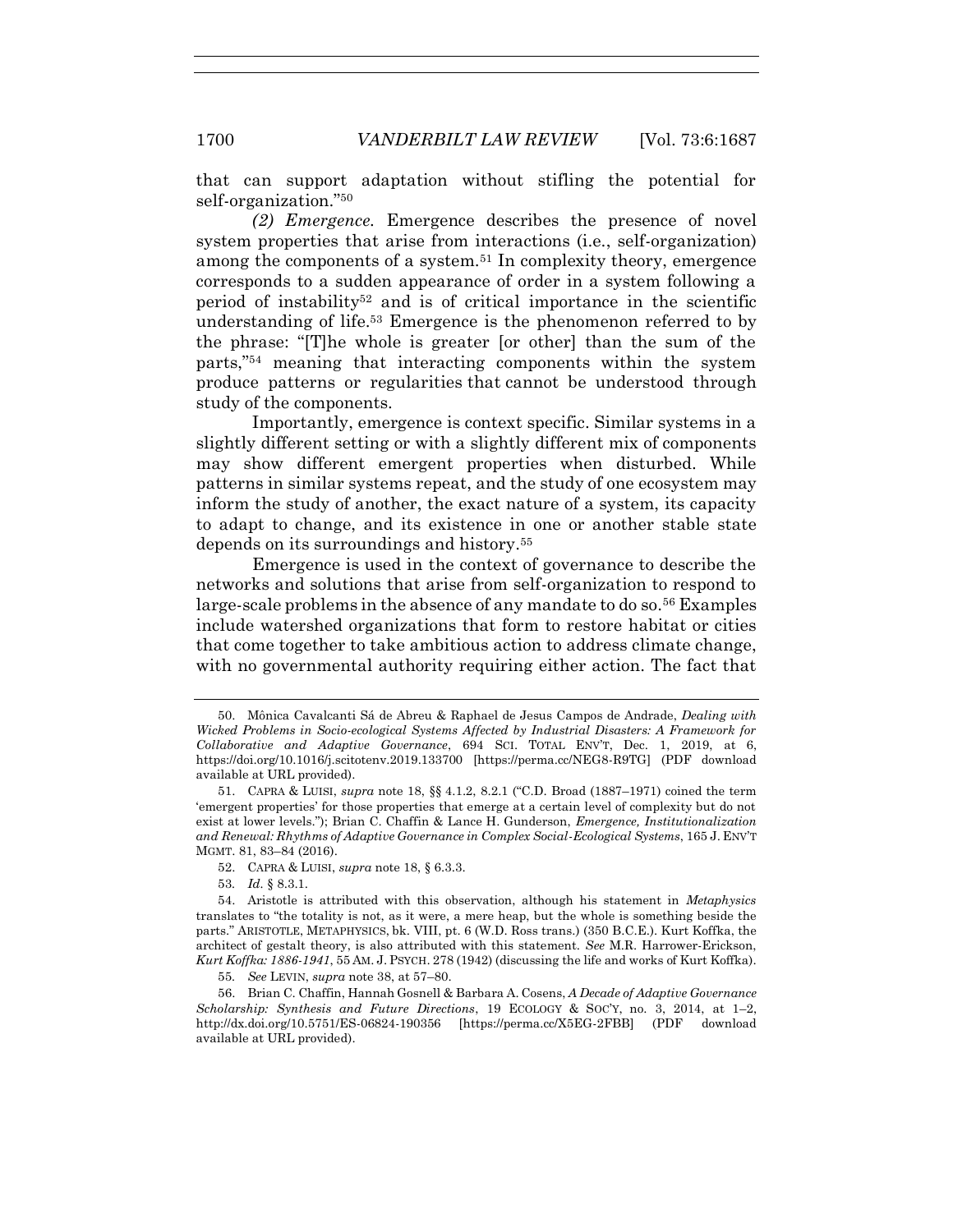emergence is context specific renders it impossible to design a government program for every complex problem.

In governance of complex problems, such contextualization cautions against panaceas.<sup>57</sup> A deep understanding of a complex problem and its setting, the inclusion of local knowledge and perspective, and a tailoring of governance to that context are required yet are impossible to achieve through government programs alone. In particular, when humans are involved, issues of power and agency enter into the context, further adding to the complexity challenge for governance.

*(3) Networks.* A network is the pattern or structure of components that are linked across spatial scales.<sup>58</sup> Networks mediate dynamic exchange among the components of a system and can include the flow of energy, matter, information, ideas, or currency.

Networks have been popularized to describe the selforganization of society through social media, but they are also present in ecosystems and systems of governance. A classic example of networks in U.S. government is the relationship between the three branches of government or between state and federal government. So prevalent are networks in legal systems that scholars have begun to develop methodologies to map them.<sup>59</sup>

*(4) Feedbacks.* Feedbacks occur when system components influence each other. Feedbacks are generated by causal loops that return to the source and provide a critical concept for understanding system dynamics such as self-regulation and learning.<sup>60</sup> Feedback can be negative or positive. Negative feedback leads to control and stability (stable air temperature in a modern building is a result of negative feedbacks, as is the human body temperature). Positive (or selfreinforcing) feedback (such as population growth) may cause a small change to result in large effects and can lead to rapid transitions in the

<sup>57</sup>*. See* Elinor Ostrom, *A Diagnostic Approach for Going Beyond Panaceas*, 104 PROC. NAT'L ACAD. SCIS. 15181, 15181 (2007) (challenging universal solutions to resource overuse or destruction and describing more complex methodologies for developing solutions).

<sup>58.</sup> CAPRA & LUISI, *supra* not[e 18,](#page-7-1) § 4.1.5.

<sup>59</sup>*. See* Mattias Derlén & Johan Lindholm, *Goodbye* van Gend en Loos*, Hello* Bosman*? Using Network Analysis to Measure the Importance of Individual CJEU Judgments*, 20 EUR. L. REV. 667 (2014) (applying network analysis to legal judgments by the Court of Justice of the European Union); Marios Koniaris, Ioannis Anagnostopoulos & Yannis Vassiliou, *Network Analysis in the Legal Domain: A Complex Model for European Union Legal Sources*, 6 J. COMPLEX NETWORKS 243 (2018) (applying network analysis to EU legal sources).

<sup>60.</sup> CAPRA & LUISI, *supra* not[e 18,](#page-7-1) § 5.3.1 (noting that Norbert Wiener, who was credited with recognizing the causal connections that are integral to feedback loops, also recognized their importance in social systems (NORBERT WIENER, CYBERNETICS: OR CONTROL AND COMMUNICATION IN THE ANIMAL AND THE MACHINE (1st ed. 1948)); CAPRA & LUISI, *supra* not[e 18,](#page-7-1) § 5.3.5 (discussing self-organization).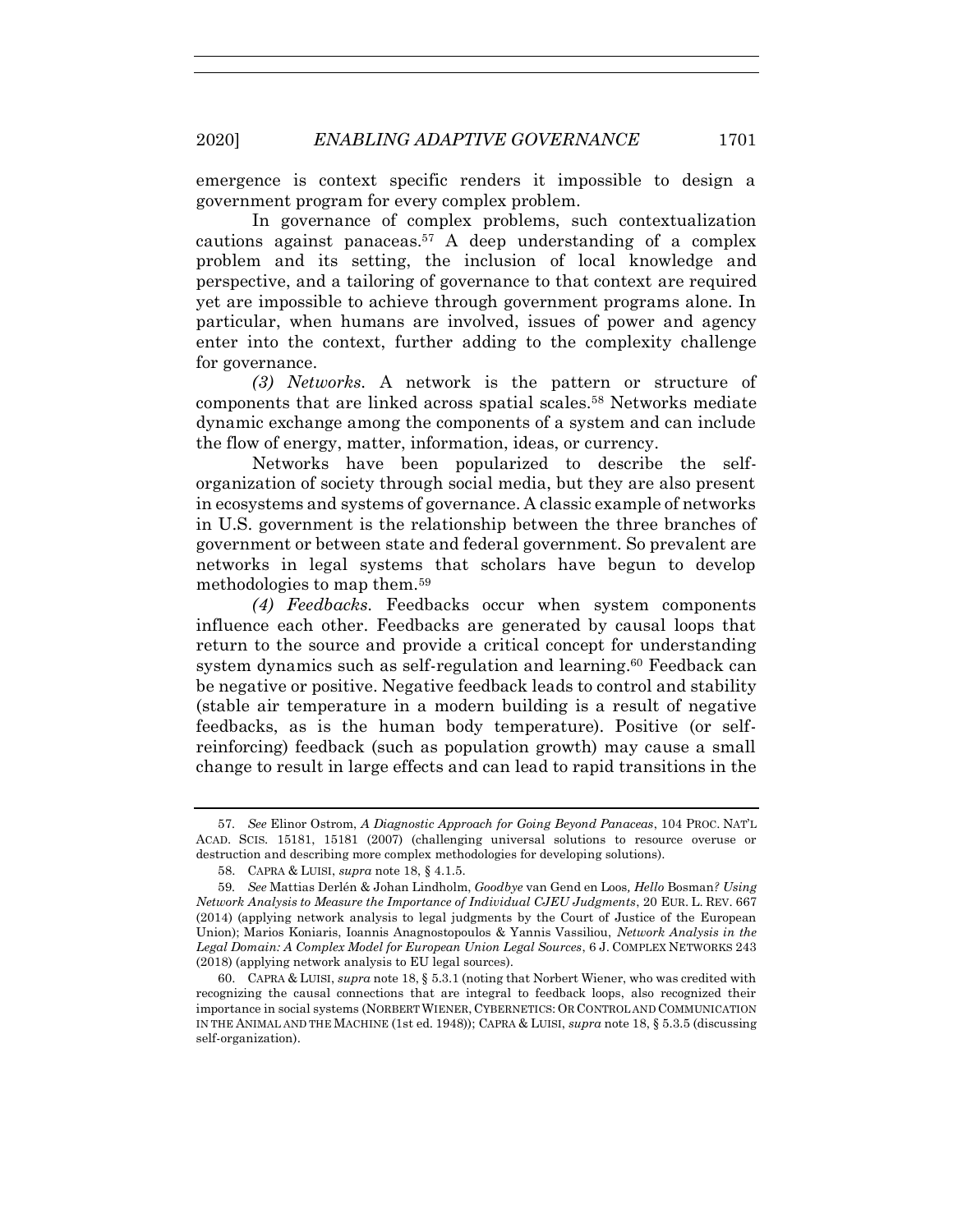state of a system.<sup>61</sup> Positive feedback results in instability, as illustrated by radioactive decay.

Feedback intentionally occurs in legal systems and political systems. Scholars have described the structure of checks and balances among branches of government as creating stabilizing feedback loops.<sup>62</sup> Interestingly, perception of governmental action can create a positive feedback that magnifies the public response to a political action for good or for bad.<sup>63</sup> Knowledge from governance experiments is something governments could compile, disseminate, and use to distribute resources to facilitate the spread of successful innovation.

*(5) Nonlinearity and tipping points.* Nonlinearity refers to system interactions and behavior that are neither continuous nor linear (such as progress through similar, successive steps). Nonlinear relationships can lead to abrupt changes in a system when it reaches a threshold.<sup>64</sup> In popular language, this abrupt change is referred to as a phase change, regime shift, or tipping point.<sup>65</sup> Examples are as simple as the transition of water from ice to liquid to steam and as complicated as governmental regime shift in the wake of revolution. The study and mathematical depiction of complexity illustrates that it may be more difficult to return to the former state once a threshold is crossed (in fact, some shifts may be irreversible).<sup>66</sup> Empirical studies also suggest that thresholds may be very difficult to identify until crossed.<sup>67</sup>

The possibility of nonlinear behavior is of particular importance in the governance of social-ecological systems facing climate change. The possibility of surprise from nonlinearity presents challenges for the structural orientation of governance systems. For example, top-down, centralized government programs may favor engineering resilience over ecological resilience and thus be more subject to rapid transformation. Governance through multiple types and scales of institutions may foster innovation. Breathing space for adaptation of environmental systems optimized for key services may be essential to

<sup>61.</sup> CAPRA & LUISI, *supra* not[e 18,](#page-7-1) § 6.2.2; *see also* PANARCHY, *supra* not[e 35.](#page-10-0)

<sup>62.</sup> GEORGE P. RICHARDSON, FEEDBACK THOUGHT IN SOCIAL SCIENCE AND SYSTEMS THEORY 64–66 (1991).

<sup>63</sup>*. Id.* at 212.

<sup>64.</sup> Holling, *supra* not[e 20,](#page-7-2) at 3–6; Gunderson, *supra* not[e 40,](#page-11-0) at 431–32.

<sup>65</sup>*. See* MALCOLM GLADWELL, THE TIPPING POINT: HOW LITTLE THINGS CAN MAKE A BIG DIFFERENCE (2000) (as the title suggests, this book describes the "tipping point" of various trends, at which a small shift in a system leads to abrupt and widespread changes).

<sup>66.</sup> Scheffer et al., *supra* note [35,](#page-10-0) at 593; *see also Thresholds Database*, RESILIENCE ALL., https://www.resalliance.org/thresholds-db (last visited Sept. 26, 2020) [https://perma.cc/3QW2- 498Q] (compiling a directory of thresholds and regime shifts in ecological and linked socialecological systems).

<sup>67</sup>*. See* Scheffer et al., *supra* note [35,](#page-10-0) at 591 (noting that catastrophic shifts are typically unannounced and signs of an upcoming change are difficult to obtain).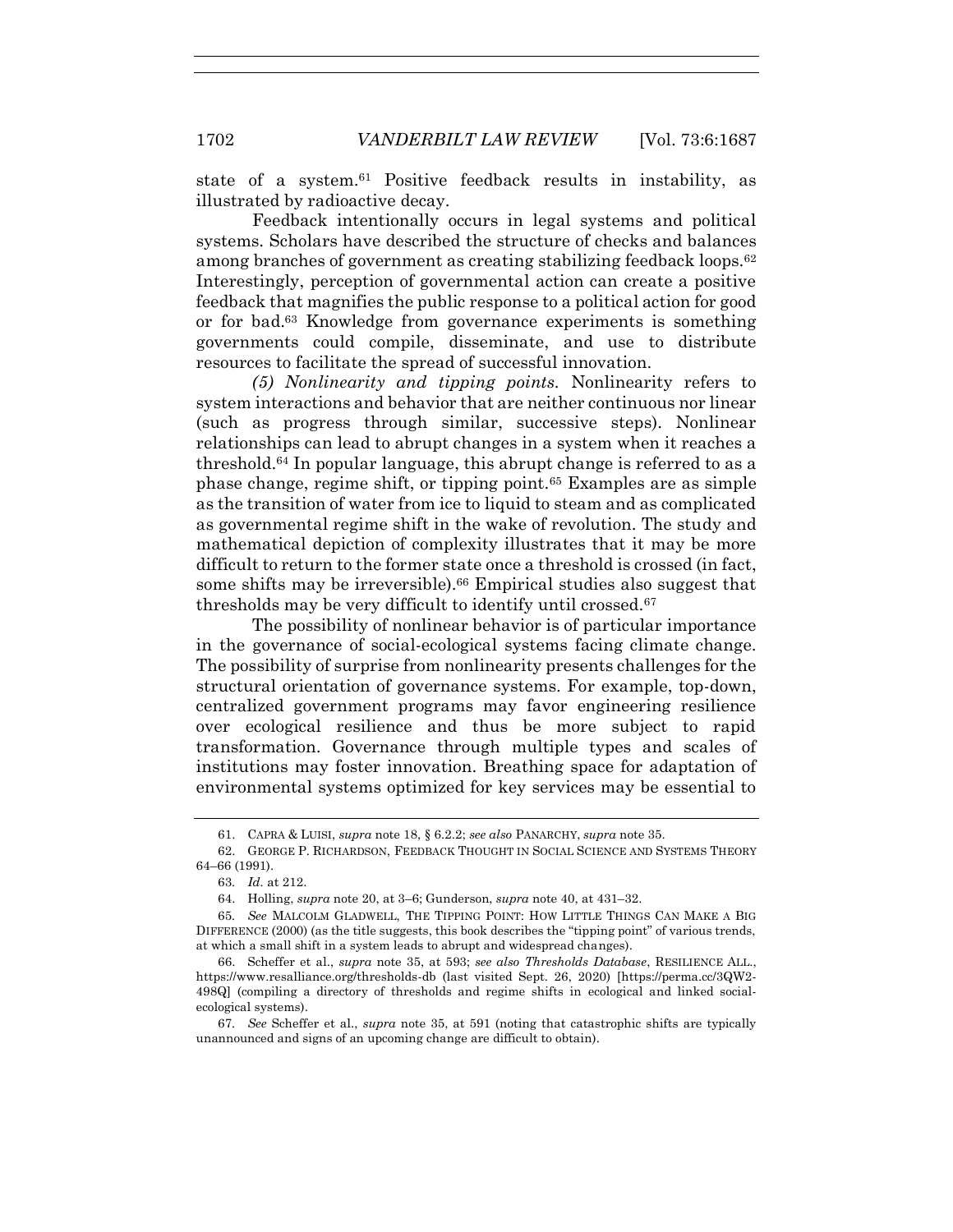avoiding societally undesirable tipping points.<sup>68</sup> Capacity to transform may be essential if tipping points are unavoidable and require erosion of system resilience.<sup>69</sup> The preference of legal and economic systems for stasis means that government leadership and resources will be essential in any necessary transformation.<sup>70</sup>

*(6) Cross-scale interactions.* As Rittel and Webber recognized through their reference to "large and interconnected networks of systems,"<sup>71</sup> complex systems are generally nested within a system of coevolving systems—a system of systems. Zooming in on the global economy, we find regional economies, such as the United States or the European Union ("EU"), state economies, such as Idaho or Finland, and local economies within states. Each level is a complex system, but the levels also impact one another. Changes in the global economy impact the regional, state, and local economies. Similarly, the nested lowerlevel economic systems contribute to and bring about the dynamics of the global economy. Moreover, all these different levels are connected to various biophysical and social systems, including the law. For example, the legal system regulates the finance system, but changes in the finance system may then require changes in the legal system. Thus, a holistic approach or method is needed to understand the behavior of a system in its specific context. Understanding of the systems nested within the system of interest, and those at a higher level than the system of interest, is needed to appreciate the network effects of intervening in any one component of the network.

For governance, this nesting of systems could become an avenue to make room for small-scale innovation while providing stability at higher levels. A typical example would be to set legally binding goals or general rules at the federal level and allow a margin of discretion for state or local level actors in implementing measures to reach the goals. Nevertheless, the complex emergent properties of nested systems compound the problem of transferability of solutions.

<sup>68.</sup> Daniel A. DeCaro, Brian C. Chaffin, Edella Schlager, Ahjond S. Garmestani & J.B. Ruhl, *Theory and Research to Study the Legal and Institutional Foundations of Adaptive Governance*, *in* PRACTICAL PANARCHY, *supra* not[e 9,](#page-3-1) at 269, 273–74.

<sup>69</sup>*. See* Brian C. Chaffin, Ahjond S. Garmestani, Lance H. Gunderson, Melinda Harm Benson, David G. Angeler, Craig Anthony (Tony) Arnold, Barbara Cosens, Robin Kundis Craig, J.B. Ruhl & Craig R. Allen, *Transformative Environmental Governance*, 41 ANN. REV. ENV'T & RES. 399, 417 (2016) ("[The need for] [t]ransformative governance arises . . . when a socialecological regime shift is eminent or the need for a regime shift (e.g., a severely degraded SES) is apparent to provide for human and ecosystem wellbeing.").

<sup>70</sup>*. See id.* at 410–11 (highlighting the important roles that the law, formal institutions, and government structures play in transformative governance).

<sup>71.</sup> Rittel & Webber, *supra* not[e 1,](#page-2-1) at 159.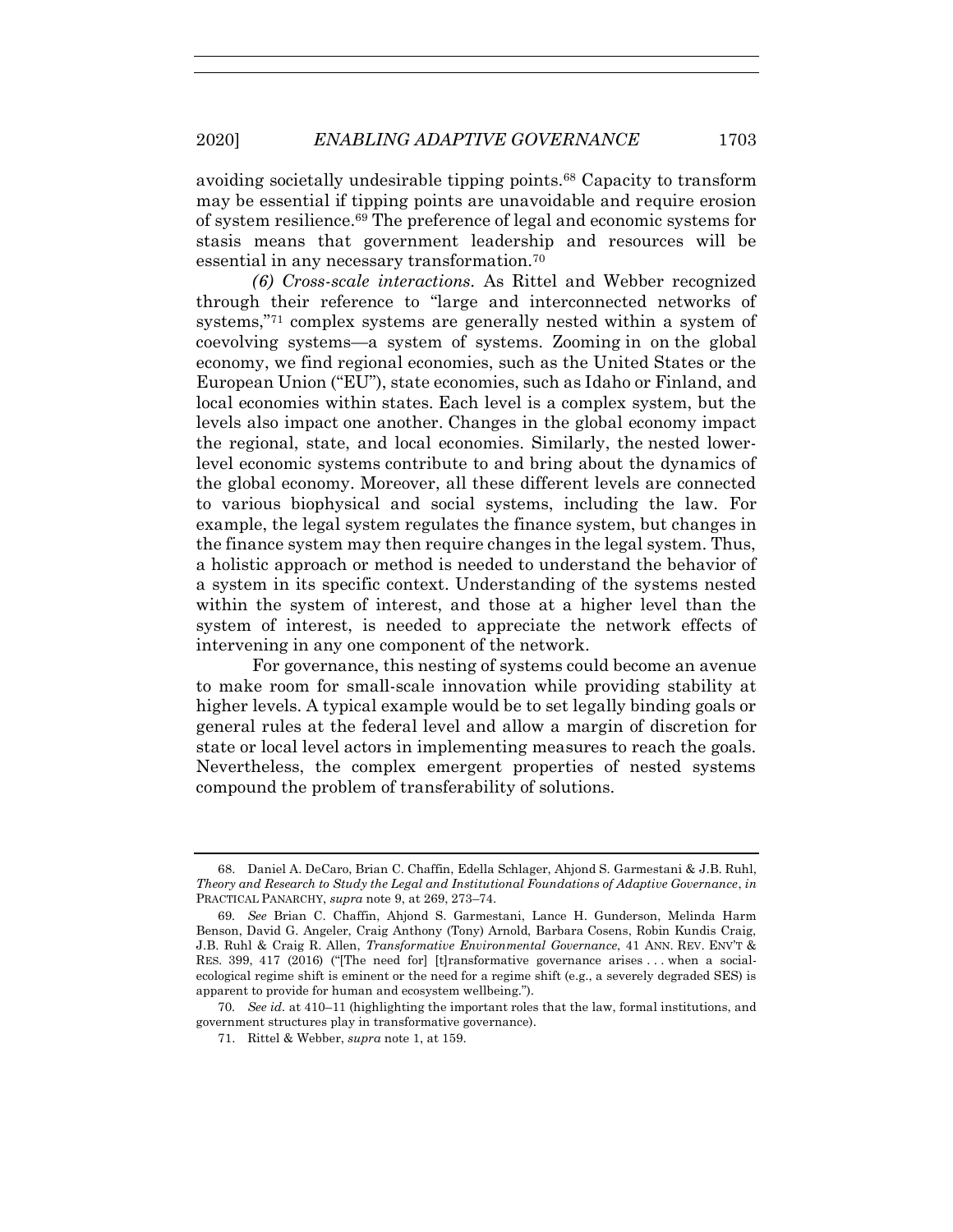*(7) Uncertainty.* The consequence of self-organization, emergence, networks, feedback, nonlinear tipping points, and crossscale interactions is the hallmark feature of complex systems uncertainty.<sup>72</sup> Uncertainty is particularly prevalent in dynamic systems subject to external disturbances, such as the current COVID-19 pandemic and unintended consequences related to global climate change.

<span id="page-17-1"></span><span id="page-17-0"></span>Social systems seek stability from governance for reasons spanning security for investment and the knowledge that society may live free of conflict.<sup>73</sup> Yet this desirable goal of stability produces an unvielding response to change.<sup>74</sup> The understanding that uncertainty in a complex system is an aspect of emergence reveals the futility of an approach to governance that maintains the status quo while uncertainty is reduced through further study. Rather, maintaining the status quo is itself a management decision with consequences in the face of change.

From its origins in biology and its development in math and physics, complexity theory rapidly penetrated other sciences focused on systems, such as ecology and brain science, as well as social sciences including economics, management, anthropology, and even law.<sup>75</sup> All of these disciplines study complex systems. Law is charged with managing other complex systems, including finance, health care, and human interaction with the environment, and is itself a complex system.<sup>76</sup> We

<span id="page-17-2"></span><sup>72</sup>*. See* Holling, *supra* note [20,](#page-7-2) at 17–19 (noting the presence of uncertainty in both external sources of system disturbance and in system response to that disturbance); Gunderson, *supra* note [40,](#page-11-0) at 432–34 (noting that unpredictability and uncertainty are inherent in complex ecological systems).

<sup>73</sup>*. See* Robin Kundis Craig, Ahjond S. Garmestani, Craig R. Allen, Craig Anthony (Tony) Arnold, Hannah Birgé, Daniel A. DeCaro, Alexander K. Fremier, Hannah Gosnell & Edella Schlager, *Balancing Stability and Flexibility in Adaptive Governance: An Analysis of Tools Available in U.S. Environmental Law*, 22 ECOLOGY & SOC'Y, no. 2, 2017, at 1 [hereinafter Craig et al., *Balancing Stability and Flexibility*], https://doi.org/10.5751/ES-08983-220203 [https://perma. cc/NF6S-58HC] (PDF download available at URL provided) (addressing the virtues of stability in governance); Robin Kundis Craig, Ahjond S. Garmestani, Craig R. Allen, Craig Anthony (Tony) Arnold, Hannah Birgé, Daniel DeCaro & Hannah Gosnell, *Stability and Flexibility in the Emergence of Adaptive Water Governance*, *in* PRACTICAL PANARCHY, *supra* not[e 9,](#page-3-1) at 167, 167–82 [hereinafter Craig et al., *Stability and Flexibility*] (same).

<sup>74</sup>*. See, e.g.*, Lance H. Gunderson, Ahjond Garmestani, Keith W. Rizzardi, J.B. Ruhl & Alfred Light, *Escaping a Rigidity Trap: Governance and Adaptive Capacity to Climate Change in the Everglades Social Ecological System*, 51 IDAHO L. REV. 127 (2014) [hereinafter Gunderson et al., *Escaping a Rigidity Trap*] (discussing how the water management system of the Everglades has changed and adapted over time); Lance Gunderson, Ahjond S. Garmestani, Keith W. Rizzardi, J.B. Ruhl & Alfred R. Light, *Social, Legal, and Ecological Capacity for Adaptation and Transformation in the Everglades*, *in* PRACTICAL PANARCHY, *supra* note [9,](#page-3-1) at 65, 65–82 [hereinafter Gunderson et al., *Social, Legal, and Ecological Capacity*] (same).

<sup>75.</sup> Ruhl & Katz, *supra* not[e 45,](#page-12-0) at 198–99.

<sup>76.</sup> J.B. Ruhl, Daniel Martin Katz & Michael J. Bommarito II, *Harnessing Legal Complexity: Bring Tools of Complexity Science to Bear on Improving Law*, 355 SCIENCE 1377, 1377 (2017).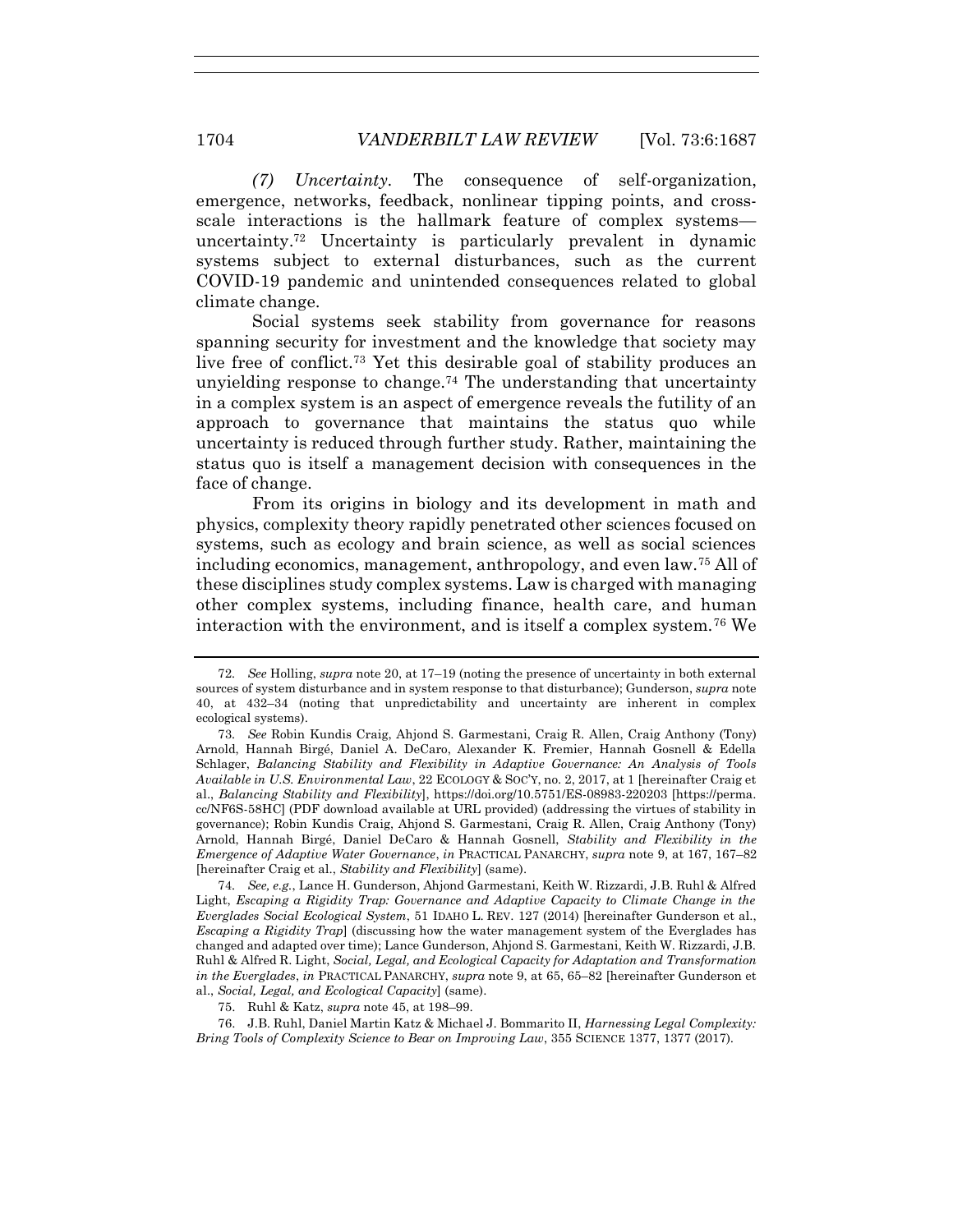make the same observation about governance more broadly governance both is a complex system and manages complex human and coupled social-ecological systems. We will return to the seven features of complex systems in the context of adaptive governance, but first, it is important to understand how and why governance evolves.

#### <span id="page-18-0"></span>II. GOVERNANCE TRENDS WITH INCREASING COMPLEXITY

While the current rate of change is unprecedented, democratic societies have navigated change through transformations in society and governance in the past. This history is important in identifying patterns in governance evolution as well as the role of government in periodic transformations. From a multidisciplinary review of governance literature: "Governance may be defined as organized efforts to manage the course of events in a social system."<sup>77</sup> It is considered a broader term than government, with government forming a subset: "Whereas government refers to political institutions, governance refers to processes of rule wherever they occur."<sup>78</sup> Central to all definitions of governance is the focus on the process of development of formal and informal rules that "define[] rights and responsibilities of members facing common social problems."<sup>79</sup> "The term governance encompasses not only government but the relationship between government and society, including the means through which private actors, markets, and even interest-based networks influence policy decisions and selforganize to mediate their own behavior."<sup>80</sup> We turn to this rich understanding of governance from the policy sciences before seeking common ground between these insights and the characterization of similar phenomena by resilience scholars.

<sup>77.</sup> Burris et al., *supra* note [10,](#page-5-2) at 3.

<sup>78.</sup> BEVIR, GOV. INTRO, *supra* note [9,](#page-3-1) at 3; *see also* BEVIR, THEORY GOV., *supra* note [9,](#page-3-1) at 17. For the definition used in the AWG Project see Cosens & Gunderson, *supra* note [9,](#page-3-1) at 5 ("Governance refers to the means through which collective goals are chosen, decisions are made, and action is taken to achieve the chosen goals." (first citing ROGERS & HALL, *supra* note [9;](#page-3-1) then citing GOVERNANCE FOR THE ENVIRONMENT, *supra* not[e 9;](#page-3-1) and then citing UNITED NATIONS SYS. TASK TEAM, *supra* not[e 9\)](#page-3-1)).

<sup>79.</sup> Myungsuk Lee, *Conceptualizing the New Governance: A New Institution of Social Coordination* 4 (May 3, 2003), http://citeseerx.ist.psu.edu/viewdoc/summary?doi=10.1.1.202.1474 [https://perma.cc/92VH-P378] (PDF download available at URL provided).

<sup>80.</sup> Cosens & Gunderson, *supra* not[e 9,](#page-3-1) at 5; *see also* VANDENBERGH & GILLIGAN, *supra* note [10](#page-5-2) (discussing the rise of private governance in response of the failure of government to address climate change).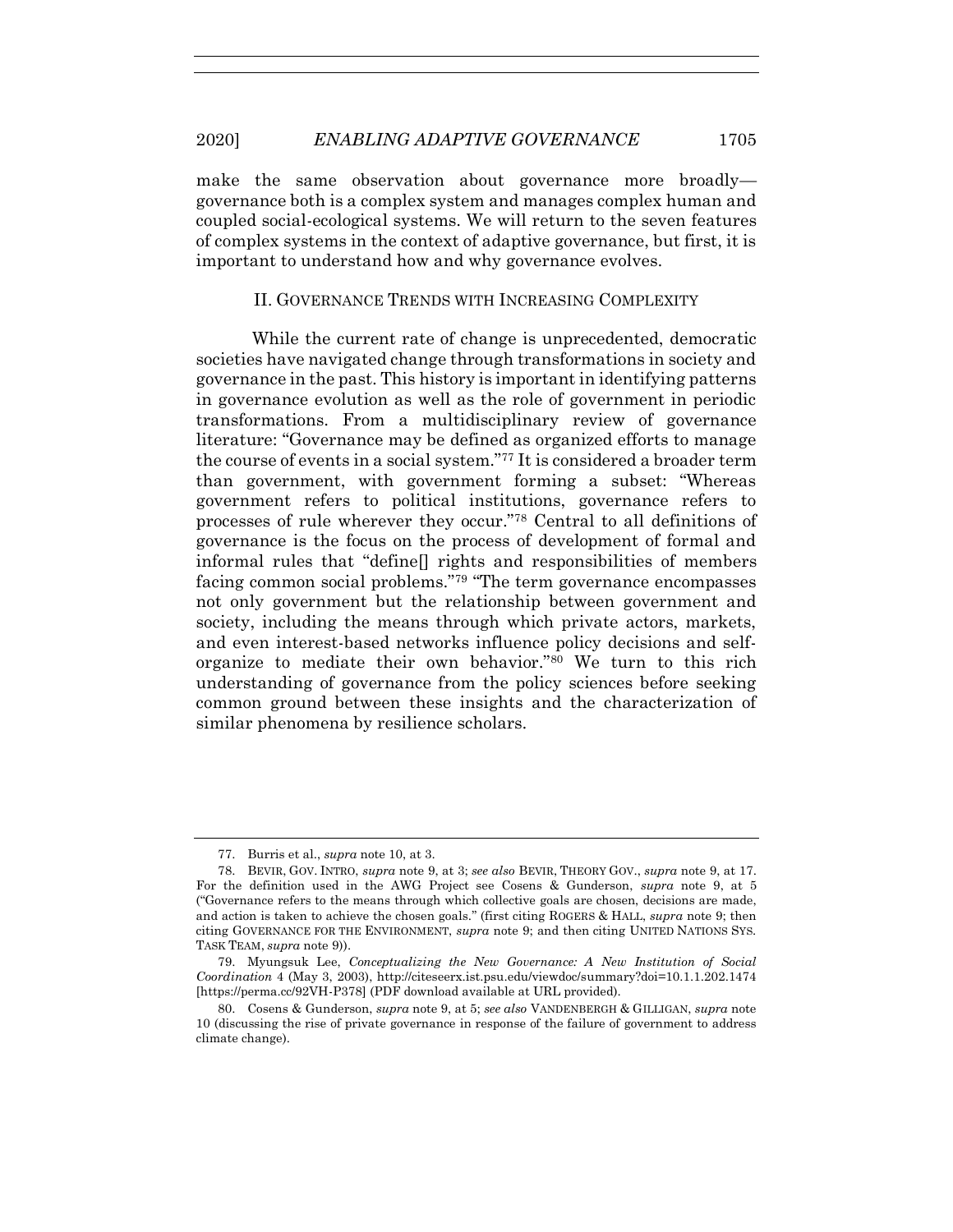#### *A. Coevolving Society and Governance*

<span id="page-19-0"></span>Dorf and Sabel explain major changes in the U.S. federal government as the reconciliation ("synthesis" in their words) of the two conflicting views of democracy that Madison saw as imbedded in the Constitution—that is, that democracy is both deliberative and calculative.<sup>81</sup> Under their framing, this need for reconciliation forces evolution in government in application to an evolving society.<sup>82</sup> Thus, this tension imbedded in the Constitution, if reconciled in application to an increasingly complex society, will strike the appropriate balance between self-organization and intentional government intervention. This Article focuses on the need to make room for greater distributed self-organization in the face of increasing complexity while at the same time enhancing the capacity of government to facilitate and steer these efforts in a manner that reflects the public good. In doing so, we find the review of past transformations in society and governance by Dorf and Sabel extremely valuable. It reveals patterns in the coevolution of society and governance and moments of rapid, nonlinear change in which transformation without revolution took place. <sup>83</sup>

<span id="page-19-1"></span>The society governed in the initial century of the U.S. Constitution, similar to other Western democracies of the time, was largely agrarian. This dominance of local economies and homogeneity in their pursuit allowed a high level of self-governance.<sup>84</sup> In those circumstances, society had the capacity to be largely self-governing and thus deliberative in the process of local decisionmaking. Hierarchy based on land ownership led to varying degrees of inequity in different democratic systems but also created a private governance structure with safety nets for its members. Competition among the three branches of government, among states and the federal government due

84*. See* Dorf & Sabel, *supra* note [81,](#page-19-0) at 276 (noting that the Madisonian synthesis was premised on the understanding that early American society was locally self-governing with a limited role for federal government).

<sup>81.</sup> Michael C. Dorf & Charles F. Sabel, *A Constitution of Democratic Experimentalism*, 98 COLUM. L. REV. 267, 267 (1998). While the article by Dorf & Sabel focuses on the U.S. experience, this paper will turn to sources considering a broader geographic scope when analyzing new and adaptive governance.

<sup>82</sup>*. Id.* at 275.

<sup>83.</sup> Also, constitutions evolve. ALEXANDER SOMEK, THE COSMOPOLITAN CONSTITUTION 1–35 (2014). Somek argues that globally there have been three major phases of constitutional development: constitutionalism 1.0 (constitution protecting civil liberties and emphasizing the negative obligations of government); constitutionalism 2.0 (constitution protecting human rights, such as dignity, and emphasizing the positive obligations of government); and constitutionalism 3.0 (age of pluralism in which constitutional authority is spread among institutions at multiple levels of governance). *Id.* at 36–133, 176–243. Constitutionalism 3.0 is in interesting parallel with societal decisionmaking moving from government to broader understanding of governance. Both developments describe the diminishing role of government facing complexity.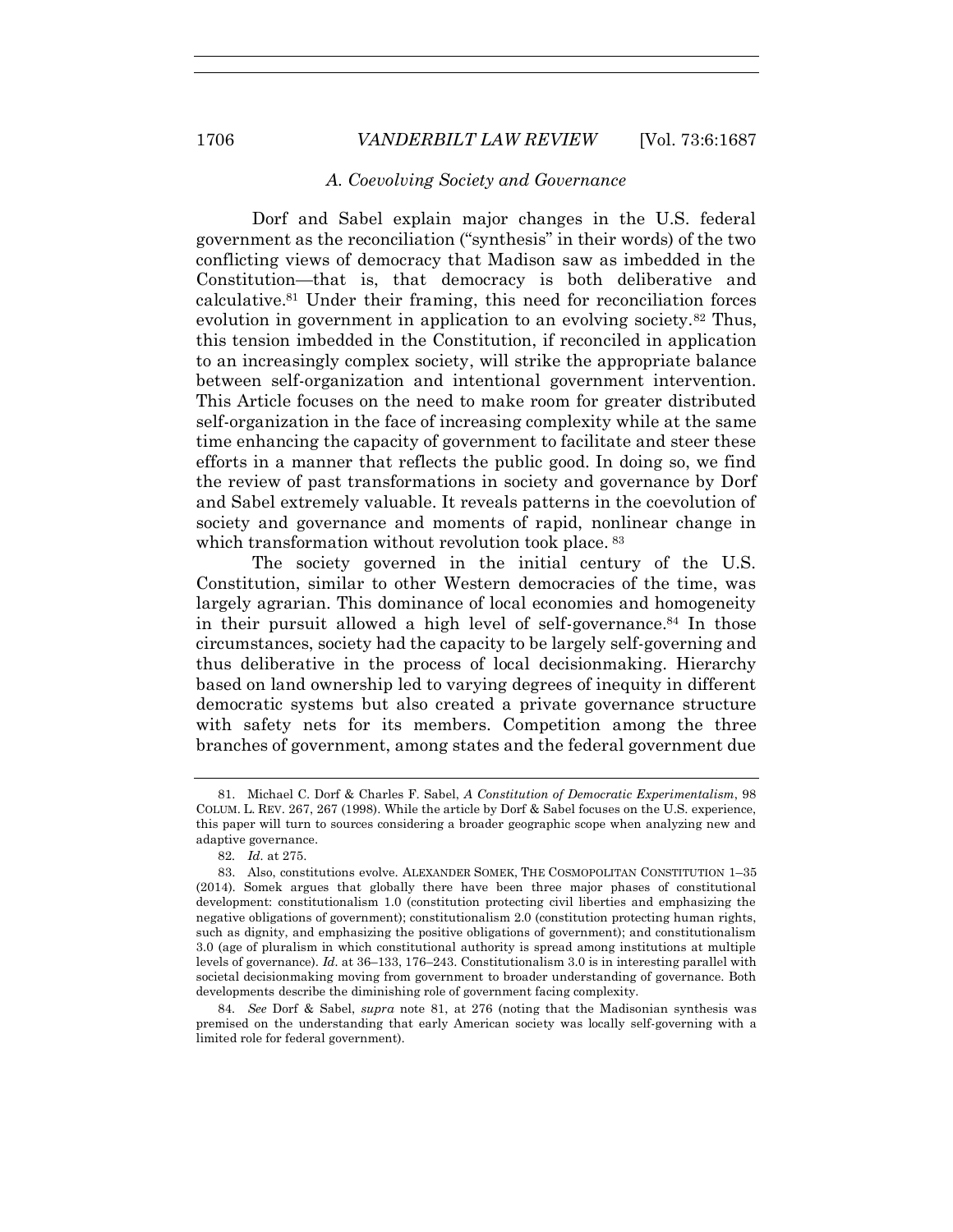to federalism, and between the two houses of the legislature resulted in a limited government that leaves space for local self-governance.<sup>85</sup>

The Industrial Revolution disrupted this local capacity for selfdetermination across Western democracies.<sup>86</sup> Economic ties were no longer local.<sup>87</sup> Unrestrained market power by a new form of economic organization created a working class without the former community safety net for old age or sickness and with no control over its own wages.<sup>88</sup> The rise of industry also corresponded to widespread environmental degradation that came about as a result of increasing agricultural and economic activity, along with increased population growth.<sup>89</sup> In the United States and elsewhere, government intervention resulted in the vast expansion of technocratic agencies that were delegated decisionmaking power within legislatively established bounds.<sup>90</sup> Dorf and Sabel argue that the response was entirely consistent with an increase in societal complexity.<sup>91</sup> The use of bureaucracies with technical expertise to both enable and curb the power of large economic organizations that crossed local and state boundaries filled the gap in the capacity of local self-organization to govern. <sup>92</sup> Attention to process assured fair and uniform application of rules across vast areas.

<span id="page-20-0"></span>By the 1970s, the complexity of social problems and their context-specific emergence began to exceed the capacity for a governance system based on uniform process and solution.<sup>93</sup> Indeed, this trend is precisely the governance challenge that Rittel and Webber identified in their theory of wicked problems.<sup>94</sup> Communities and individuals were left without solutions for local issues.<sup>95</sup> Dorf and Sabel argue that government did not respond to that complexity.<sup>96</sup> Instead, it vacillated between reforms that would constrain agencies through

- 90. Dorf & Sabel, *supra* note [81,](#page-19-0) at 277.
- 91*. Id.*

92*. See* SOMEK, *supra* note [83,](#page-19-1) at 11. One aspect of constitutionalism 2.0 is government assuming a more paternalistic role in securing rights, such as right to a clean environment, and starts exerting control over free markets. *Id.*

93. Dorf & Sabel, *supra* note [81,](#page-19-0) at 278.

94. Rittel & Webber, *supra* not[e 1,](#page-2-1) at 155–56; *see also* J.B. Ruhl & James Salzman, *Governing Wicked Problems*, 73 VAND. L. REV. 1561 (2020).

<sup>85</sup>*. Id.*; *see also* SOMEK, *supra* note [83,](#page-19-1) at 1–9 (describing this as constitutionalism 1.0 protecting civil liberties).

<sup>86.</sup> Dorf & Sabel, *supra* note [81,](#page-19-0) at 276.

<sup>87</sup>*. Id.*

<sup>88</sup>*. Id.* at 276–77.

<sup>89.</sup> RICHARD J. LAZARUS, THE MAKING OF ENVIRONMENTAL LAW 9 (2004).

<sup>95.</sup> Dorf & Sabel, *supra* note [81,](#page-19-0) at 280–81.

<sup>96</sup>*. Id.* at 279–82.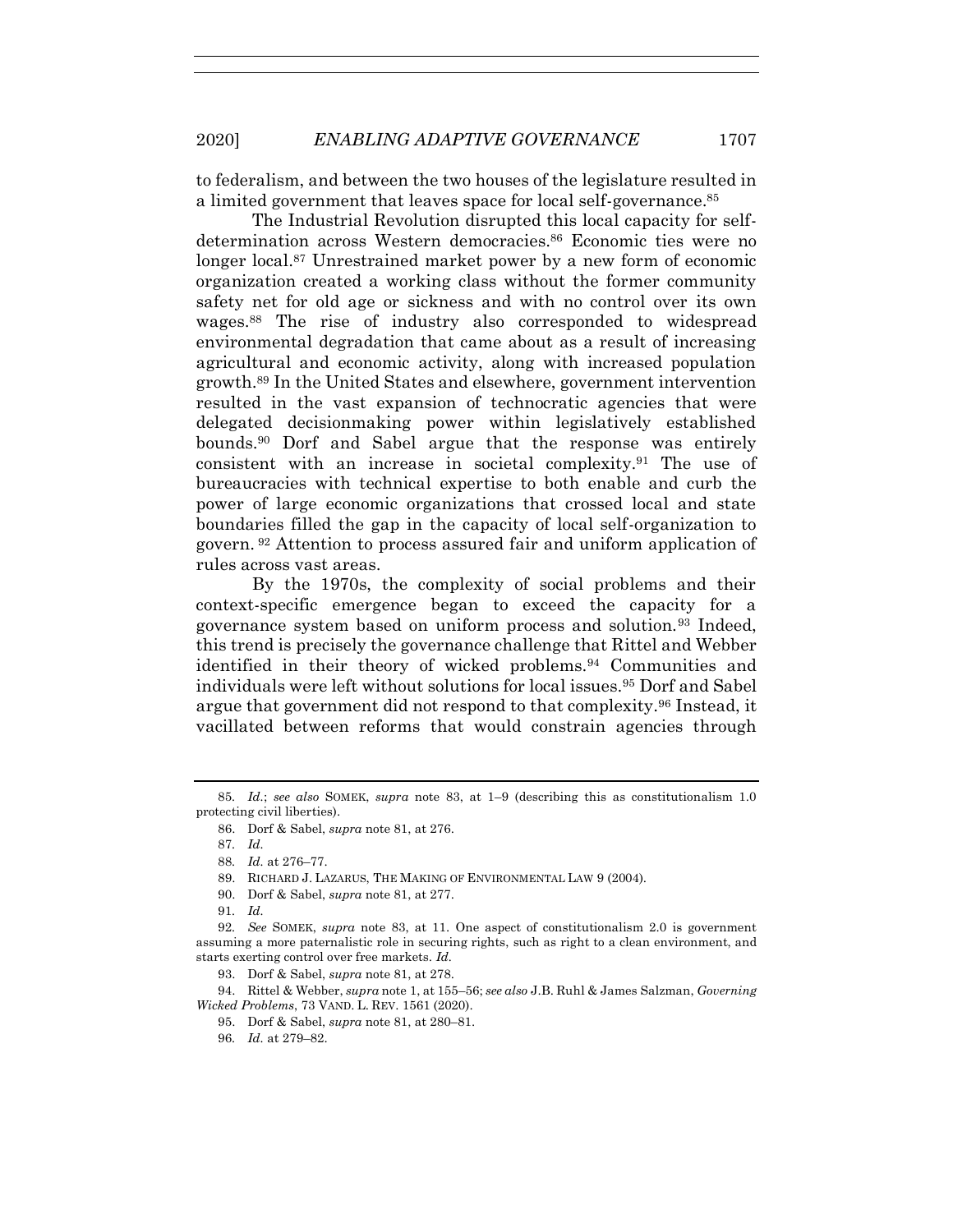oversight and judicial review<sup>97</sup> and reforms that would result in retreat to the concept of limited government that prevailed during the era of agrarian economies.<sup>98</sup>

<span id="page-21-0"></span>Government reform, led by the neoliberal movement, accelerated in the 1980s in many parts of the world and focused on reducing the role of the state through marketization (i.e., privatization of public services as well as the use of market features such as competition and price mechanisms in regulation or the continued public delivery of services99) and deregulation (lifting of government regulation of private activity<sup>100</sup>). These neoliberal reforms began in the United States with the Reagan Presidency (1981–1989), in the U.K. with the term of Prime Minister Thatcher  $(1979-1990)$ ,<sup>101</sup> and via the World Bank in that same era in parts of the Global South.<sup>102</sup> It was considered a response to the failures of an unwieldly bureaucracy caused by increasing diversity in complex problems that exceeded the capacity of centralized bureaucracy and its uniform process of policy implementation.<sup>103</sup> Bureaucracies were considered to have become increasingly inefficient at providing public services<sup>104</sup> and unresponsive to the varied demands of citizens.<sup>105</sup>

<span id="page-21-1"></span>This nostalgia for a time of limited government that worked for a self-governing agrarian society<sup>106</sup> failed in the absence of an actual societal return to those conditions. The reform experiment in the United States retained the benefits of legal recognition of the corporate form of organization and corporate personhood and their reach across jurisdictional boundaries while limiting means for redress of any harm from their actions.<sup>107</sup> This juxtaposition of the old and the new has led to a perceived loss of legitimacy in government and the electoral process. Powerful corporate actors have used the relaxation of

<sup>97</sup>*. Id.* at 279.

<sup>98</sup>*. Id.* at 281–82.

<sup>99.</sup> BEVIR, KEY CONCEPTS, *supra* note [9,](#page-3-1) at 127–28.

<sup>100</sup>*. Id.* at 171–72.

<sup>101.</sup> Shalanda H. Baker, *Adaptive Law in the Anthropocene*, 90 CHI.-KENT L. REV. 563, 573 (2015).

<sup>102</sup>*. Id.*; BEVIR, KEY CONCEPTS, *supra* not[e 9,](#page-3-1) at 129; *Managing Development: The Governance Dimension*, WORLD BANK 10, 12, 34, 36 (Aug. 29, 1991), http://documents.worldbank.org/ curated/en/884111468134710535/pdf/34899.pdf [https://perma.cc/Z2EB-64AL]; CARL J. BAUER, SIREN SONG: CHILEAN WATER LAW AS A MODEL FOR INTERNATIONAL REFORM 4 (2004) (discussing the World Bank's role in promoting neoliberal, free market policies in Latin America).

<sup>103.</sup> Dorf & Sabel, *supra* note [81,](#page-19-0) at 278–79.

<sup>104.</sup> BEVIR, THEORY GOV., *supra* not[e 9,](#page-3-1) at 162.

<sup>105.</sup> BEVIR, KEY CONCEPTS, *supra* note [9,](#page-3-1) at 128–29.

<sup>106.</sup> Dorf & Sabel, *supra* note [81,](#page-19-0) at 276, 281.

<sup>107</sup>*. Id.* at 280–81.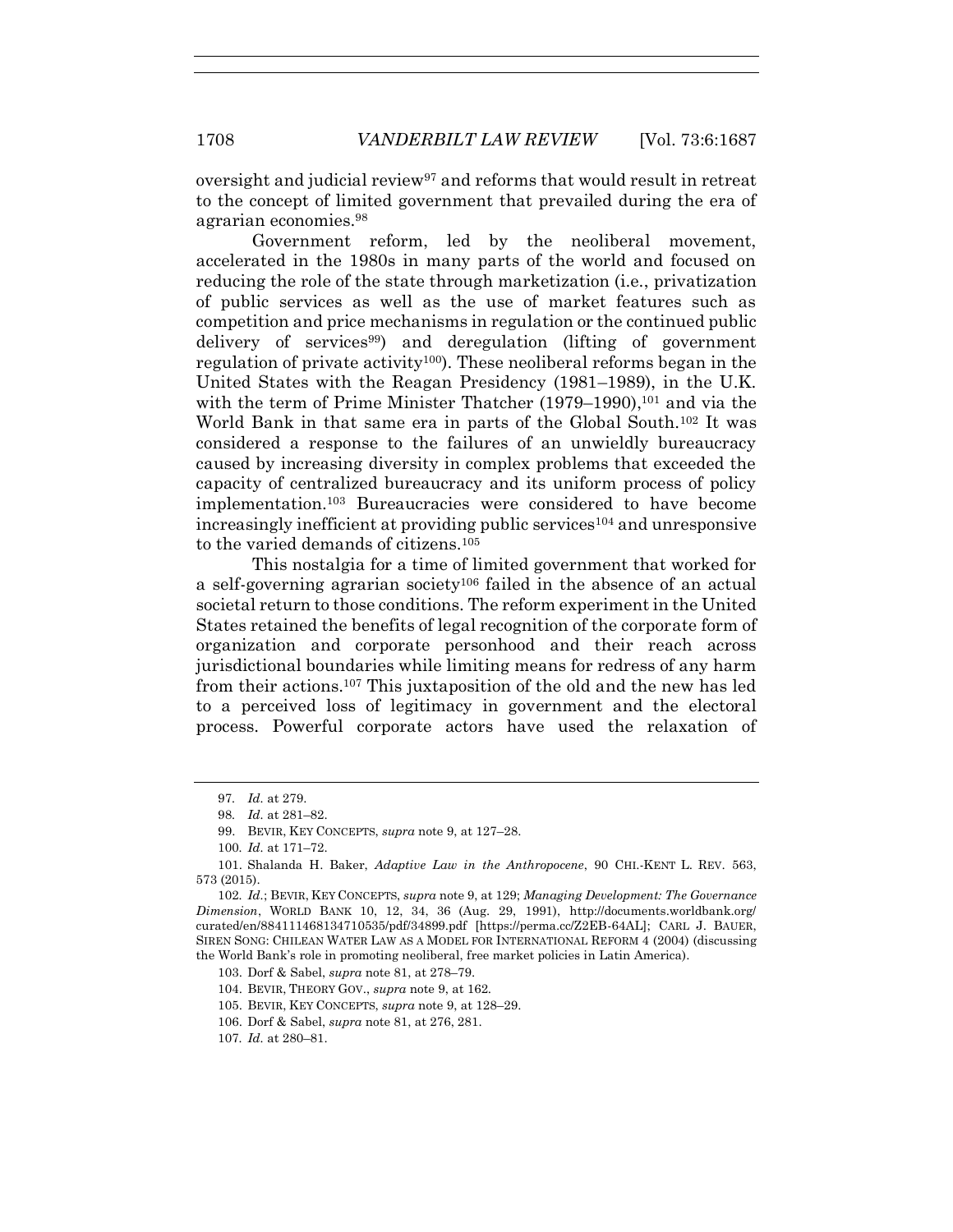regulation to serve their own needs at the expense of others.<sup>108</sup> The market approach in the Global South compounded the problems of weak government,<sup>109</sup> increased debt, led to unsustainable use of resources,<sup>110</sup> and led to the further marginalization of indigenous and poor communities in the competition for resources.<sup>111</sup>

While the human exercise of agency, power, and empathy determines the chosen path, complexity theory informs both the failures of bureaucracy and of neoliberal reform. By viewing law as itself a complex system, oversimplified approaches to governance such as centralized command and control, or wholesale efforts at marketization, are bound to produce unintended consequences in complex systems that display self-organization and emergence.<sup>112</sup> Viewing governance of a rapidly changing society as itself a wicked problem highlights the difficulty of isolating cause and effect in an interconnected system and thus the impossibility of governance solely by design.<sup>113</sup> Rather than throw out the beneficial aspects of regulation in certain circumstances and markets in others or design an entirely new governmental approach, it is time to take a step back and ask: How is this complex system of society and governance responding to these problems? What we see is the emergence of new governance in economic systems in the United States and the EU in the form of public-private networks, greater citizen involvement, <sup>114</sup> and the emergence of adaptive governance with similar attributes in environmental governance.<sup>115</sup> Both show promise. Both have problems.

<span id="page-22-0"></span>

<span id="page-22-1"></span><sup>108.</sup> Burris et al., *supra* note [10,](#page-5-2) at 36.

<sup>109.</sup> BEVIR, KEY CONCEPTS, *supra* note [9,](#page-3-1) at 129.

<sup>110.</sup> Baker, *supra* not[e 101,](#page-21-0) at 574–77, 582.

<sup>111.</sup> BAUER, *supra* not[e 102,](#page-21-1) at 6, 92, 116.

<sup>112.</sup> Ruhl & Katz, *supra* not[e 45,](#page-12-0) at 209.

<sup>113.</sup> Rittel & Webber, *supra* note [1,](#page-2-1) at 165 (identifying the following attribute of wicked problems: "[e]very wicked problem can be considered to be a symptom of another problem.").

<sup>114.</sup> Note that while some scholars use the term "new governance" as used here to capture the range of both state-centered and private action to reform governance in the wake of neoliberal reforms, *see, e.g.*, BEVIR, KEY CONCEPTS, *supra* note [9,](#page-3-1) at 4, others limit the term to primarily private action, *see, e.g.*, Burris et al., *supra* note [10,](#page-5-2) at 53. In collaboration with legal scholars, the AWG project views the role of law and government as prevalent even in the latter context in those states with strong democracy. Thus the AWG project and this Article use the broader conceptualization of "new governance." *See also* Bradley C. Karkkainen, *"New Governance" in Legal Thought and in the World: Some Splitting as Antidote to Overzealous Lumping*, 89 MINN. L. REV. 471, 473 (2004) (noting these changes have been observed on both sides of the Atlantic).

<sup>115.</sup> Thomas Dietz, Elinor Ostrom & Paul C. Stern, *The Struggle to Govern the Commons*, 302 SCIENCE 1907, 1907–10 (2003)*.*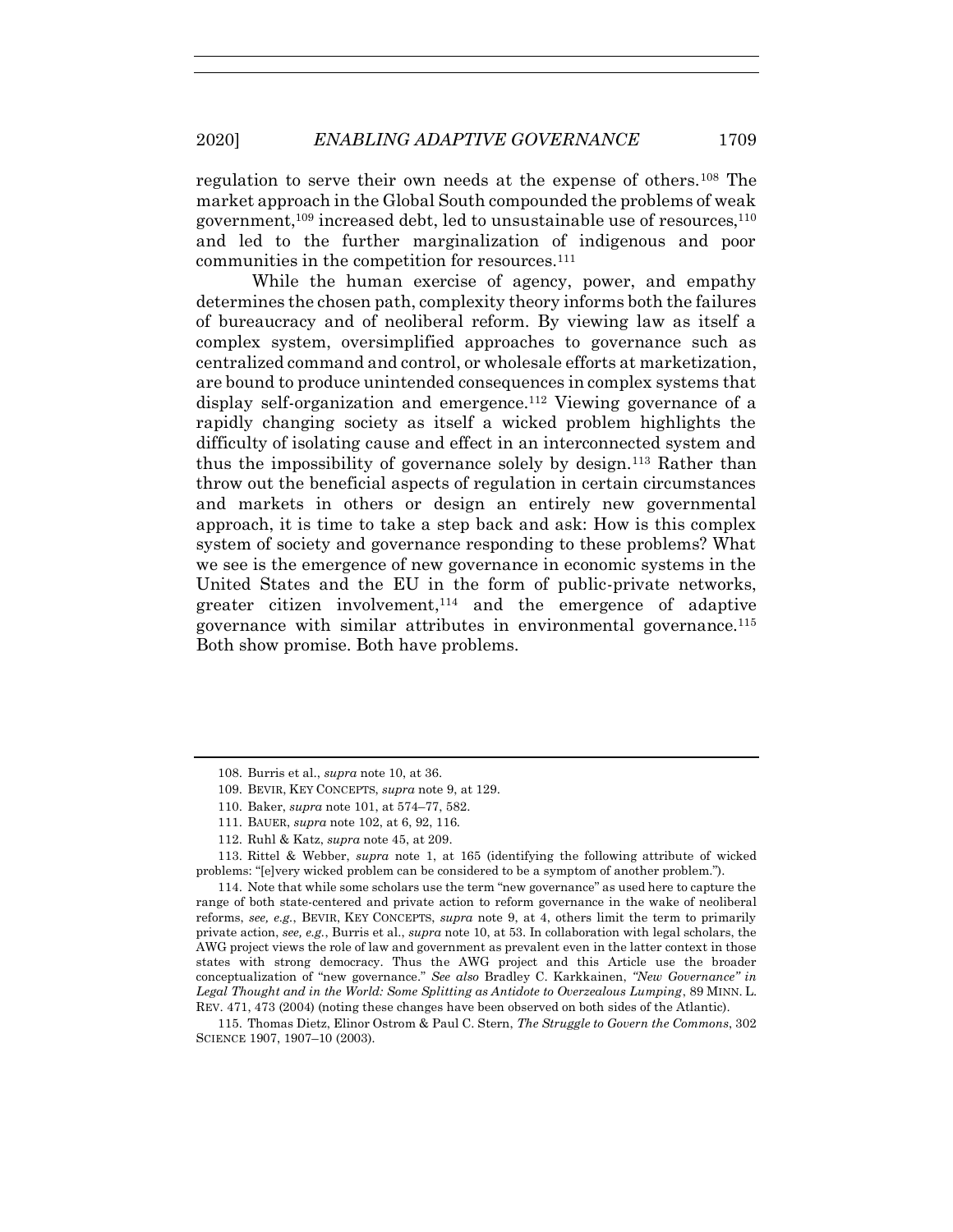# <span id="page-23-0"></span>*B. New Governance*

Many of the responses to the real and perceived failures of marketization and deregulation fall loosely into a category referred to as "new governance." Descriptions of their emergence focus on the presence of two types of new governance approaches: networked governance and collaborative governance.

Networks describe the connections through which independent actors coordinate their activities.<sup>116</sup> In governance, highly diverse sets of networks emerge in response to gaps in existing governance and may appear as purely private or public, as well as public-private networks.<sup>117</sup> Networks appear among levels and sectors of government and may emerge among private organizations to fill the gap in state control as the globalized economy crosses state lines or local problems become too context specific for centralized bureaucracies to manage.<sup>118</sup>

Networks emerged initially as the result of the blending of markets and bureaucracy. The neoliberal reforms of the 1980s did not eliminate the prevalence of agencies but shifted aspects of their role to coordinating or steering a much more diffuse public and private form of governance.<sup>119</sup> This reassertion of state-centered control differs from the top-down command and control approach. Because private actors are not subject to the same limits on authority and process as a regulatory agency, the instruments governments use to "steer" networked governance are more indirect, including setting the goals or standards that must be achieved without dictating the manner of doing so.<sup>120</sup>

<sup>116.</sup> BEVIR, KEY CONCEPTS, *supra* note [9,](#page-3-1) at 138.

<sup>117.</sup> Burris et al., *supra* note [10,](#page-5-2) at 13.

<sup>118.</sup> BEVIR, KEY CONCEPTS, *supra* not[e 9,](#page-3-1) at 140–41; Burris et al., *supra* note [10,](#page-5-2) at 16–17, 19– 20; Peter Drahos & Martin Krygier, *Regulation, Institutions and Networks*, *in* REGULATORY THEORY: FOUNDATIONS AND APPLICATIONS 1, 15-16 (Peter Drahos ed., 2017). For the rise of private governance to fill the governmental gap in climate change mitigation, see VANDENBERGH  $\&$ GILLIGAN, *supra* note [10,](#page-5-2) at 3–29; Michael P. Vandenbergh & Jonathan M. Gilligan, *Beyond Gridlock*, 40 COLUM. J. ENV'T L. 217, 243–60 (2015).

<sup>119.</sup> BEVIR, KEY CONCEPTS, *supra* note [9,](#page-3-1) at 139; BEVIR, THEORY GOV., *supra* note [9,](#page-3-1) at 162.

<sup>120.</sup> BEVIR, THEORY GOV., *supra* note [9,](#page-3-1) at 60–61. In Finland, salient examples of this approach include Green Deals that are nonlegally binding agreements between the Finnish government (Ministry of the Environment) and a branch of industry for advancing sustainable development goals. The Green Deals can be used for complementing and going beyond existing regulatory requirements on a voluntary basis. Currently, there are three such deals in Finland: (1) one for decreasing the use of plastic bags in the retail sector; (2) one for decreasing carbon emissions in the transportation sector; and (3) one for improving oil waste management. *Green Deals*, MINISTRY ENV'T, https://www.ym.fi/en-US/Legislation/Green\_Deals (last updated Apr. 18, 2019, 10:14 AM) [https://perma.cc/RB3E-LC3S].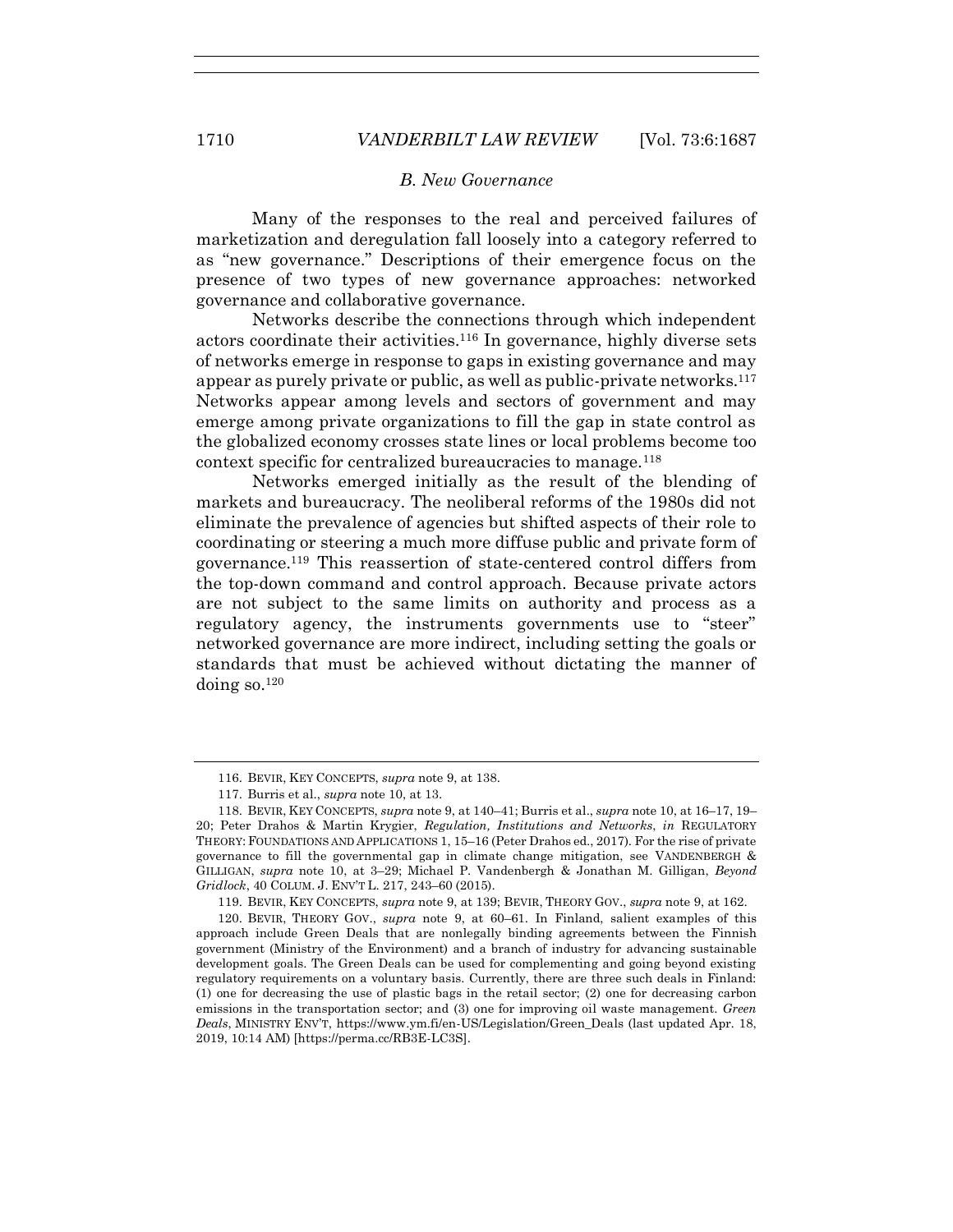Networked governance may provide greater flexibility than topdown regulatory control and greater stability than markets.<sup>121</sup> Yet, this mix of private actors providing public services outside the reach of administrative law and the sheer complexity of public-private networks gives rise to concerns about accountability<sup>122</sup> and access.<sup>123</sup> The resulting lack of transparency may lead to unequal leverage over public decisionmaking,<sup>124</sup> with the corresponding need for government to intervene in order to assure access by those marginalized.<sup>125</sup> Collaborative governance is thought to address some of these issues by involving citizens in general, not merely those organized in powerful networks.

Collaborative governance reflects the emergent organization of citizens to address contextual problems not solved through centralized government action<sup>126</sup> and the efforts to increase citizen participation in government through processes that involve dialogue.<sup>127</sup> In contrast to networks, involvement in collaborative governance is not limited to private sector groups with sufficient capacity to organize and play an active role in decisionmaking or delivery of services but includes civil society in general.<sup>128</sup> The move to collaborative governance is driven both by complexity, and thus the need to bring multiple perspectives and local knowledge to bear on problems (increasing the chance that context-specific issues will be addressed and secondary impacts avoided), and by the need to respond to issues of legitimacy encountered in marketization and networked governance.<sup>129</sup> While some assert that collaborative governance increases transaction costs, others argue that the involvement of more actors up front speeds adoption of policies and avoids costly secondary consequences.<sup>130</sup>

<sup>121.</sup> BEVIR, KEY CONCEPTS, *supra* note [9,](#page-3-1) at 140.

<sup>122.</sup> BEVIR, THEORY GOV., *supra* not[e 9,](#page-3-1) at 171; Burris et al., *supra* note [10,](#page-5-2) at 15.

<sup>123.</sup> Burris et al., *supra* note [10,](#page-5-2) at 28–29.

<sup>124</sup>*. Id.* at 14.

<sup>125</sup>*. Id.* at 33.

<sup>126.</sup> Chris Ansell & Alison Gash, *Collaborative Governance in Theory and Practice*, 18 J. PUB. ADMIN. RSCH. & THEORY 543, 543–71 (2008).

<sup>127.</sup> BEVIR, KEY CONCEPTS, *supra* note [9,](#page-3-1) at 47 n.5. In Finland, river-basin-specific Water Visions are good examples of collaborative governance. Water Vision is an emergent process in which a local government or municipal authority invites—without a direct government mandate public and private stakeholders to build trust, discuss shared goals and take voluntary measures to improve water management, e.g., take measures to restore migratory fish populations. *See, e.g.*, *Iijoen Vesistövisio*, AKORDI, https://akordi.fi/portfolio-item/ii-joen-vesistovisio/ (last visited Sept. 26, 2020) [https://perma.cc/K8NN-R7NX].

<sup>128.</sup> BEVIR, THEORY GOV., *supra* not[e 9,](#page-3-1) at 109.

<sup>129.</sup> BEVIR, KEY CONCEPTS, *supra* note [9,](#page-3-1) at 48.

<sup>130</sup>*. Id.* at 48–49.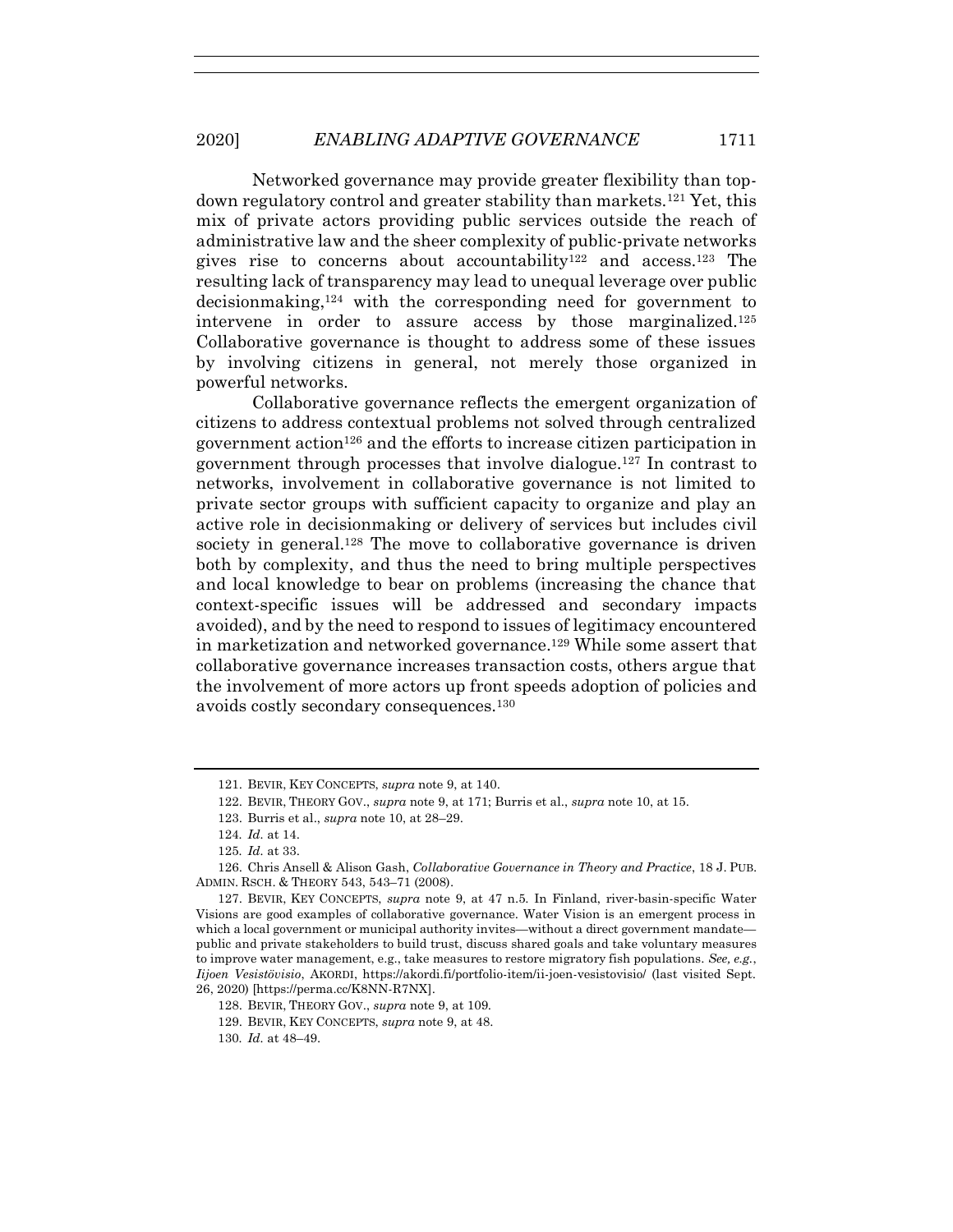The expanding role of private actors in government has led to a weakening of the role of the state and, at its worst, has "allowed" wealthier groups to seize the levers of governance available in diffuse systems of collective governance."<sup>131</sup> This in turn alters the power of traditional state diplomacy to address problems of a global nature.<sup>132</sup> These consequences of new governance inform our approach to the role of government, which must consider how to retain the adaptive capacity and ability to contextualize exhibited by new governance while reasserting the role of government in assuring good governance. It should also be noted that not all the approaches to governance emerging to fill the gap as society undergoes rapid change are within the reach of existing law. Globalization of the economy as well as global pandemics place many activities beyond the reach of current instruments of statecentered governance. Organizations like Al Qaida are considered "dark networks" of governance.<sup>133</sup> Only a modification of the new governance responses of networks and collaboration within a larger governmental role have the potential to address the reach of these activities.

The legal scholars and political scientists whose work informs this article call for a more experimental<sup>134</sup> and contextualized<sup>135</sup> approach to governance. This exploration of the evolution of governance also reveals that legal and political science scholars characterize the current evolution in economic governance (i.e., "new governance") as a response to increasing complexity. Many of the attributes are selforganizing and display emergent properties. Dorf and Sabel view this from the perspective of constitutional governance and call for "democratic experimentalism" that contemplates a role for government in facilitating innovation and recognizes that complexity requires an approach that allows for learning.<sup>136</sup> Bevir views this from the perspective of emerging new governance. His "decentered theory" recognizes that systems of governance also have emergent properties and the possibility of following multiple paths to alternative states. Decentered theory recognizes the complex legacy of history, culture, and geography in defining a governance pathway.<sup>137</sup> It captures the

137*. See* BEVIR, THEORY GOV., *supra* note [9,](#page-3-1) at 1 ("[D]ecentered theory emphasizes the diversity of governing practices and the importance of historical explanations of these practices.").

<sup>131.</sup> Burris et al., *supra* note [10,](#page-5-2) at 41.

<sup>132</sup>*. Id.* at 42.

<sup>133</sup>*. Id.* at 3–4.

<sup>134.</sup> Dorf & Sabel, *supra* note [81,](#page-19-0) at 288.

<sup>135</sup>*. See* BEVIR, THEORY GOV., *supra* note [9,](#page-3-1) at 1 ("Governance is seen as a set of diverse practices that people are constantly creating and recreating through their concrete activity. Governance is explained by the narratives that the relevant actors first inherit as historical traditions and then revise in response to dilemmas.").

<sup>136.</sup> Dorf & Sabel, *supra* note [81,](#page-19-0) at 267.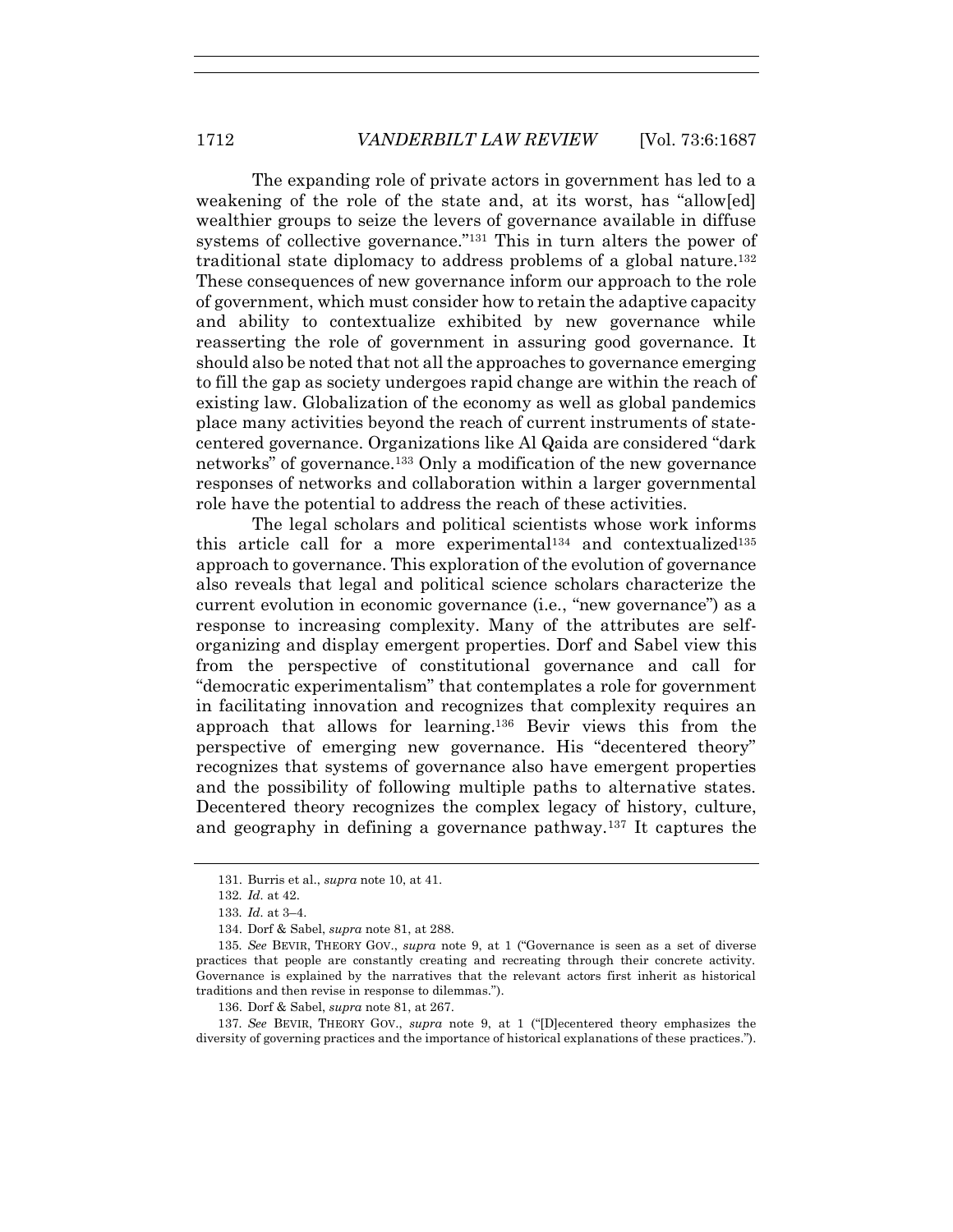variance in system behavior not only at a point in time but through time by acknowledging the role of history.

Together, decentered theory and democratic experimentalism provide the framework for the role of government within governance. Viewing democratic experimentalism through the lens of decentered theory provides a bridge from the approach of Dorf and Sabel, primarily focused on the structure and function of government, to the empirical work on adaptive and new governance emerging to address complex problems. Furthermore, we believe it is no coincidence that new governance bears a striking resemblance to adaptive governance that has been observed and described by resilience scholars whose work is addressed in the following paragraphs. The parallels between new governance and adaptive governance allow us to draw from a more complete spectrum of disciplines to identify the appropriate role for government in the governance of complex problems.<sup>138</sup>

# *C. Emerging Trends in Environmental Governance: Towards Adaptive Governance*

Environmental governance is the subset of governance that seeks to mediate human interaction with the environment.<sup>139</sup> This Section returns to ecological resilience theory and the corresponding recognition of its relevance for environmental management. The uptake of these concepts in social science led to empirical and theoretical work on the emergence of adaptive governance that occurred coincident with emergence of new governance and shares many of the same adaptations to complexity.

Following his mathematical development of resilience theory, C.S. (Buzz) Holling and colleagues developed additional concepts that are useful in application to social-ecological systems as heuristics to illustrate the path dependency of systems.<sup>140</sup> "Panarchy" captures the degree to which the capacity of a system to adapt or transform is influenced by or sensitive to changes at smaller and larger scales.<sup>141</sup> The "adaptive cycle" informs the trajectory of a system by recognizing that: (1) the capacity of a system to sustain growth declines as it matures; (2) fast and slow processes interact and may foster or erode adaptive

<sup>138.</sup> Dorf & Sabel, *supra* note [81,](#page-19-0) at 288.

<sup>139.</sup> ROGERS & HALL, *supra* not[e 9,](#page-3-1) at 4; GOVERNANCE FOR THE ENVIRONMENT, *supra* note [9;](#page-3-1) UNITED NATIONS SYS. TASK TEAM, *supra* not[e 9,](#page-3-1) at 3–4.

<sup>140.</sup> C.S. Holling, Lance H. Gunderson & Donald Ludwig, *In Quest of a Theory of Adaptive Change*, *in* PANARCHY, *supra* not[e 35,](#page-10-0) at 5–14.

<sup>141</sup>*. See* C.S. Holling, Lance H. Gunderson & Garry D. Peterson, *Sustainability and Panarchies*, *in* PANARCHY, *supra* note [35,](#page-10-0) at 63.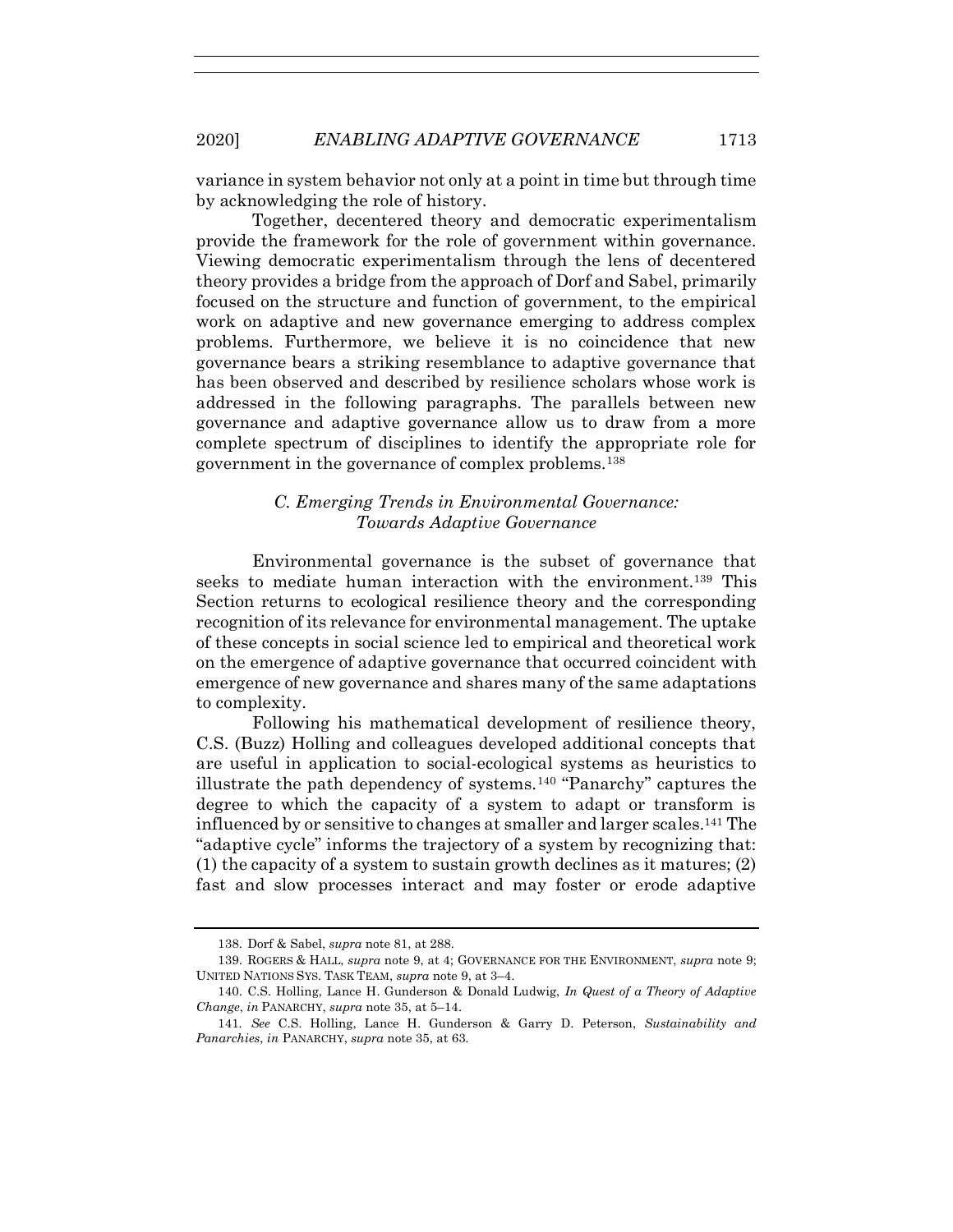capacity; and (3) interactions across scales may stabilize large-scale systems while providing opportunity for innovation and adaptation at small scales.<sup>142</sup> hese concepts are illustrated by considering why a community dependent on a variable water supply that maximizes development during a period of wet years has limited room to adapt and thus faces scarcity during drought. The panarchy heuristic is also useful in understanding the pathways for governance intervention when a system approaches a threshold.<sup>143</sup> Thus, an agricultural system dependent on irrigation may collapse in the face of prolonged drought. Without external intervention, farmers may suffer or move to urban areas. In a nested system (i.e., panarchy), however, small-scale innovation as the threshold approaches, and knowledge and financial resources from higher levels, may allow the community to reorganize under new livelihoods or a new approach to farming.

In the mid-1970s, Holling and his colleagues were trying to apply systems concepts, tools, and models to managed natural resource systems, such as forestry systems, with managers attempting to control pest outbreaks in order to maintain a steady supply of wood for economic stability. They recognized that the nonlinear behavior and complexity led to deep uncertainties regarding the workings of nature and effects humans had on ecosystems. Human interventions that had environmental impacts could not be reliably predicted, or at an extreme, were inherently unpredictable. Hence, environmental management had to change from management by objective to seek social goals and stable outcomes, to management that was more flexible and adaptive to changing conditions. They called this new approach "adaptive management." <sup>144</sup> Adaptive management is an experimental approach that involves learning by doing. "[U]nlike a traditional trial and error approach, adaptive management has explicit structure, including careful elucidation of goals, identification of alternative management objectives and hypotheses of causation, and procedures for the collection of data followed by evaluation and reiteration."<sup>145</sup> While adaptive management has received considerable attention both in scholarship and agency work,<sup>146</sup> its application to landscape-scale systems has been

<span id="page-27-1"></span><sup>142.</sup> *See id.*; C.S. Holling and Lance H. Gunderson, *Resilience and Adaptive Cycles*, *in* PANARCHY, supra not[e 35,](#page-10-0) at 25.

<span id="page-27-0"></span><sup>143.</sup> Chaffin & Gunderson, *supra* not[e 51,](#page-13-0) at 83–84.

<sup>144.</sup> ADAPTIVE ENVIRONMENTAL ASSESSMENT AND MANAGEMENT (C.S. Holling ed., 1978); CARL J. WALTERS, ADAPTIVE MANAGEMENT OF RENEWABLE RESOURCES (1986).

<sup>145.</sup> Craig R. Allen, Joseph J. Fontaine, Kevin L. Pope & Ahjond S. Garmestani, *Adaptive Management for a Turbulent Future*, 92 J. ENV'T MGMT. 1339, 1339 (2011).

<sup>146.</sup> BYRON K. WILLIAMS, ROBERT C. SZARO & CARL D. SHAPIRO, U.S. DEP'T OF THE INTERIOR, ADAPTIVE MANAGEMENT: THE U.S. DEPARTMENT OF THE INTERIOR TECHNICAL GUIDE (2009), https://www.doi.gov/sites/doi.gov/files/migrated/ppa/upload/TechGuide.pdf [https://perma.cc/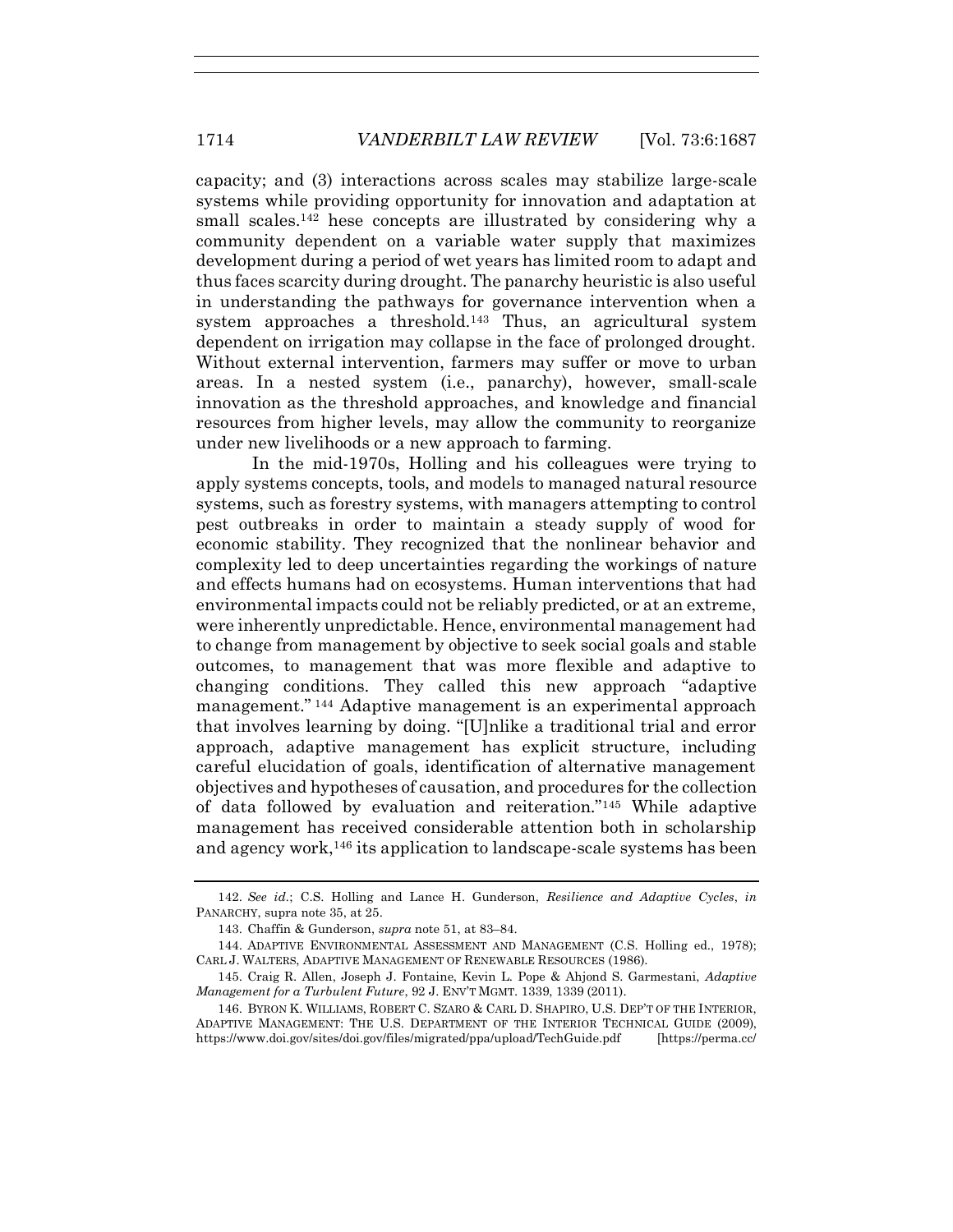<span id="page-28-4"></span><span id="page-28-2"></span><span id="page-28-0"></span>limited,<sup>147</sup> except in highly controlled situations.<sup>148</sup> In particular, in situations with multiple competing interests and multiple jurisdictions, a technocratic implementation of adaptive management fails because it lacks legitimacy.<sup>149</sup> This has led many authors to search for a governance framework within which adaptive management could be more effectively implemented.<sup>150</sup>

<span id="page-28-1"></span>Thus, the simplest definition of "adaptive governance" is the governance needed to implement adaptive management. However, empirical work aimed at identifying types of governance with high adaptive capacity quickly moved beyond adaptive governance as simply the means to implement adaptive management to what is necessary to manage resilience (i.e., the behavior of complex systems).<sup>151</sup> This

147. John M. Volkman & Willis E. McConnaha, *Through a Glass, Darkly: Columbia River Salmon, the Endangered Species Act, and Adaptive Management*, 23 ENV'T L. 1249, 1258–63 (1993) (applying adaptive management analysis in the salmon conservation context); Kai N. Lee, *Appraising Adaptive Management*, 3 CONSERVATION ECOLOGY, no. 2, Sept. 8, 1999, at 1, https://www.ecologyandsociety.org/vol3/iss2/art3/ [https://perma.cc/2ABN-DCJP] (general discussion of challenges of following an adaptive management approach for "natural resource management and biodiversity conservation"); Gunderson & Light, *supra* note [40,](#page-11-0) at 323–24 (applying adaptive management to Everglades conservation efforts); Gunderson et al., *Escaping a Rigidity Trap*, *supra* note [74,](#page-17-0) at 149–54 (discussing adaptive governance in the context of management in the Everglades); Gunderson et al., *Social, Legal, and Ecological Capacity*, *supra* note [74;](#page-17-0) Nikolaos Voulvoulis, Karl Dominic Arpon & Theordoros Giakoumis, *The EU Water Framework Directive: From Great Expectations to Problems with Implementation*, 575 SCI. TOTAL ENV'T, 358, 358–66 (2017).

148. Karl W. Flessa, Edward P. Glenn, Osvel Hinojosa‐Huerta, Carlos A. de la Parra‐Rentería, Jorge Ramírez‐Hernández, John C. Schmidt & Francisco A. Zamora‐Arroyo, *Flooding the Colorado River Delta: A Landscape-Scale Experiment*, 94 EOS, TRANSACTIONS, AM. GEOPHYSICAL UNION 485, 485–86 (2013); *see also* Robin Kundis Craig & J.B. Ruhl, *Designing Administrative Law for Adaptive Management*, 67 VAND. L. REV. 1, 45 (2014) (presenting a draft administrative law for adaptive management and noting that it is only appropriate under controlled conditions).

149. Barbara Cosens, *Transboundary River Governance in the Face of Uncertainty: Resilience Theory and the Columbia River Treaty*, 30 U. UTAH J. LAND RES. & ENV'T L. 229, 229–65 (2010) [hereinafter Cosens, *Transboundary*]; Barbara A. Cosens, *Legitimacy, Adaptation, and Resilience in Ecosystem Management*, 18 ECOLOGY & SOC'Y, no. 1, 2013, at 1–2 [hereinafter Cosens, *Legitimacy*], http://dx.doi.org/10.5751/ES-05093-180103 [https://perma.cc/D23V-BQ45] (PDF download available at URL provided); Lee, *supra* not[e 147.](#page-28-0)

150*. See* Dietz et al., *supra* note [115,](#page-22-0) at 1908–10 (developing the concept of adaptive governance in complex systems and proposing certain strategies for meeting these requirements); Carl Folke, Thomas Hahn, Per Olsson & Jon Norberg, *Adaptive Governance of Social-Ecological Systems*, 30 ANN. REV. ENV'T & RES. 441, 452 (2005) (setting the foundation for much of the literature on adaptive governance after Dietz et al. coined the term).

151. Folke et al., *supra* not[e 150,](#page-28-1) at 457; Louis Lebel, John M. Anderies, Bruce Campbell, Carl Folke, Steve Hatfield-Dodds, Terry P. Hughes & James Wilson, *Governance and the Capacity to Manage Resilience in Regional Social-Ecological Systems*, 11 ECOLOGY & SOC'Y, no. 1, 2006, at 2, 8, http://www.ecologyandsociety.org/vol11/iss1/art19/ [https://perma.cc/D64G-R3WG] (PDF download available at URL provided); Dave Huitema, Erik Mostert, Wouter Egas, Sabine Moellenkamp, Claudia Pahl-Wostl & Resul Yalcin, *Adaptive Water Governance: Assessing the Institutional Prescriptions of Adaptive (Co-)Management from a Governance Perspective and* 

<span id="page-28-3"></span><sup>63</sup>XT-8DZW]; Niko Soininen & Froukje Maria Platjouw, *Resilience and Adaptive Capacity of Aquatic Environmental Law in the EU*, *in* THE ECOSYSTEM APPROACH IN OCEAN PLANNING AND GOVERNANCE 17 (David Langlet & Rosemary Rayfuse eds., 2019).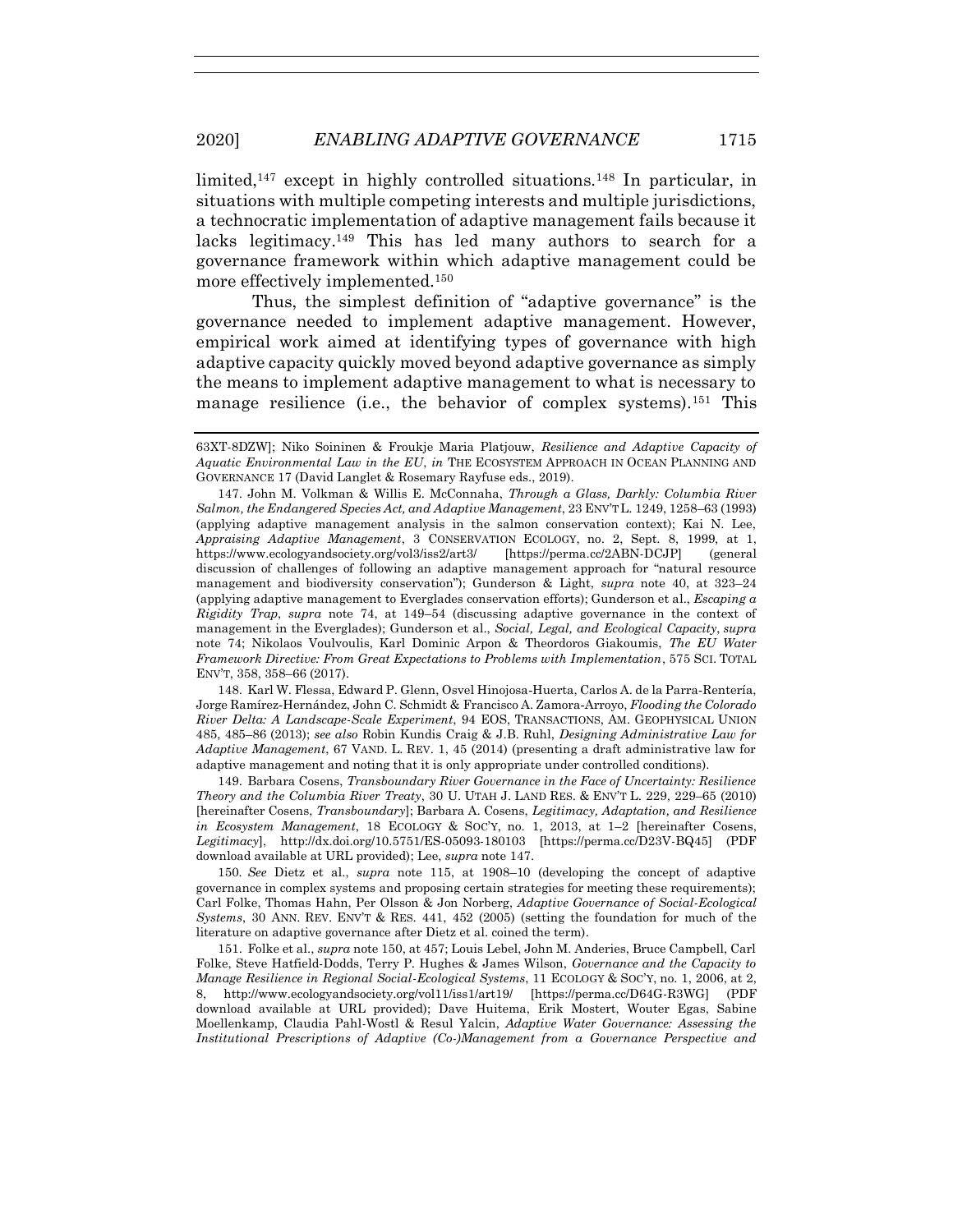broader focus is consistent with the recognition that adaptive management requires the ability to control experiments.<sup>152</sup> In contrast, most large landscapes are "characterized by competing interests, jurisdictional complexity, and multiple drivers of change, and thus the ability to identify single management goals and to control experimentation is limited."<sup>153</sup> In addition, power structures within and controlling decisionmaking are not explained by resilience theory. In fact, agency, power, and empathy may not only change the feedbacks in social systems in ways that are not analogous to the response of ecosystems but may be the driving force behind the response of social systems to change.<sup>154</sup> Thus, while it may be one tool to address certain aspects of wicked problems, adaptive management alone is insufficient. Importantly, empirical work by social scientists who embraced resilience theory has begun to describe a new form of governance emerging in complex settings, including those in which governmental gaps existed.<sup>155</sup>

Elinor Ostrom and her lab documented self-organization of resource-dependent communities from fishing villages to irrigation districts, finding that even in the absence of regulation, communities are capable of self-organizing to assure sustainability of the resource.<sup>156</sup> Importantly, Ostrom's work refuted Garret Hardin's position in his famous essay, *The Tragedy of the Commons*, <sup>157</sup> that only private ownership or government regulation could prevent the overuse of common pool resources.<sup>158</sup> After the initial publication in 1990, Ostrom's lab continued to study the phenomenon of social selforganization and to develop a framework for the conditions under which it is likely to emerge.<sup>159</sup> She collaborated with Dietz et al. in coining the

155. OSTROM, *supra* not[e 49,](#page-12-1) at 15–18.

156*. Id.* at 58–102.

157. Garrett Hardin, *The Tragedy of the Commons*, 162 SCIENCE 1243 (1968).

158. Locher, *supra* note [49,](#page-12-1) at 534. In 2009, Elinor Ostrom was awarded the Nobel Prize in Economics for this work.

*Defining a Research Agenda*, 14 ECOLOGY & SOC'Y, no. 1, 2009, https://www.ecology andsociety.org/vol14/iss1/art26/ [https://perma.cc/RC56-VF7X] (PDF download available at URL provided); Cosens & Gunderson, *supra* not[e 9,](#page-3-1) at 3–4; Cosens et al., *supra* note [10,](#page-5-2) at 4.

<sup>152.</sup> Craig & Ruhl, *supra* not[e 148,](#page-28-2) at 18, 34.

<sup>153.</sup> Cosens et al., *supra* note [10,](#page-5-2) at 4.

<sup>154.</sup> Debra J. Davidson, *The Applicability of the Concept of Resilience to Social Systems: Some Sources of Optimism and Nagging Doubts*, 23 SOC'Y & NAT. RES. 1135, 1143–45 (2010); *see* Craig, *supra* note [26,](#page-8-0) at Part II (noting that resilience theory does not capture aspects of "social capriciousness" present in wicked problems).

<sup>159.</sup> Elinor Ostrom, *A General Framework for Analyzing Sustainability of Social-Ecological Systems*, 325 SCIENCE 419, 419–22 (2009) (creating a framework to identify variables that affect self-organization)*.*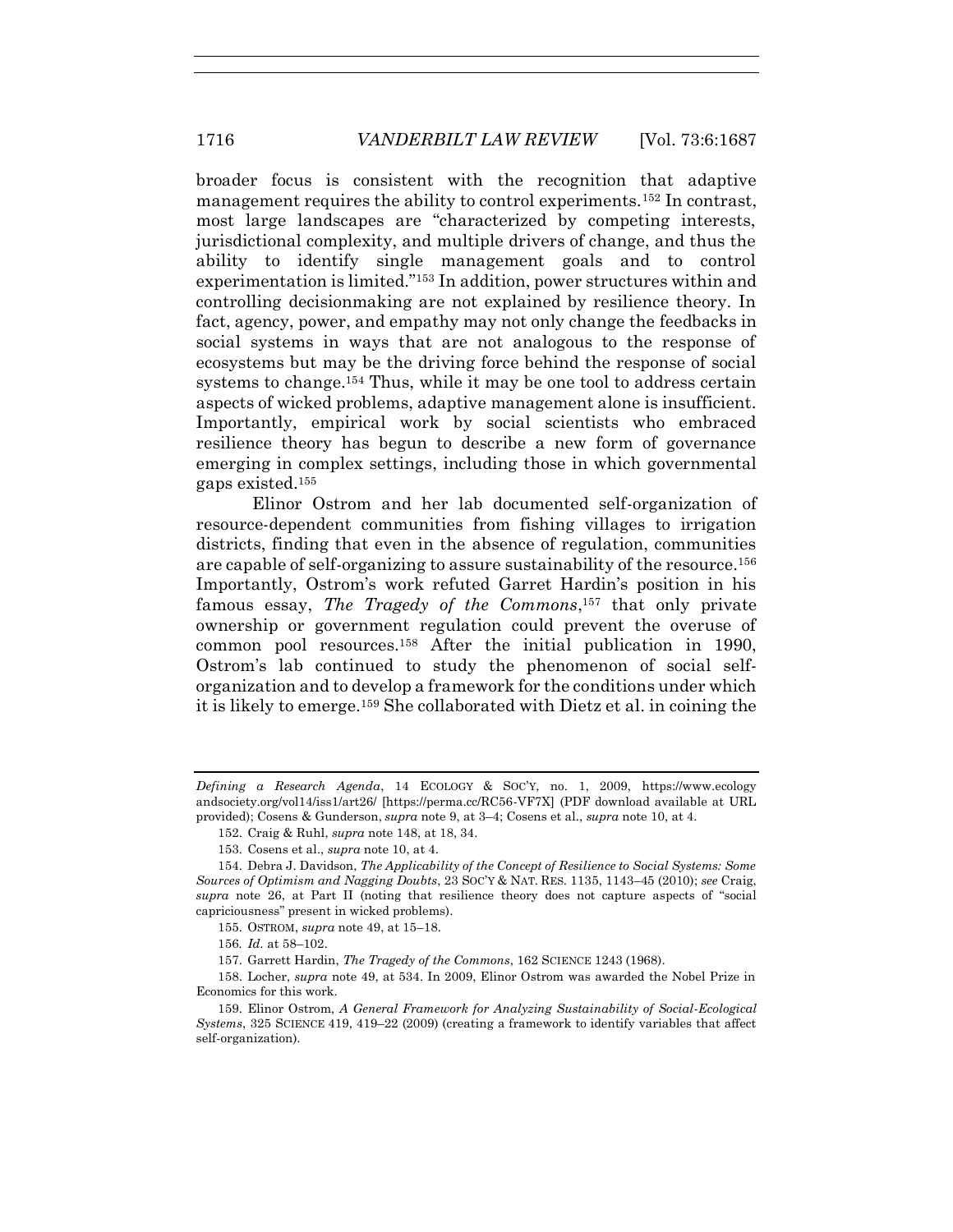term "adaptive governance" and identifying the conditions under which robust locally based adaptive governance is possible.<sup>160</sup>

This work was furthered when the Resilience Alliance ("RA") formed in 1999, as "an international, multidisciplinary research organization that explores the dynamics of social-ecological systems. RA members collaborate across disciplines to advance the understanding and practical application of resilience, adaptive capacity, and transformation of societies and ecosystems in order to cope with change and support human well-being."<sup>161</sup> This productive collaboration brought social scientists like Carl Folke and Elinor Ostrom together with the architects of ecological resilience theory, and work began on bridging the empirical observation of adaptive governance with resilience theory.<sup>162</sup>

Inspiring the approach in this article, Folke et al. "explore the social dimension that enables adaptive ecosystem-based management"<sup>163</sup> while maintaining the nonnormative focus of ecological resilience theory and turn to social science for insights on how to manage (rather than achieve) resilience.<sup>164</sup> The work of the authors is empirically based and recognizes that not only do social systems exhibit behavior of complex adaptive systems<sup>165</sup> but that socialecological systems are intertwined in ways that include feedback across systems and result in emergent properties not explained through the study of each in isolation.<sup>166</sup> They describe collaborative networks and bridging organizations across polycentric governmental and nongovernmental entities that provide a setting in which learning can take place at both the local and policy-setting levels and adaptive management can find social acceptance.<sup>167</sup> With devolution of

<sup>160.</sup> Dietz et al., *supra* not[e 115,](#page-22-0) at 1907 n.28.

<sup>161</sup>*. About*, RESILIENCE ALL., https://www.resalliance.org/about (last visited Sept. 26, 2020) [https://perma.cc/3SAZ-QEFE]. For an interesting study analyzing why the Resilience Alliance has been such a successful collaboration, see John N. Parker & Ugo Corte, *Placing Collaborative Circles in Strategic Action Fields: Explaining Differences Between Highly Creative Groups*, 35 SOCIO.THEORY 261, 276–79 (2017), for a discussion of how the use of nontraditional venues, among other factors, by the Resilience Alliance contributed to its success, see John N. Parker & Edward J. Hackett, *Hot Spots and Hot Moments in Scientific Collaborations and Social Movements*, 77 AM. SOCIO. REV. 21 (2012), for a discussion of how emotion and moments of intense collaborative action shaped the Resilience Alliance.

<sup>162.</sup> Folke et al., *supra* not[e 150,](#page-28-1) at 443–47, 452–53.

<sup>163</sup>*. Id.* at 442.

<sup>164</sup>*. Id.* at 441, 443.

<sup>165</sup>*. Id.* at 443.

<sup>166</sup>*. Id.* (citing NAVIGATING SOCIAL-ECOLOGICAL SYSTEMS: BUILDING RESILIENCE FOR COMPLEXITY AND CHANGE (Fikret Berkes, Johan Colding & Carl Folke eds., 2003)).

<sup>167</sup>*. Id.* at 444, 447–54.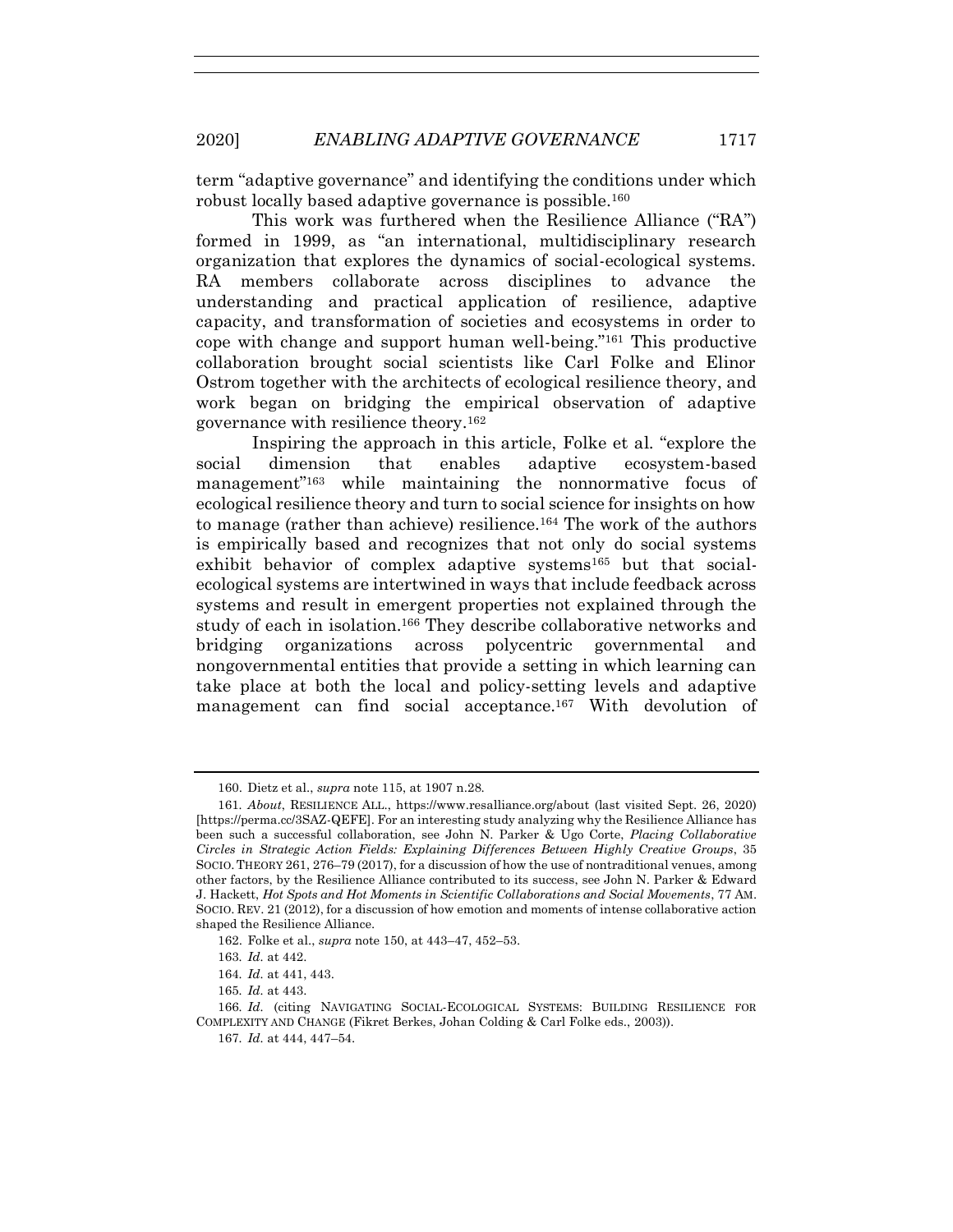management to the scale of the problem, feedback from management actions can be detected.<sup>168</sup>

In the context of water governance. Huitema et al.<sup>169</sup> seek to bridge the literature on "adaptive (co)management" (a term proponents of adaptive management began using when it was clear that landscapeor basin-scale implementation required a more collaborative and political process than the technocratic implementation of science-based experimentation) and the emerging literature on governance and adaptive governance, focusing in particular on the literature on institutions (e.g., the Ostrom school of thought).<sup>170</sup> In doing so, they find common ground among various disciplinary articles on adaptive comanagement and governance first from the scholarship alone and then by looking for evidence in water governance.<sup>171</sup> They identify many of the same attributes, noting that public participation also increases innovation, transparency, and democracy.<sup>172</sup> Their observation identifies one of the defining factors of the scale of adaptive governance by noting that in water systems adaptive governance emerges at the bioregional (i.e., problem) scale.<sup>173</sup>

<span id="page-31-0"></span>Chaffin et al. provided a review of environmental adaptive governance literature in 2014.<sup>174</sup> Their work is an outgrowth of the efforts of the RA to engage in dialogue with people in the policy sciences and law,<sup>175</sup> but they also review literature from scholars of emerging trends in community-based management who applied the term

175. The first law and resilience conference, *Law for Social-Ecological Resilience International and Transdisciplinary Conference*, STOCKHOLM UNIV., http://www.juridicum.su.se/resilience/ (last visited Sept. 26, 2020) [https://perma.cc/72JV-DRDH] [hereinafter *Law and Resilience Conference*], at the University of Stockholm resulted in: a two-part special issue of *Ecology and Society*, LAW AND SOCIAL-ECOLOGICAL RESILIENCE, PART I: CONTRIBUTIONS FROM RESILIENCE 2011, *in* 18 ECOLOGY AND SOC'Y (SPECIAL ISSUE) (2013), https://www.ecologyandsociety.org/ issues/view.php?sf=78 [https://perma.cc/R2PY-VXKF] [hereinafter SPECIAL ISSUE PART I] (PDF download available at URL provided); LAW AND SOCIAL-ECOLOGICAL RESILIENCE, PART II: CONTRIBUTIONS FROM LAW FOR SOCIAL-ECOLOGICAL RESILIENCE SYMPOSIUM, *in* 18 ECOLOGY AND SOC'Y (SPECIAL ISSUE) (2013), https://www.ecologyandsociety.org/issues/view.php/feature/98 [https://perma.cc/JHU3-PNKK] [hereinafter SPECIAL ISSUE PART II] (PDF download available at URL provided); a panel bringing together ecologists and legal scholars at the Resilience 2011 conference, *Resilience 2011 – Resilience, Innovation and Sustainability: Navigating the Complexities of Global Chang*e, ARIZ. STATE UNIV., https://sustainability.asu.edu/events/ rsvp/resilience-2011/ (last visited Sept. 26, 2020) [https://perma.cc/X25M-DJTA] [hereinafter *Resilience Conference*], at Arizona State University; and the book SOCIAL-ECOLOGICAL RESILIENCE AND LAW (Ahjond S. Garmestani & Craig R. Allen eds., 2014).

<sup>168</sup>*. Id.* at 451.

<sup>169.</sup> Huitema et al., *supra* not[e 151,](#page-28-3) at 1.

<sup>170</sup>*. Id.* at 1–2.

<sup>171</sup>*. Id.*

<sup>172</sup>*. Id.* at 5–7.

<sup>173</sup>*. Id.* at 9–11.

<sup>174.</sup> Chaffin et al., *supra* not[e 56,](#page-13-1) at 1–2.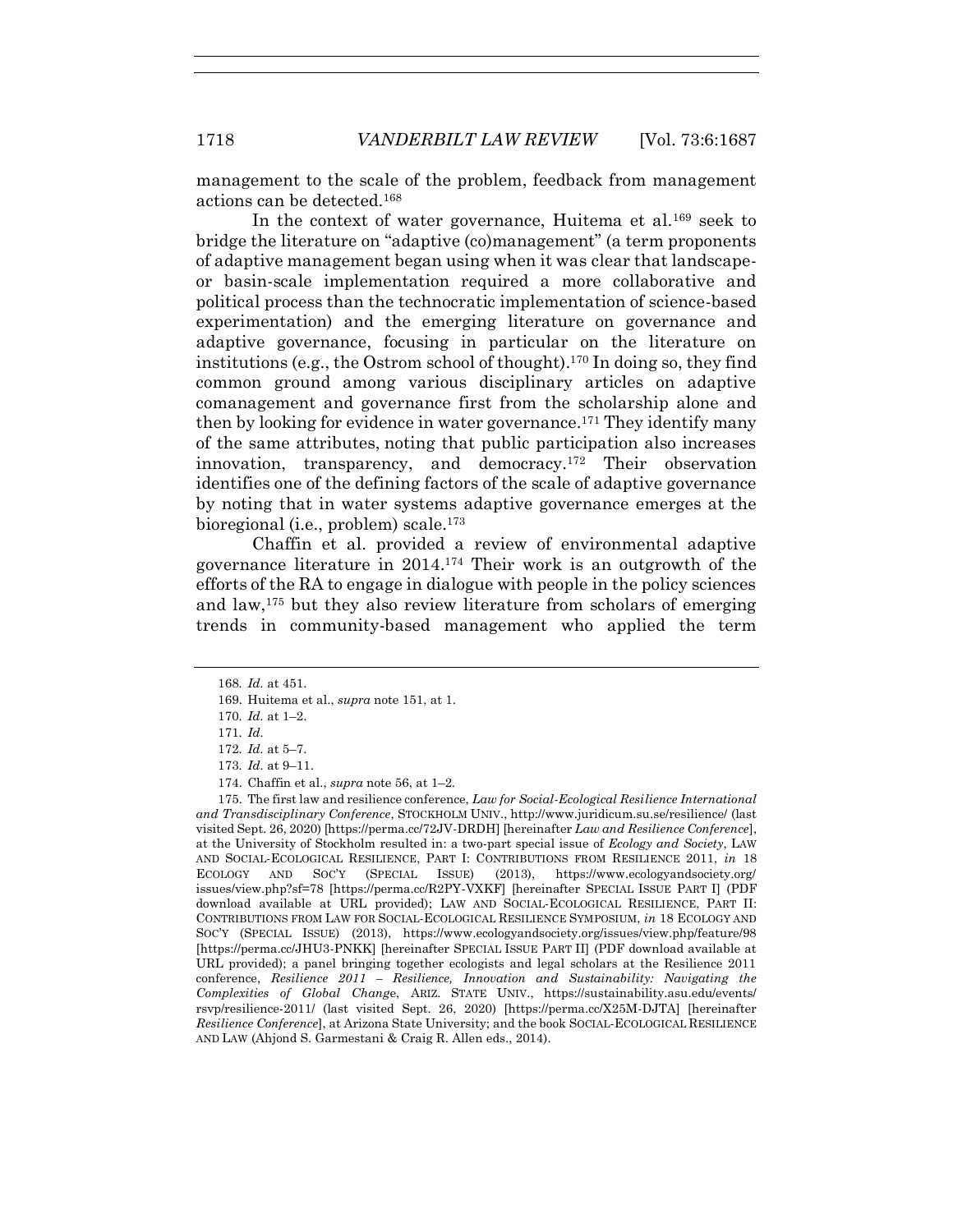adaptive governance to cases where managing uncertainty had become critical.<sup>176</sup> They identify emergent processes that arise through networks across multiple sectors and jurisdictions to achieve dialogue and action at the scale of the problem.<sup>177</sup>

As with the scholars of new governance, adaptive governance scholars had begun to identify problems of good governance associated with private collective action. This focus on the emergent, or bottom-up, aspects of adaptive governance would require additional disciplinary input from the policy disciplines to understand the larger governance frameworks in which these processes might emerge.

Lebel et al. further the exercise of bridging resilience to the social and political sciences not only by analyzing the type of governance needed to manage resilience but by considering what is necessary for society to accept a more flexible form of governance. By bringing in other disciplinary perspectives, they emphasize that "we not only need to ask: The resilience of what, to what? We must also ask: For whom?"<sup>178</sup> They draw from the literature on adaptive governance to inform how to manage resilience, and from the literature on "good governance"<sup>179</sup> that considers aspects of legitimacy<sup>180</sup> and as a result, come closer to bridging this literature to governance scholarship in the legal and political sciences.

In addition to describing similar attributes of adaptive governance, Lebel et al. use case studies to illustrate the integration of good governance and the capacity to manage resilience. They find some evidence that participation and deliberation build the necessary trust and networks to facilitate self-organization and that deliberation facilitates the learning necessary to adapt to change.<sup>181</sup> In addition, they find some evidence that polycentric, multilayered governance not only improves the fit of governance to the scale of the problem but facilitates the use of local knowledge, increasing the chance of early warning of the impacts of change, and that accountability and checks on power may enhance the capacity of marginalized groups to adapt, ensuring an equitable distribution of benefits.<sup>182</sup>

<sup>176.</sup> Chaffin et al., *supra* not[e 56,](#page-13-1) at 6–8.

<sup>177</sup>*. Id.* at 7*.*

<sup>178.</sup> Lebel et al., *supra* note [151,](#page-28-3) at 1. The authors recognize that the writers of that article use the normative definition of resilience. To avoid that, we would substitute the term "adaptive capacity."

<sup>179</sup>*. Id.* at 4.

<sup>180</sup>*. Id.*; *see also* Cosens, *Legitimacy*, *supra* note [149,](#page-28-4) at 5–8.

<sup>181.</sup> Lebel et al., *supra* note [151,](#page-28-3) at 5–8.

<sup>182</sup>*. Id.* at 8–11.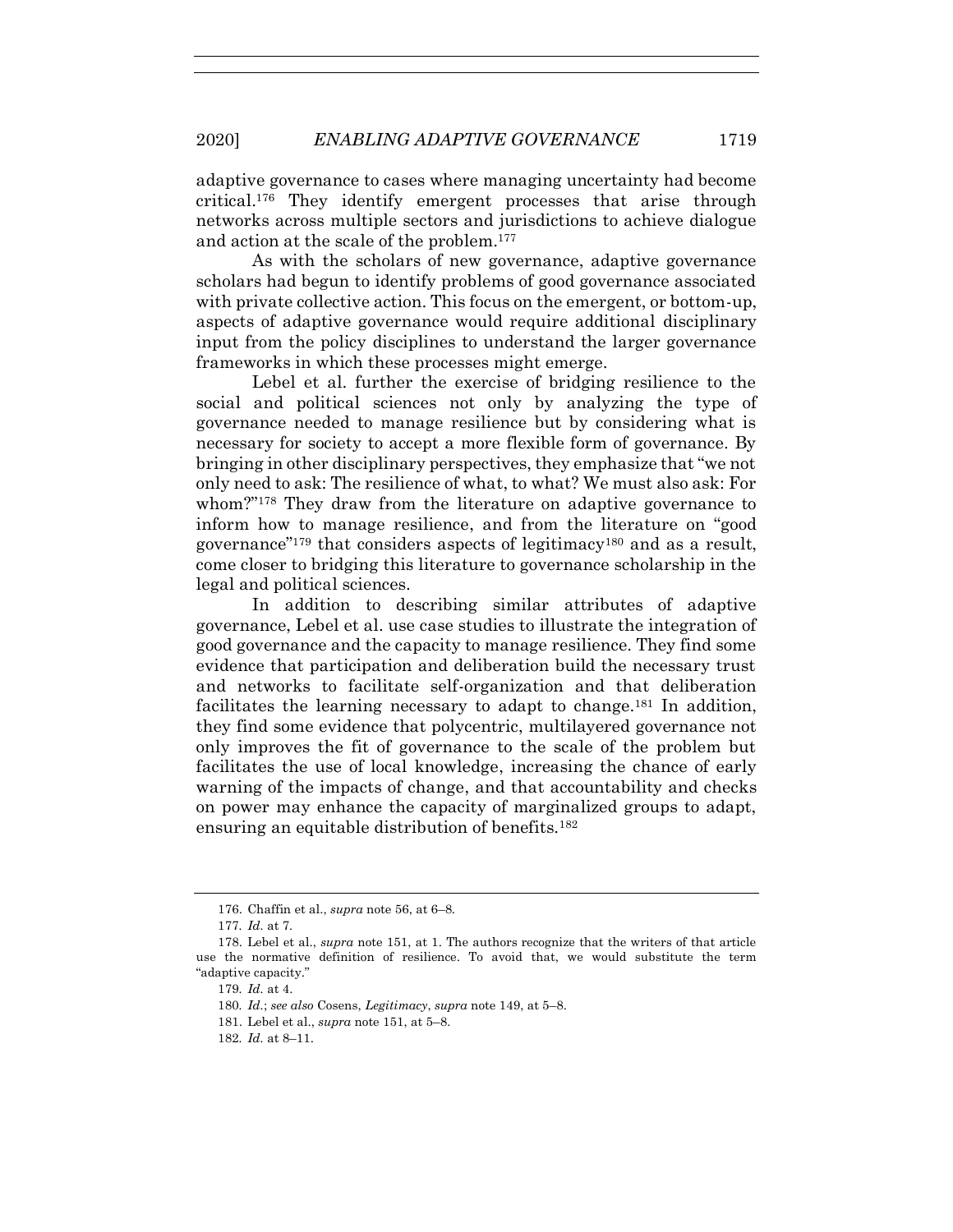<span id="page-33-0"></span>Contemporaneously with the development of a shared understanding of adaptive governance, scholars of environmental governance began to bridge their work with the broader scholarship on governance. This led to recognition of common attributes between new governance and adaptive governance.<sup>183</sup> These scholars discuss the rise of new governance as a result of increasing interdependency and interaction as well as the desire for a greater citizen voice in natural resources management.<sup>184</sup> The work of Lockwood et al. stands out in this interdisciplinary effort.

Although they do not use the term "adaptive governance," Lockwood et al. draw on the new governance literature as well as the literature on development, sustainability, and adaptive governance to develop eight principles for natural resource management and governance. Similar to the work of Lebel et al., this interdisciplinary approach results in principles that reflect an understanding of both society and ecosystems and the need for governance capable of addressing problems "characterized by complexity, uncertainty, interdependency, and deficiencies in resources, expertise, and knowledge."<sup>185</sup> Their eight principles include aspects of good governance and adaptive capacity. They are: (1) legitimacy; (2) transparency; (3) accountability; (4) inclusiveness; (5) fairness; (6) integration; (7) capability; and  $(8)$  adaptability.<sup>186</sup>

The literature on adaptive governance developed by scholars in more and more disciplines began describing similar phenomena, identifying those components relevant within their disciplines. Consistent with theories of new governance, the result is not a list of criteria that make up adaptive governance but an ever-broadening picture of the various processes of governance that increase the capacity of society to manage change and uncertainty in complex systems. Also consistent with new governance theory, these processes are bottom-up and emerge through networks and collaboration that arise at the scale of the particular problem and by their nature are contextualized not only to account for the nuances of the problem in that particular space but to account for the variance in history and culture of the society

<sup>183</sup>*. See, e.g.*, Lee, *supra* not[e 79,](#page-18-0) at 14 (arguing for use of IAD from the work of Nobel Laureate Elinor Ostrom framework to analyze new governance); Karkkainen, *supra* note [114,](#page-22-1) at 494–95 (proposing use of adaptive management principles in new governance scholarship); Michael Lockwood, Julie Davidson, Allan Curtis, Elaine Stratford & Rod Griffith, *Governance Principles for Natural Resource Management*, 23 SOC'Y & NAT. RES. 986, 986 (2010) (examining ability of new governance to handle uncertainties).

<sup>184.</sup> Lockwood et al., *supra* note [183,](#page-33-0) at 988.

<sup>185</sup>*. Id.* at 990.

<sup>186</sup>*. Id.* at 991–97.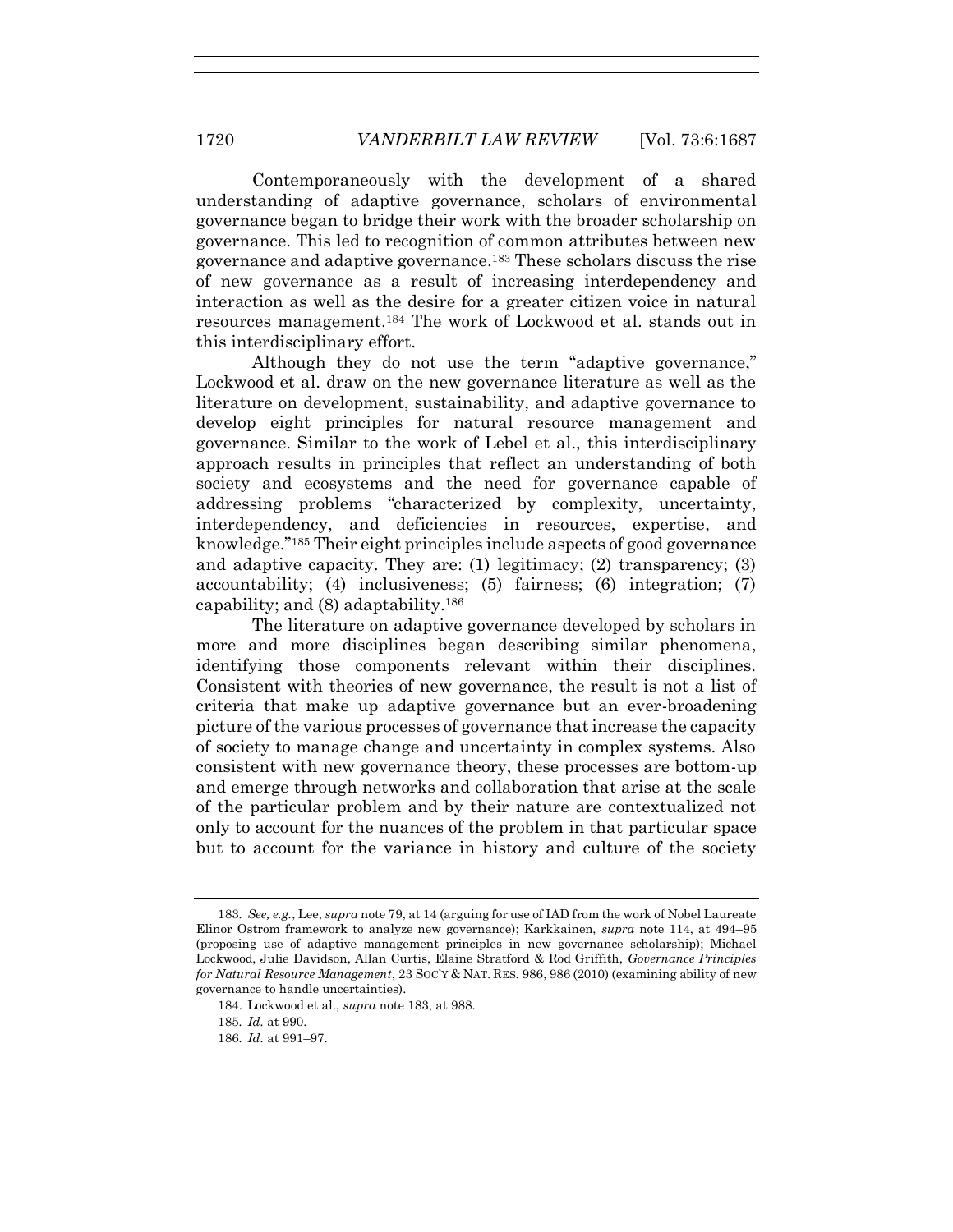2020] *ENABLING ADAPTIVE GOVERNANCE* 1721

affected. <sup>187</sup> However, despite the recognition of the social context, including the need for legitimacy by Lebel et al. and Lockwood et al., a major gap remained in whether and how government (and therefore law) plays a role in adaptive governance. We turn in Part III to the ongoing efforts of legal scholars of adaptive governance to close that gap.

# III. ADAPTIVE LAW: ENABLING GOVERNANCE FOR COMPLEX SOCIAL-ECOLOGICAL SYSTEMS

Legal scholars brought to the table the importance of government and law in removing barriers to and opening windows of opportunity for adaptive governance, facilitating and participating in adaptive governance, and assuring its legitimacy.<sup>188</sup> The authors participated in these efforts by undertaking a systematic study of the role of law in adaptive governance in the United States and a follow-up process to these concepts to the EU in general and Finland in particular.<sup>189</sup> These projects build on previous work to identify aspects of adaptive governance that are emergent under the right conditions and the aspects that must be intentional in the structure, capacity, and process of government defined by law if adaptive governance is to emerge, succeed, have legitimacy, and keep pace with accelerating change.

<span id="page-34-0"></span>Informing the role of formal law and government in managing wicked problems is an interdisciplinary exercise and requires the integration of aspects of the governance literature, including new

<sup>187.</sup> Folke et al., *supra* not[e 150,](#page-28-1) at 447–50.

<sup>188.</sup> Cosens, *Transboundary*, *supra* not[e 149,](#page-28-4) at 238–41. *See* SPECIAL ISSUE PART I, *supra* note [175;](#page-31-0) SPECIAL ISSUE PART II, *supra* not[e 175;](#page-31-0) SOCIAL-ECOLOGICAL RESILIENCE AND LAW, *supra* note [175,](#page-31-0) at 1–14.

<sup>189.</sup> For background, see the authors' note. *See also* Barbara A. Cosens, Robin K. Craig, Shana Lee Hirsch, Craig Anthony (Tony) Arnold, Melinda H. Benson, Daniel A. DeCaro, Ahjond S. Garmestani, Hannah Gosnell, J.B. Ruhl & Edella Schlager, *The Role of Law in Adaptive Governance*, 22 ECOLOGY AND SOC'Y, no. 1, 2017, https://www.ecologyandsociety.org/vol22/ iss1/art30/ [https://perma.cc/K36T-HPQX] [hereinafter Cosens et al., *Role of Law*] (PDF download available at URL provided); Barbara A. Cosens, Robin Kundis Craig, Shana Hirsch, Craig Anthony Arold, Melinda Harm Benson, Daniel DeCaro, Ahjond S. Garmestani, Hannah Gosnell, J.B. Ruhl & Edella Schlager, *Legal Pathways to Adaptive Governance in Water Basins in North America and Australia*, *in* PRACTICAL PANARCHY, *supra* note [9,](#page-3-1) at 151–66 [hereinafter Cosens et al., *Legal Pathways*] (discussing the evolution of law to facilitate adaptive governance in basin studies); Barbara Cosens, Lance Gunderson, & Brian Chaffin, *Introduction: The Adaptive Water Governance Project: Assessing Law, Resilience and Governance in Regional Socio-ecological Water Systems Facing a Changing Climate*, 51 IDAHO L. REV. 1 (2014) [hereinafter Cosens et al., *Introduction to AWG Project*] (examining role of law in adaptive governance of water systems); Ruhl & Salzman (2020), *supra* not[e 94.](#page-20-0) For the EU-Finnish part, the project is still underway while writing this article, see *Frontpage*, BLUEADAPT, https://blueadapt.fi/en/frontpage/ (last visited Sept. 26, 2020) [https://perma.cc/Q6LW-8TGU], for updates on and descriptions of the EU project.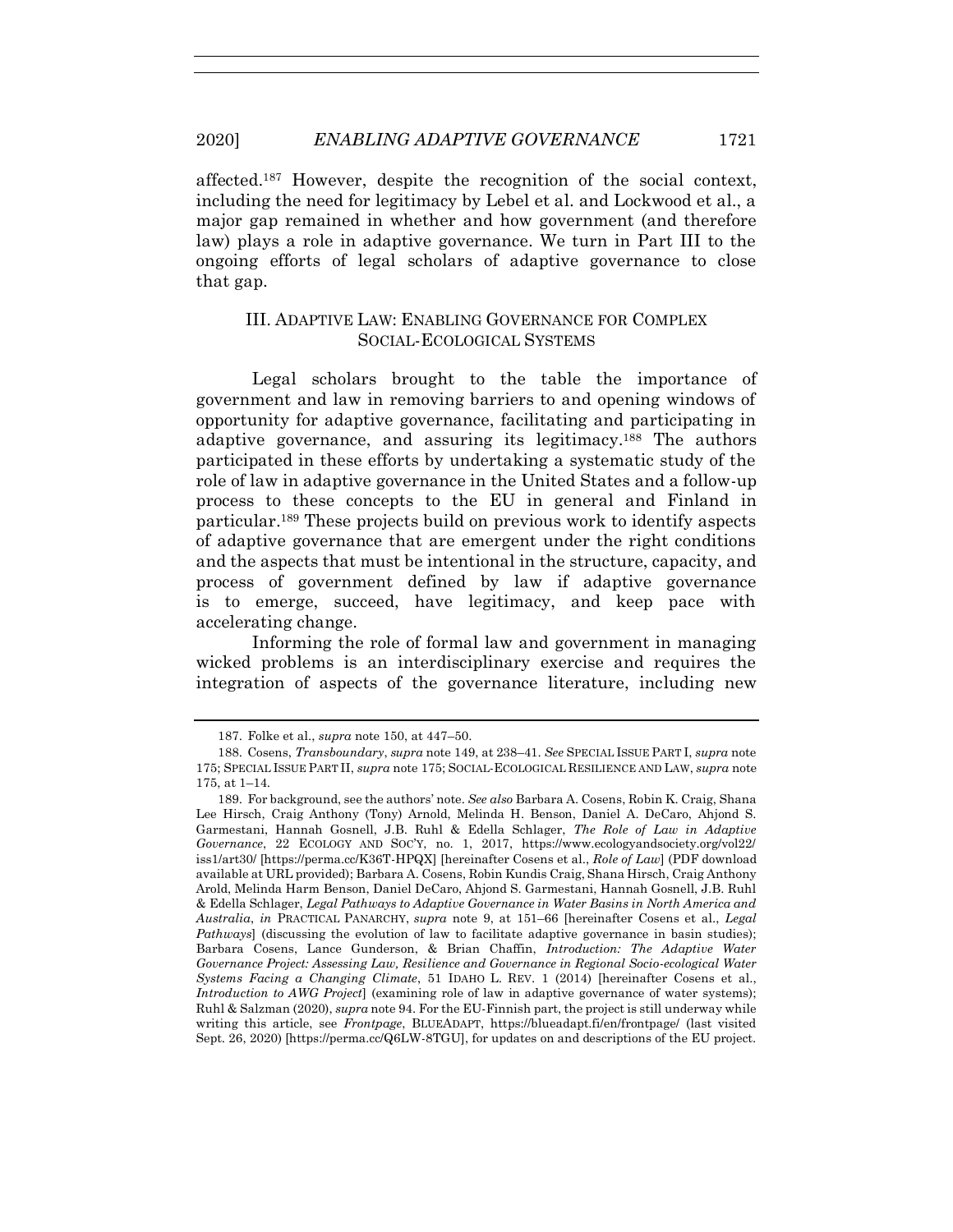governance and democratic experimentalism, as well as an understanding of the behavior of complex systems. To this end, Part I established how complex systems function and concluded with seven common features of complex systems in the literature on systems thinking, complexity theory, and ecological resilience that may be relevant to governance in a time of accelerating change: (1) selforganization; (2) emergence; (3) networks; (4) feedback; (5) nonlinearity; (6) cross scale interactions; and (7) uncertainty. Part II elaborated how these features had influenced the development of new governance theories in general and adaptive governance theory in particular. The following Section seeks to: (1) situate formal law and government in adaptive governance literature; and (2) consider key criteria for a legal framework facilitating adaptive governance.

### *A. Situating Law Within the Adaptive Governance Literature*

Returning to the work of Elinor Ostrom, Locher (an environmental historian) finds it no coincidence that Ostrom's work on community self-organization and its influence in both policing in the United States and development work globally arose at a time of increasing frustration with large, top-down government.<sup>190</sup> Because the Ostrom line of scholarship leading to identification of adaptive governance was based on empirical work, it supports the notion that the rise in private and public-private networks may be catalyzed by the need to fill a governance (i.e., governmental) gap. It is also important to note that while much of Ostrom's work focuses on the self-governing nature of local adaptive governance, the criteria for its robust development articulated in Dietz et al. is almost entirely composed of actions that may be facilitated by law and that require actions and networks at governmental levels above the local. The criteria from Dietz et al. include: congruence of rules with ecological conditions; clear boundaries and defined rights; enforced sanctions; mechanisms for dispute resolution; institutional variety; accountability; analytical deliberation/participation; and nesting.<sup>191</sup> The rise of private governance as a form of self-organization to fill gaps in environmental governance<sup>192</sup> requires, at a minimum, attention to government to

<sup>190.</sup> Locher, *supra* not[e 49,](#page-12-1) at 557.

<sup>191.</sup> Dietz et al., *supra* not[e 115,](#page-22-0) at fig.3.

<sup>192</sup>*. See* VANDENBERGH & GILLIGAN, *supra* note [10,](#page-5-2) at 3–5, 8–12 (arguing a concerted effort by private actors to effort to reduce emissions can be used to gain compliance with the Paris climate change agreement in the interim while governmental bodies overcome gridlock); Vandenbergh & Gilligan, *supra* not[e 118](#page-23-0) (discussing private governance actions to address rising carbon emissions in presence of governmental gridlock).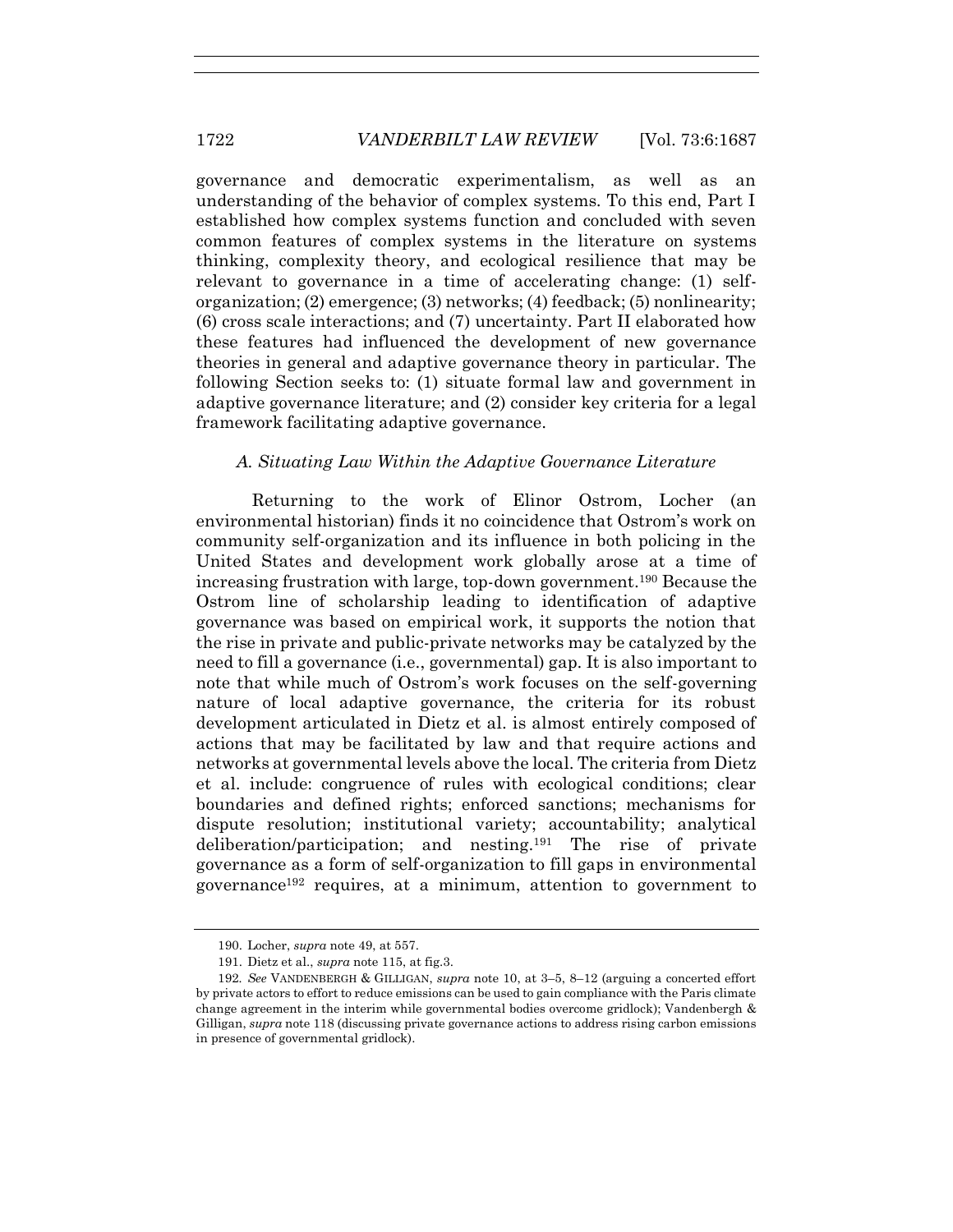remove barriers, prevent capture by more powerful interests, and facilitate more rapid response.

Thus, the importance of government is implicitly acknowledged but not the focus of the approach of institutionalists. In contrast, democratic experimentalism based on legal scholarship focuses almost entirely on the role of government within a constitutional framework to navigate increasing complexity and uncertainty, only touching on the emergent role of self-organization and private governance it seeks to foster.<sup>193</sup>

Governance, new governance, and decentered theory from political science look at both sides of the governance puzzle—that is, what is happening in society and how government is evolving in response. Thus, scholars like Mark Bevir provide us with a lens to bridge the empirically based scholarship on the bottom-up emergence of self-organized networks, private governance, and collaborative governance, and the legal scholarship focused on the governmental response. Both aspects are necessary to achieve timely adaptive governance.<sup>194</sup>

The early work on adaptive governance revealed that selforganization, emergence that is context specific, and networks are all present, and in fact, defining attributes of adaptive governance. What scholars did not ask was: What must the legal/governmental component of adaptive governance look like to speed up its emergence and allow it to succeed? Recognizing the gap between adaptive governance literature and legal scholarship, the Stockholm Resilience Centre and Faculty of Law at Stockholm University brought legal and resilience scholars together in 2010.<sup>195</sup> Conversations in Stockholm led the RA to dedicate one session at their 2011 gathering to law and resilience.<sup>196</sup> These combined gatherings resulted in two collections of publications identifying the role law plays in erecting barriers to adaptive governance and management due to its focus on maintaining social stability and setting the stage for further work to consider law as a means to manage change while protecting the social need for stability.<sup>197</sup>

<sup>193</sup>*. See* Dorf & Sabel, *supra* not[e 81,](#page-19-0) at 311–23.

<sup>194.</sup> Cosens et al., *Role of Law*, *supra* not[e 189;](#page-34-0) Cosens et al., *Legal Pathways*, *supra* not[e 189,](#page-34-0) at 160–61.

<sup>195</sup>*. Law and Resilience Conference*, *supra* not[e 175.](#page-31-0) Having just published one of the early articles on law and adaptive governance, Cosens, *Transboundary*, *supra* note [149,](#page-28-4) lead author Cosens was privileged to be a plenary speaker at this gathering.

<sup>196</sup>*. Resilience Conference*, *supra* note [175.](#page-31-0)

<sup>197.</sup> *See* SPECIAL ISSUE PART I, *supra* not[e 175;](#page-31-0) SPECIAL ISSUE PART II, *supra* note [175.](#page-31-0)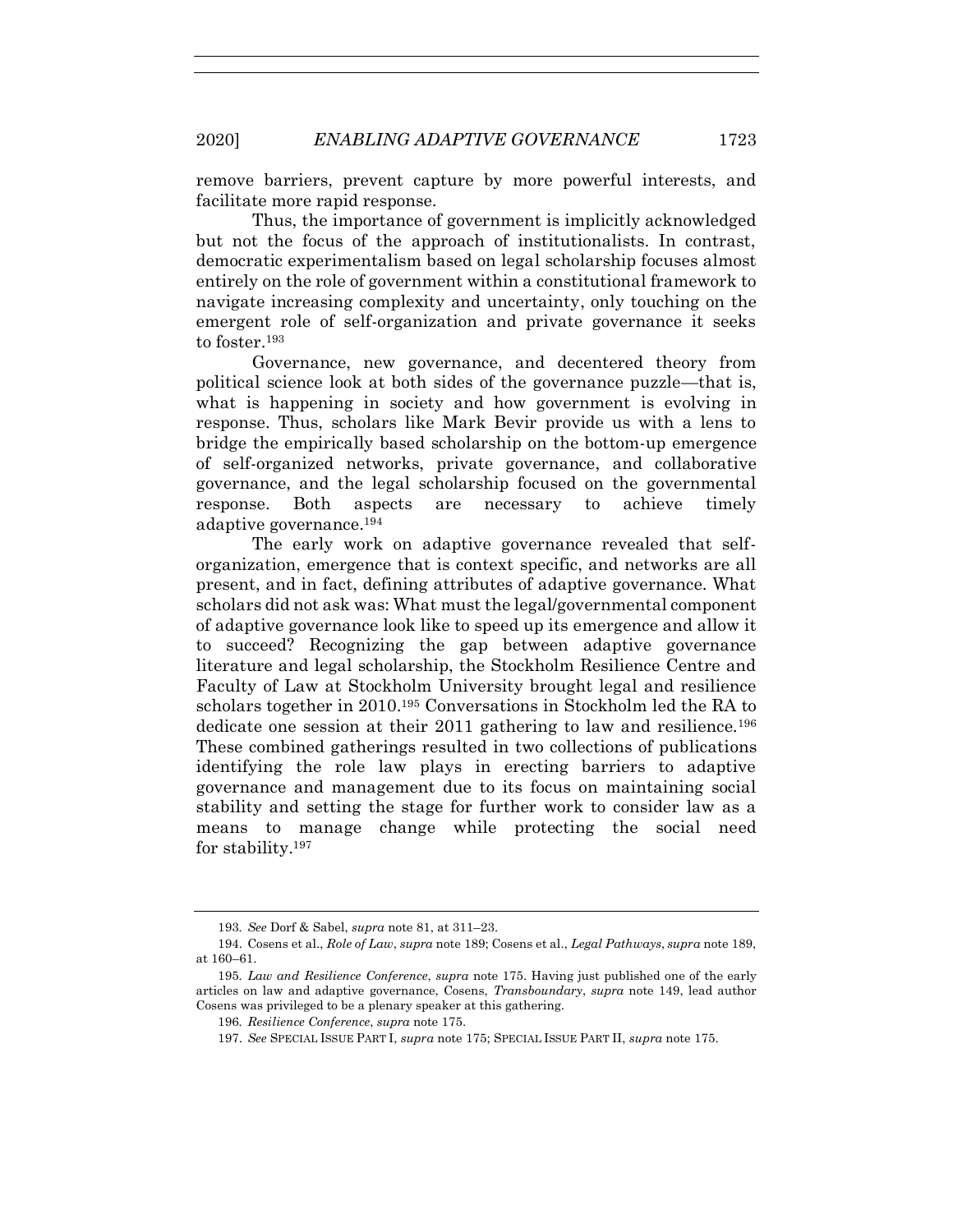Building on that work, the Adaptive Water Governance ("AWG") Project<sup>198</sup> relied on both theory and empiricism. It used case studies of social-ecological management of North American water basins—a wicked problem if ever there was one—to create a cross-disciplinary dialogue among ecologists and legal scholars<sup>199</sup> searching for any empirical support for the hypothesis that adaptive governance is emerging in heavily managed systems and that government and law play a role.<sup>200</sup> The project specifically asked: Does law present barriers to adaptive governance? May law play a role in triggering, facilitating, and institutionalizing adaptive governance? And if so, what is the role of formal legal institutions in adaptive governance?  $2^{01}$  The answers are: yes; yes; and, in keeping with decentered theory, it depends on the context.

<span id="page-37-0"></span>Law presents barriers to adaptive governance by favoring stability over flexibility<sup>202</sup> and by providing for judicial review in advance of experimentation.<sup>203</sup> It may also inhibit innovation in private governance through the application of one-size-fits-all solutions. Yet complexity and resilience theories caution that the rigid maintenance of stability in the face of unprecedented rates of change could itself be destabilizing. Furthermore, the framing of wicked problems cautions that high-level planning and implementation lacks the contextualization needed to address issues such as climate change mitigation or adaptation to its impacts on the environment. Nesting of

<sup>198.</sup> For background, see the authors' footnote.

<sup>199.</sup> *See* Cosens et al., *Introduction to AWG Project*, *supra* not[e 189.](#page-34-0)

<sup>200.</sup> Craig Anthony (Tony) Arnold, Hannah Gosnell, Melinda H. Benson & Robin K. Craig, *Cross-Interdisciplinary Insights into Adaptive Governance and Resilience*, 22 ECOLOGY & SOC'Y, no. 4, 2017, at 1, https://www.ecologyandsociety.org/vol22/iss4/art14/ [https://perma.cc/Q7GL-GXWN] (PDF download available at URL provided); Craig Anthony (Tony) Arnold, Hannah Gosnell, Melinda Harm Benson & Robin Kundis Craig, *Cross-Basin Patterns of Systemic-Change Drivers and Adaptive Governance Features*, *in* PRACTICAL PANARCHY, *supra* note [9,](#page-3-1) at 205, 205– 28; Cosens et al., *Role of Law*, *supra* not[e 189;](#page-34-0) Cosens et al., *Legal Pathways*, *supra* note [189,](#page-34-0) at 153; Craig et al., *Balancing Stability and Flexibility*, *supra* note [73;](#page-17-1) Craig et al., *Stability and Flexibility*, *supra* not[e 73,](#page-17-1) at 168–69; Daniel A. DeCaro, Brian C. Chaffin, Edella Schlager, Ahjond S. Garmestani & J.B. Ruhl, *Theory and Research to Study the Legal and Institutional Foundations of Adaptive Governance*, *in* PRACTICAL PANARCHY, *supra* note [9,](#page-3-1) at 269, 269–88 [hereinafter DeCaro et al., *Theory and Research*]; Daniel A. DeCaro, Brian C. Chaffin, Edella Schlager, Ahjond S. Garmestani & J.B. Ruhl, *Legal and Institutional Foundations of Adaptive Environmental Governance*, 22 ECOLOGY & SOC'Y, no. 1, 2017, at 1 [hereinafter DeCaro et al., *Legal and Institutional Foundations*], https://www.ecologyandsociety.org/vol22/iss1/art32/ [https://perma.cc/ WPT8-85VS] (PDF download available at URL provided).

<sup>201.</sup> *See* Cosens et al., *Role of Law*, *supra* not[e 189.](#page-34-0)

<sup>202.</sup> Craig et al., *Balancing Stability and Flexibility*, *supra* not[e 73;](#page-17-1) Craig et al., *Stability and Flexibility*, *supra* not[e 73,](#page-17-1) at 169.

<sup>203.</sup> Gunderson et al., *Escaping a Rigidity Trap*, *supra* note [74,](#page-17-0) at 153, 155; Gunderson et al., *Social, Legal, and Ecological Capacity*, *supra* note [74,](#page-17-0) at 72–76, 78; Dorf & Sabel, *supra* note [81,](#page-19-0) at 463–64.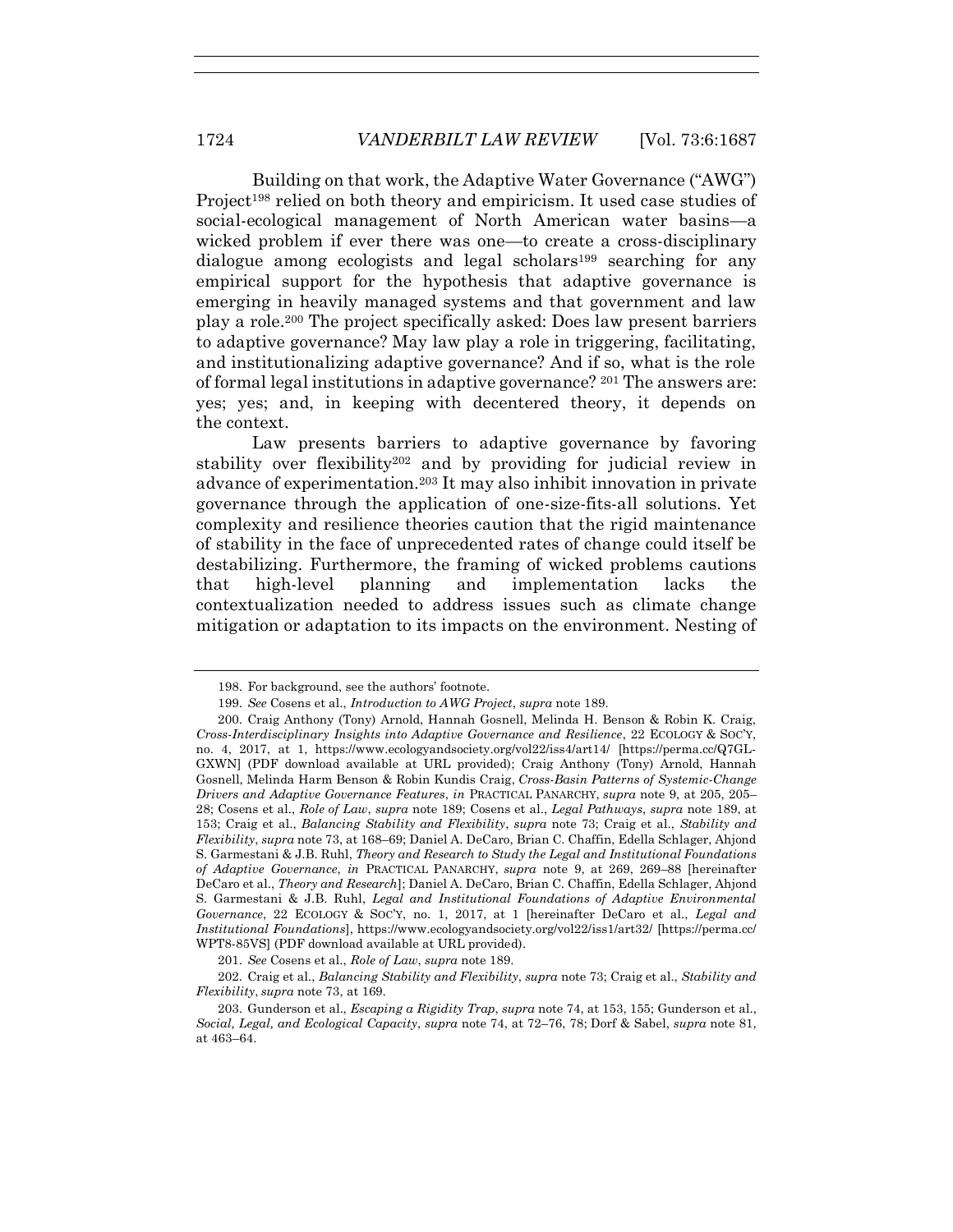governance capable of local innovation within higher levels of government that set goals can provide flexibility within a stable framework.<sup>204</sup> Facilitation of private governance across international boundaries can accelerate response to global issues. Dorf and Sabel's work informs the AWG Project by considering how to foster democratic experimentalism within a constitutional framework. They provide an approach to break the gridlock of judicial review, suggesting review focused on whether the posed implementation measure has a reasonable relation to the goal; whether implementation is achieving outcomes that are trending toward the specified goal; and whether there is any violation of individual rights.<sup>205</sup> In addition, they would replace process-based review with substantive judicial review to address instances of alleged corruption associated with lack of inclusion in collaborative governance<sup>206</sup> and oversight to reduce the potential for corruption in private governance.

In keeping with the governance scholarship that recognizes the emergence of networks, private governance, and collaboration as a response to complexity and the failure of government to manage it effectively, adaptive governance appears to emerge in response to a social or biophysical disturbance. Thus, the greater extremes of flood and drought occurring as society goes down the path of climate change are resulting in the emergence of processes networked across sectors and levels and among public and private actors to allow response at the scale of the problem.<sup>207</sup> But law also creates disturbance. In several of the basins studied by the AWG project, the application of regulatory law to complex systems (e.g., environmental law) created such unwieldy results that adaptive governance emerged in the search for better solutions.<sup>208</sup> The studies also demonstrated frequent failure in

<span id="page-38-0"></span><sup>204.</sup> Craig et al., *Balancing Stability and Flexibility*, *supra* note [73;](#page-17-1) Cosens et al., *Legal Pathways*, *supra* note [189,](#page-34-0) at 157–58; Cosens et al., *Role of Law*, *supra* note [189;](#page-34-0) Cosens et al., *Introduction*, *supra* not[e 189,](#page-34-0) at 11.

<sup>205.</sup> Dorf & Sabel, *supra* note [81,](#page-19-0) at 288, 398–400.

<sup>206</sup>*. See id.* at 399–400 (explaining that judicial review would examine the size of the gap between actors' actions and their stated purposes to determine whether they are truly pursuing their goals).

<sup>207</sup>*. See* Barbara Cosens, *Water Law Reform in the Face of Climate Change: Learning from Drought in Australia and the Western United States*, 33 ENV'T & PLAN. L.J. 372, 386–87 (2016) (discussing the need for increased adaptability in regulation in light of a rising likelihood of extreme flooding or drought).

<sup>208</sup>*. See* Brian C. Chaffin, Robin Kundis Craig & Hannah Gosnell, *Resilience, Adaptation, and Transformation in the Klamath River Basin Social-Ecological System*, 51 IDAHO L. REV. 157, 162– 63 (2014) [hereinafter Chaffin et al., *Resilience*] (stating that federal, state, and local law and institutions has worsened the environmental impact in the Klamath River Basin); Brian C. Chaffin, Hannah Gosnell & Robin K. Craig, *The Emergence of Adaptive Governance in the Klamath River Basin*, *in* PRACTICAL PANARCHY, *supra* note [9,](#page-3-1) at 83, 84–86 [hereinafter Chaffin et al.,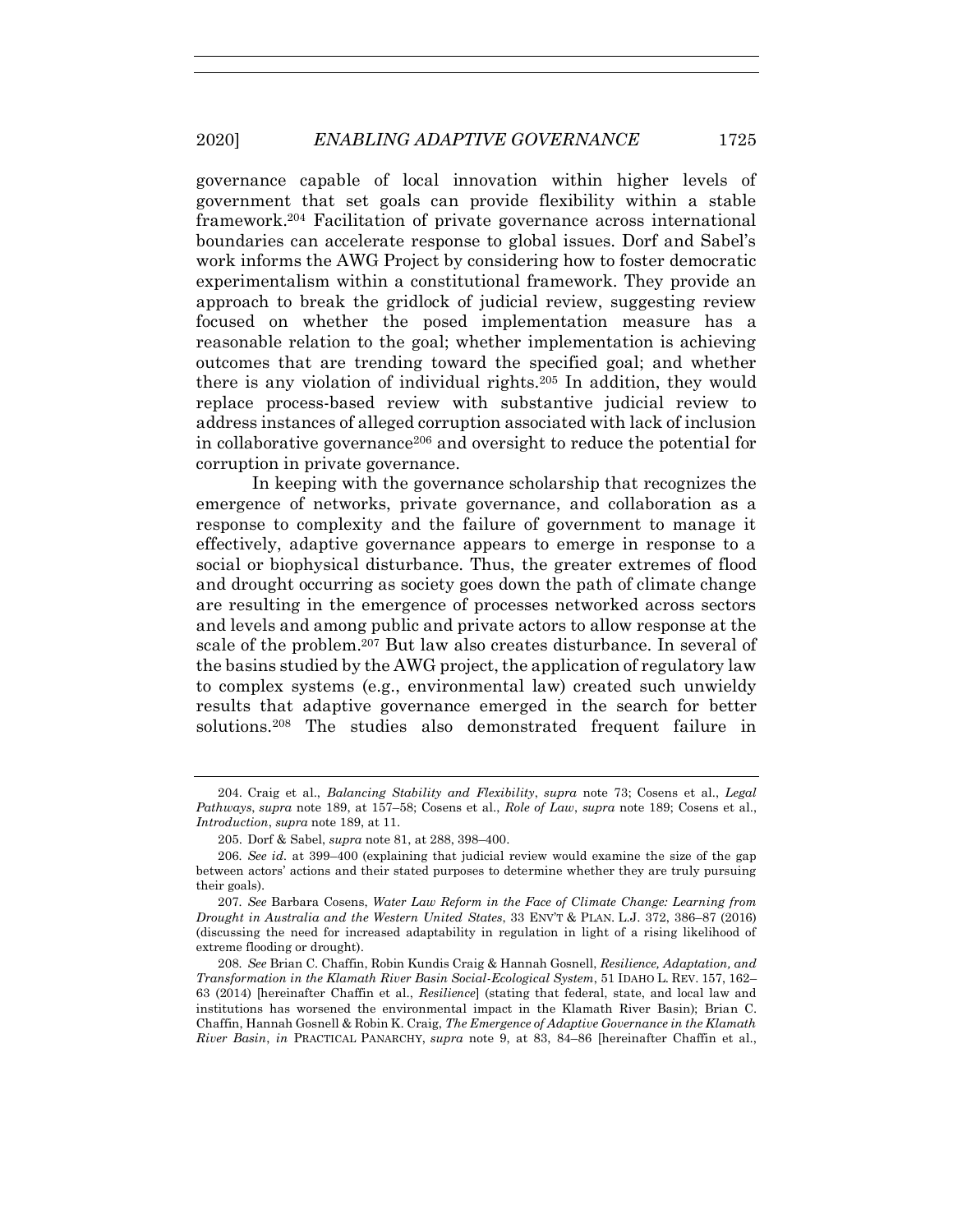governmental facilitation of adaptive governance and institutionalization of results, leading to the conclusion that legal authority is needed in these areas.<sup>209</sup>

<span id="page-39-0"></span>The role of formal institutions in adaptive governance encompasses many of the activities contemplated by Dorf and Sabel for democratic experimentalism, which in turn provides the constitutional justification for authorizing facilitation of adaptive governance. Thus, at higher levels of government, agencies provide resources,<sup>210</sup> pool knowledge, and coordinate across actors seeking to innovate in the face of similar problems. Drawing from the adaptive governance scholarship, levels of government within or at the scale of the problem participate through cross-sector, cross-level, and public-private networks focused on innovation within the local to global context. Drawing from both the adaptive governance and broader governance literature, the increasing role for private actors through networks or collaboration raises concerns with legitimacy (including accountability and transparency), equity, and justice. Once again, both participating and higher levels of government have a role to play in assuring legitimacy and access as well as in building local capacity within marginalized groups to participate. The judiciary must provide checks on injustice and inequity in access as well as in uneven distribution of benefits, but timing must be carefully tailored to avoid gridlock.

*Klamath River Basin*] (describing the frustration of stakeholders with conflicting federal statutes and mandates on resource distribution and conservation of water basins).

<sup>209</sup>*. See* Cosens et al., *Role of Law*, *supra* note [189](#page-34-0) (providing a framework for legal reform); Cosens et al., *Legal Pathways*, *supra* note [189,](#page-34-0) at 158–59 ("[I]n the context of adaptive capacity, there is currently a lack of legal mechanisms at any level that allow for alternatives to traditional environmental enforcement—alternatives that could enhance local innovation while maintaining stability and accountability toward achieving the goals that traditional enforcement mechanisms seek to achieve."); DeCaro et al., *Theory and Research*, *supra* note [200,](#page-37-0) at 278 ("In addition to reluctance to devolve responsibility and inadequate legal authority to self-organize . . . insufficient administrative and technical support are major sources of adaptive and cooperative failures in environmental governance."); DeCaro et al., *Legal and Institutional Foundations*, *supra* not[e 200,](#page-37-0) at 1 ("One of the biggest challenges for ... adaptive governance is to develop formal legal frameworks—legal principles, laws, and regulatory mechanisms—that support such adaptation without stifling stakeholders' inherent self-organizing potential or the emergent properties of adaptation itself.").

<sup>210.</sup> While beyond the scope of this article, the work of economist Mariana Mazzucato recognizing the critical role of government in stimulating innovation for the good of society and a sustainable economy is important on the issue of the role of government. *See* MARIANA MAZZUCATO, THE VALUE OF EVERYTHING: MAKING AND TAKING IN THE GLOBAL ECONOMY (2018) [hereinafter MAZZUCATO, VALUE]; RETHINKING CAPITALISM: ECONOMICS AND POLICY FOR SUSTAINABLE AND INCLUSIVE GROWTH (Michael Jacobs & Mariana Mazzucato eds., 2016); MARIANA MAZZUCATO, THE ENTREPRENEURIAL STATE (rev. ed. 2015) [hereinafter MAZZUCATO, ENTREPRENEURIAL].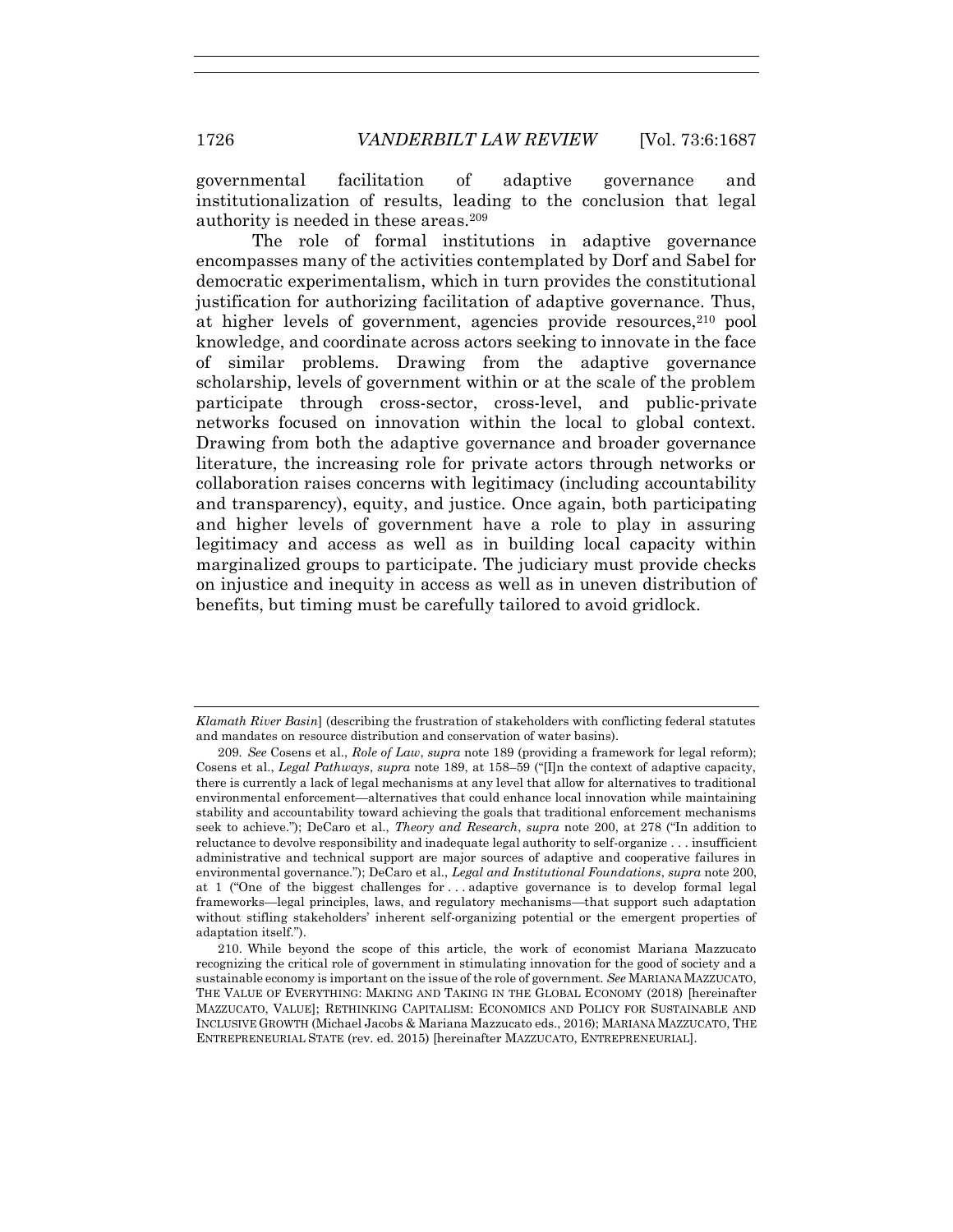### *B. Unpacking the Role of Formal Law and Government in Adaptive Governance*

Adaptive governance is an emergent, self-organizing phenomenon, but it is clear that government participates, facilitates, and, at times, gets in the way of its success. The new insights from multiple disciplines and understanding of the emergent attributes of adaptive governance that adaptive law must foster set the stage for unpacking the legal/governmental (or intentional) role in adaptive governance and identifying how and when it can speed the process. The role of formal law and government plays out in four categories.

*Government structure*. Building on the work of Dorf and Sabel, this category focuses on the level and type of authority assigned to agencies and the use of federal/state relations as contemplated by cooperative federalism in the United States or subsidiarity in the EU to balance stability and flexibility and to assure the authority to network across governmental sectors, levels, and with private entities working within an established constitutional framework. To balance stability and flexibility, the authority to innovate and adaptively manage must be delegated to the level of government closest to the problem while nesting that innovation in a higher level of government with clear, legally binding goals and standards.<sup>211</sup> Administrative law and the substantive authority for agencies at all levels of government to network across sectors and with private entities to provide integrated coordination and response<sup>212</sup> must place boundaries on the processes to assure accountability and inclusion.

*Government's role in capacity building*. The benefits of distributed innovation still leave considerable room for a governmental role in catalyzing change and ensuring inclusion in the process of change. Climate change mitigation and adaptation are among the most wicked problems facing humankind. Progress on either front is

<sup>211</sup>*. See* Dorf & Sabel, *supra* note [81,](#page-19-0) at 381–82 (discussing the effectiveness of local governmental management in regulating use of toxics under Massachuesetts state law); Craig et al., *Balancing Stability and Flexibility*, *supra* note [73](#page-17-1) (discussing the tension between the role of law in providing stability and the need for flexibility when managing systems undergoing change); Craig et al., *Stability and Flexibility*, *supra* note [73,](#page-17-1) at 174–75 (discussing the mechanisms available to balance stability and flexibility in government); Soininen & Platjouw, *supra* not[e 146,](#page-27-0) at 36–41 (discussing the effectiveness of EU conservation efforts given delegation of implementation decisions to individual member states, while reserving enforcement power for the Commission).

<sup>212</sup>*. See* Cosens et al., *Role of Law*, *supra* not[e 189](#page-34-0) (discussing the need for agency authority to network across sectors and with private actors while maintaining legitimacy, accountability, equity and justice); Cosens et al., *Legal Pathways*, *supra* note [189,](#page-34-0) at 153 ("[I]n trading stable governmental control for innovative adaptive governance, the engagement of private actors in governance should not come at the expense of legitimacy, accountability, equity, and justice.").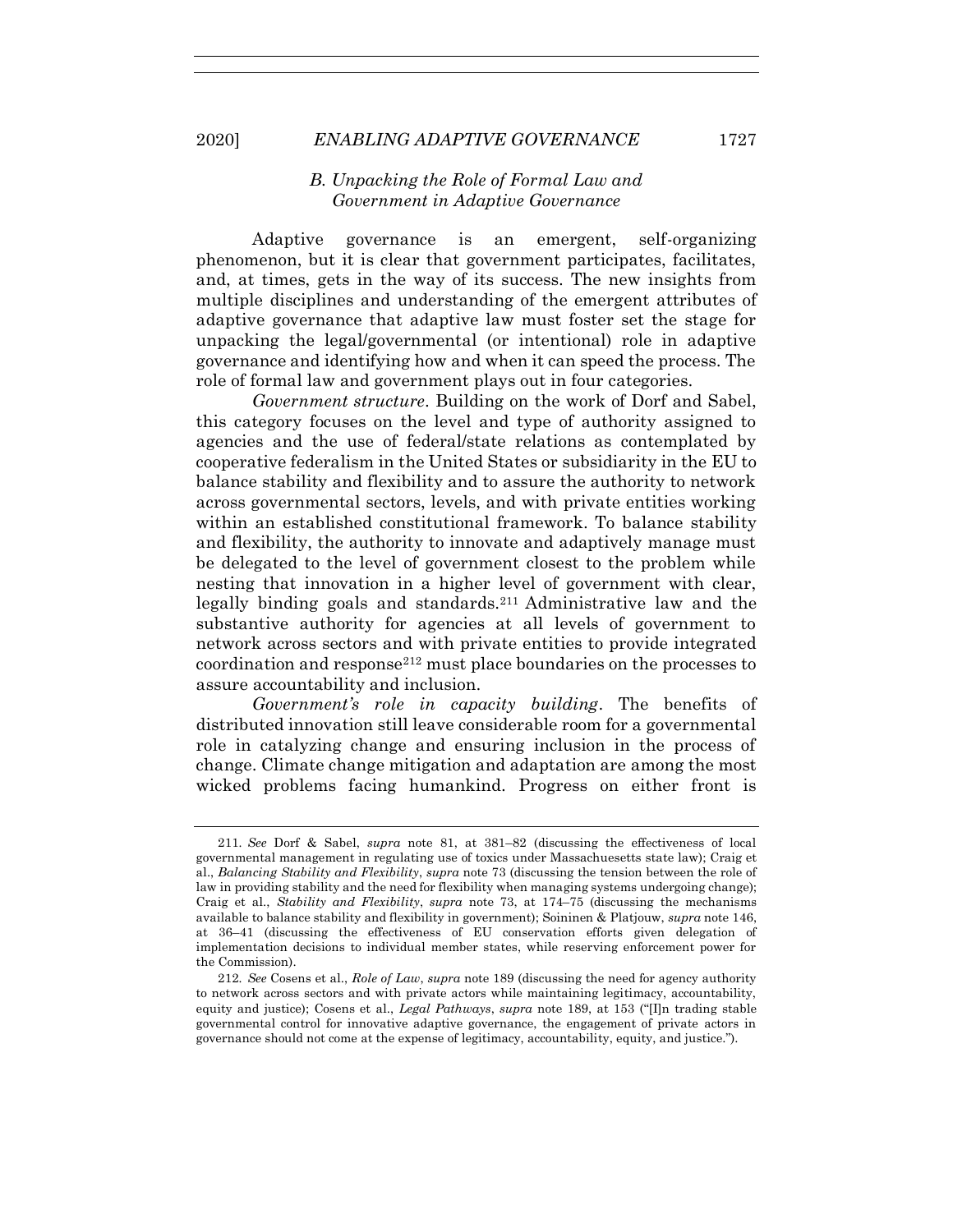dangerously behind the rate of change.<sup>213</sup> The situation calls for the modern equivalent of the race to the moon—that is, governmental leadership in focusing, catalyzing, and accelerating innovation.<sup>214</sup> Government assistance should provide avenues for pooling and disseminating data and capacity building in the form of both funding and knowledge.

Capacity building is also essential to address the concern that greater private participation in governance and the devolution of implementation to local levels may lead to capture by more powerful interests, marginalization of certain populations, and simply local problems in the form of lack of time, money and knowledge to act, and participation fatigue.<sup>215</sup> Bevir notes that "[a]dvocates of more participatory democracy are often acutely aware that different citizens possess different resources for participating. Hence they often attend carefully to process issues about who participates in what ways and under what circumstances. So, for example, they might advocate state support for under-represented groups."<sup>216</sup> In keeping with the focus on the historical context of decentered theory, marginalization may be of particular concern for populations suffering the legacy effects of past discrimination (e.g., Indigenous peoples in the Pacific Northwest and Scandinavia and African Americans in the many parts of the United States).<sup>217</sup> Judicial review on inclusion is essential to assure equitable participatory processes.

<sup>213</sup>*. See* Vandenbergh & Gilligan, *supra* not[e 118,](#page-23-0) at 234 ("The depth of the political barriers, however, suggests that adoption and implementation of a carbon price at the national and international levels over the next decade is a long shot."); *see, e.g.*, David W. Stahle, *Anthropogenic Megadrought: Human-Driven Climate Warming Worsens an Otherwise Moderate Drought*, 368 SCIENCE 238, 238–39 (2020) (explaining that Southwestern North America recently underwent its second-driest spell in twelve hundred years).

<sup>214</sup>*. See, e.g.*, MAZZUCATO, VALUE, *supra* note [210,](#page-39-0) at 244 ("[Public institutions] must think big and play a full part in the great transformations to come, squaring up to the issues of climate change, ageing populations and the need for twenty-first-century infrastructure and innovation."); RETHINKING CAPITALISM: ECONOMICS AND POLICY FOR SUSTAINABLE AND INCLUSIVE GROWTH, *supra* note [210,](#page-39-0) at 34 ("[I]nnovation also needs well-funded public research and development institutions and strong industrial policies. These need to be directed across the entire innovation chain, not only in the classic 'public good' area of basic science."); MAZZUCATO, ENTREPRENEURIAL, *supra* not[e 210,](#page-39-0) at 27 ("[W]e have instead is a case for a targeted, proactive, *entrepreneurial* State, one able to take risks and create a highly networked system of actors that harness the best of the private sector for the national good . . . the State acting as lead investor and catalyst . . . .").

<sup>215.</sup> BEVIR, KEY CONCEPTS, *supra* note [9,](#page-3-1) at 29; *see* Cosens, *Legitimacy*, *supra* not[e 149.](#page-28-4)

<sup>216.</sup> BEVIR, KEY CONCEPTS, *supra* note [9,](#page-3-1) at 29.

<sup>217</sup>*. See* Craig Anthony (Tony) Arnold, Olivia Odom Green, Daniel DeCaro, Alexandra Chase & Jennifer-Grace Ewa, *The Social-Ecological Resilience of an Eastern Urban-Suburban Watershed: The Anacostia River Basin*, 51 IDAHO L. REV. 29, 68 (2014) ("[R]estoration projects in Washington D.C. may actually be a continuation of earlier economic and environmental injustices thinly veiled behind the rhetoric of environmental sustainability. . . . African American stakeholders continue to be marginalized and exploited under the guise of the Anacosta Riverfron Initiative."); Craig Anthony (Tony) Arnold, Olivia Odom Green, Daniel DeCaro, Alexandra Chase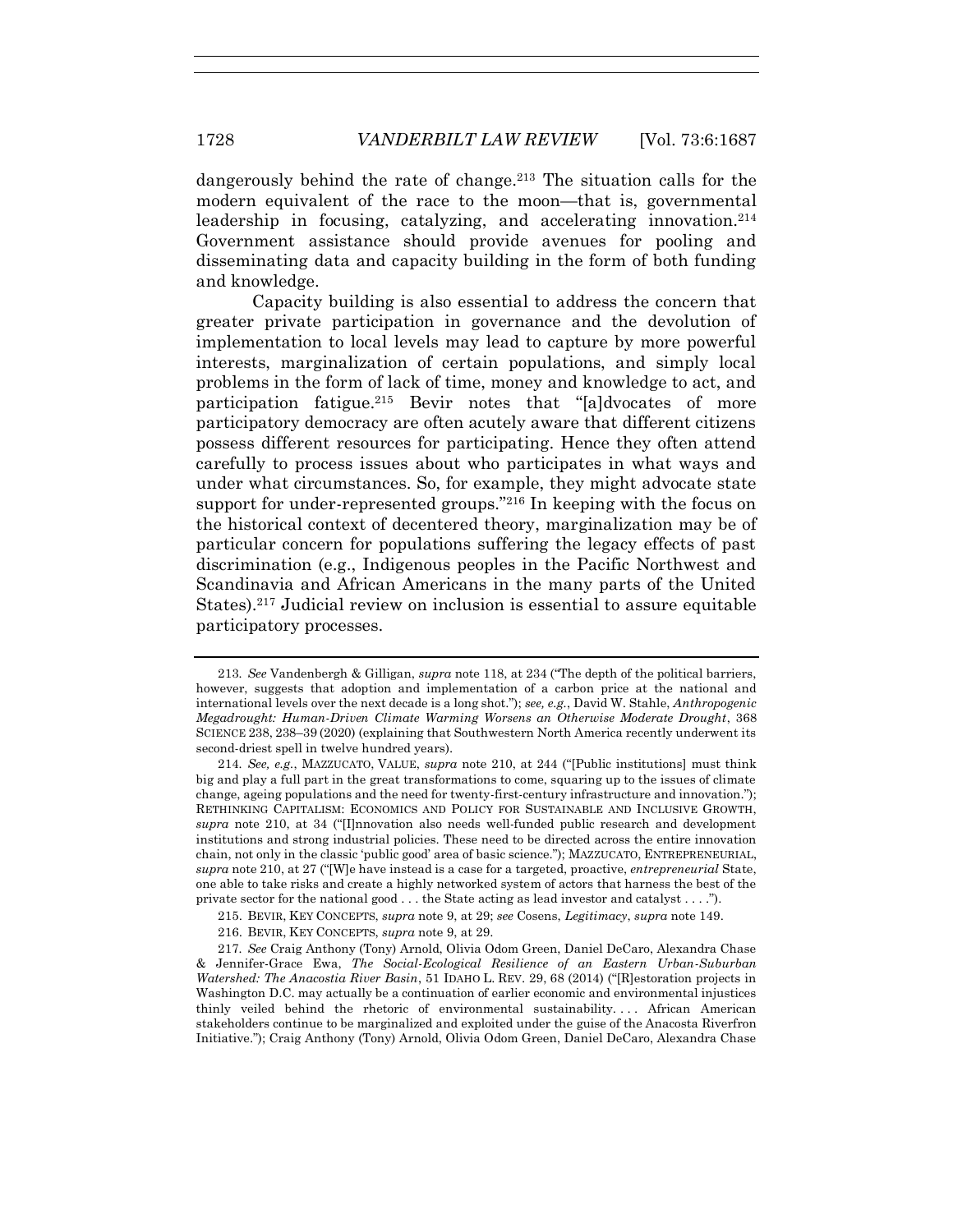*Governmental adaptive capacity*. Adaptive capacity in government requires that (1) governmental agencies have the authority to (a) implement adaptive management,<sup>218</sup> adaptive planning,<sup>219</sup> and resilience assessment, <sup>220</sup> (b) the resources to monitor current change and produce modeled knowledge of future change, and (c) the authority to change course if the data, models or the changes in networked, collaborative, or private governance indicate a need to do so; and (2) the ability of law and policy to adapt—that is, adaptive law.<sup>221</sup> In a nested system of government, the level closest to the problem must have flexibility in implementation with public participation as the means to ensure legitimacy in the exercise of that flexibility but no discretion to adjust the goals or standards other than the political process at a higher level of government. The executive (agency) branch at the level establishing the law or goals (state or federal) must not have the discretion to interfere with innovation in implementation beyond assuring a relation to the goal and absence of corruption. This level, however, requires the authority to adjust the policy guiding implementation within a degree of authorized flexibility (i.e., adaptive law). This nested process reflects a broader scope of flexibility at higher and higher levels but also greater thresholds reflecting feedback of

<sup>&</sup>amp; Jennifer-Grace Ewa, *Resilience of the Anacostia River Basin: Institutional, Social, and Ecological Dynamics*, *in* PRACTICAL PANARCHY, *supra* note [9,](#page-3-1) at 33, 33 ("[M]ajor drivers of regime shifts from presettlement to the present are . . . patterns of structural inequality, oppression, discrimination, and movements to seek social and environmental justice . . . ."); Cosens & Fremier, *supra* note [21,](#page-7-3) at 113 ("[T]he cultural importance of salmon to human inhabitants of the Basin during the Pre-Contact Era and the devastating impacts on that culture in the Post-Contact and Dam Building Eras . . . remain as an added layer of complexity in those subsequent eras . . . ."); Barbara Cosens & Alex Fremier, *Social-Ecological Resilience in the Columbia River Basin: The Role of Law and Governance*, *in* PRACTICAL PANARCHY, *supra* note [9,](#page-3-1) at 47 ("[D]ams are a major factor in the decline of populations of salmon and steelhead species that are critical to the culture of Indigenous peoples.").

<sup>218</sup>*. See* ADAPTIVE ENVIRONMENTAL ASSESSMENT AND MANAGEMENT, *supra* note [144;](#page-27-1) Gunderson & Light, *supra* note [40](#page-11-0) at 328–29 (describing the problems associated with not allowing entities (including governmental agencies) to make decisions based on an evolving understanding of the problem or the circumstances); Craig & Ruhl, *supra* note [148,](#page-28-2) at 10 (developing a model administrative rule for adaptive management).

<sup>219</sup>*. See* Craig Anthony (Tony) Arnold, *Adaptive Watershed Planning and Climate Change*, 5 ENV'T & ENERGY L. & POL'Y J. 417, 440–49 (2010) (describing the general characteristic and factors of adaptive planning).

<sup>220.</sup> *Wayfinder: A Resilience Guide for Navigating Towards Sustainable Futures*, WAYFINDER, https://wayfinder.earth (last visited Sept. 26, 2020) [https://perma.cc/FFG2-2KHS].

<sup>221</sup>*. See* Ruhl & Katz, *supra* not[e 45,](#page-12-0) at 208 ("Law itself is a complex adaptive system, and it necessarily influences and is influenced by the systems it is intended to regulate or manage."); Ruhl et al., *supra* not[e 76,](#page-17-2) at 1377 ("Efforts to integrate CAS approaches to regulated systems may flounder if complex adaptive characteristics of the legal system itself are not taken into account.").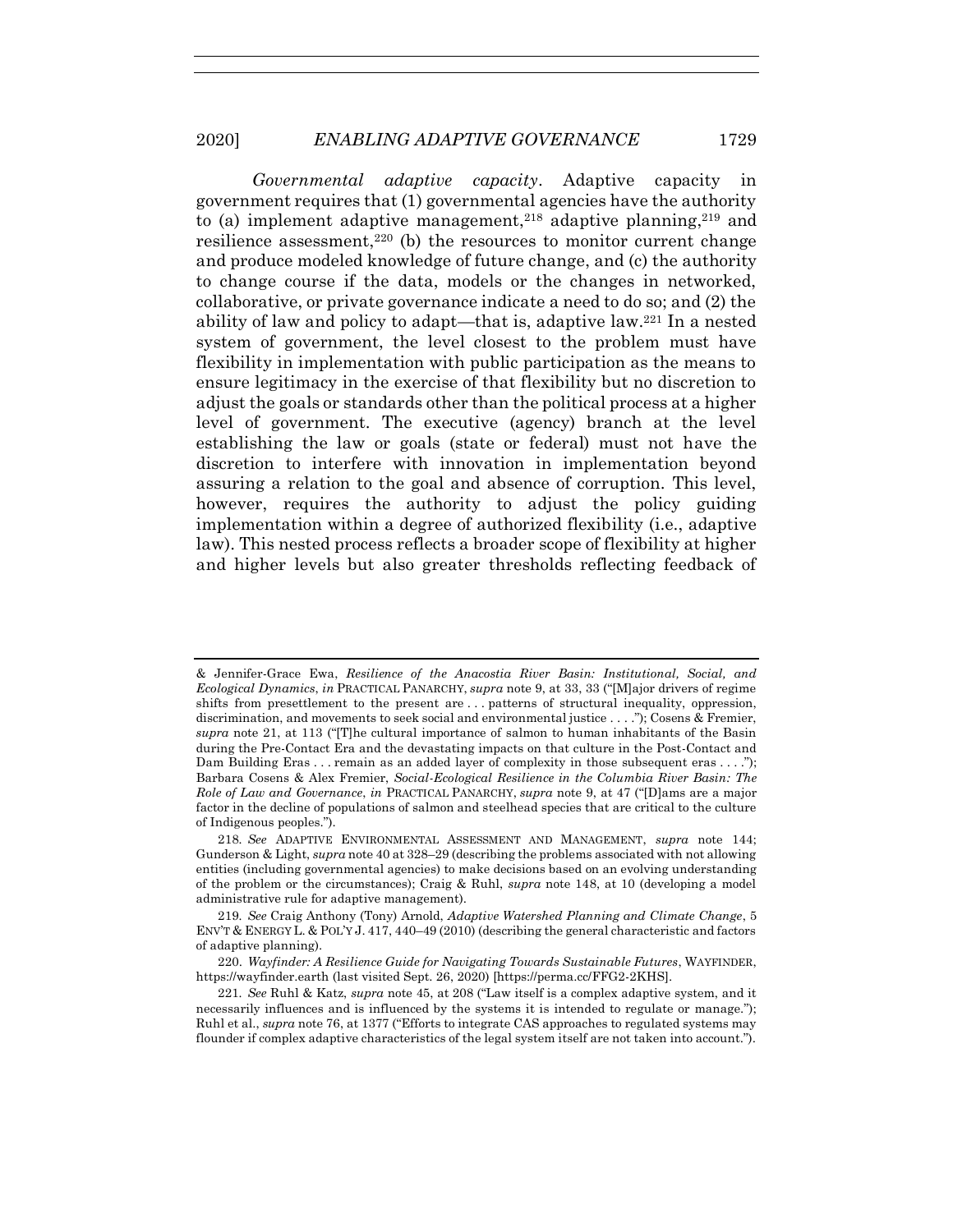information from multiple sources before adjustment is made. Scholars describe this type of process as triple loop learning.<sup>222</sup> Adaptive management and innovation in implementation represents the inner loop in which feedback from monitoring allows adjustment of management measures, feedback from multiple efforts to innovate in implementation feeds back to allow adjustment in goals and policy (double loop learning), and feedback from political efforts to adjust policy and goals allows revisiting of the underlying beliefs and values that led to the legislation (triple loop learning).<sup>223</sup>

*Government steering: process and oversight*. As the role of private stakeholders in governance increases with mounting complexity, government is essential to assure good governance. $2^{24}$ Twentieth-century bureaucracies gained legitimacy by basing decisions on science, but the degree of scientific uncertainty associated with increasing complexity has eroded trust in science-based decisionmaking. Irreducible uncertainty is often resolved through value-based judgements that can gain legitimacy only through open, transparent, and participatory processes. Thus, a critical role for government in adaptive governance is to provide oversight on the process for lower-level public-private actions and judicial review in cases of alleged corruption.<sup>225</sup> In addition, the point of judicial review, while remaining important on the front end of major projects, should not be used to create gridlock through a battle of experts faced with uncertainty. Judicial review of agency decisionmaking under the U.S. Administrative Procedure Act can gridlock efforts to solve complex problems.<sup>226</sup> As recommended by Dorf and Sabel, shifting the focus of review to back-end review of progress toward goals will allow adaptation in the face of uncertainty to proceed.<sup>227</sup> Democratic experimentalism contemplates review based on the tie between the remedy and the goal, outcomes, and violation of individual rights.<sup>228</sup> It replaces review based on agency process with review of corruption involving inclusion in networked and collaborative governance.<sup>229</sup>

<sup>222.</sup> See Claudia Pahl-Wostl, A Conceptual Framework for Analysing Adaptive Capacity and Multi-level Learning Processes in Resource Governance Regimes, 19 GLOB. ENV'T CHANGE 354, 354 (2009).

<sup>223</sup>*. See id.* at 358–59 (2009).

<sup>224.</sup> BEVIR, KEY CONCEPTS, *supra* note [9,](#page-3-1) at 92–96.

<sup>225.</sup> Dorf & Sabel, *supra* note [81,](#page-19-0) at 399.

<sup>226</sup>*. Id.* at 439, 443.

<sup>227</sup>*. Id.* at 288, 399–400, 403.

<sup>228</sup>*. Id.* at 288, 398–400.

<sup>229</sup>*. Id.* at 399.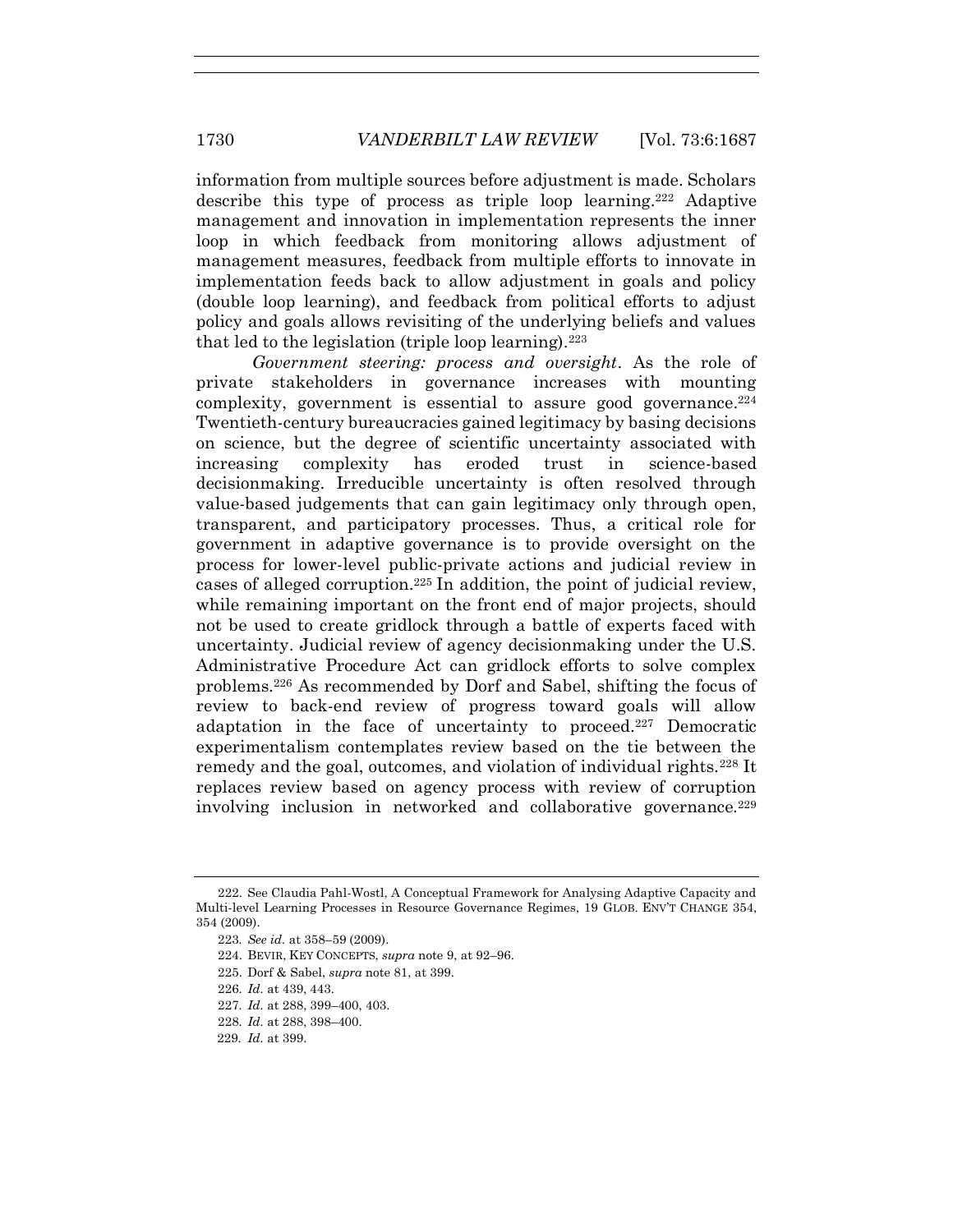Government process must also provide an avenue for institutionalization of collaborative solutions. Because adaptive governance emerges at the problem scale following a disturbance, no authorizing legislation exists. The tendency of society and its elected officials to lose interest when the crisis wanes leaves those who devoted years to developing collaborative solutions without the means to implement them.<sup>230</sup> A role for higher-level government agencies may be to provide a conduit for review of collaborative solutions to ensure legitimacy, inclusion, and relation to problem and a springboard for grant funding or legislation to institutionalize the solution.

Finally, it is critical to re-emphasize that adaptive governance, even in its most generalized definition, is not a panacea. Building on the AWG Project's work, AWG 2.0<sup>231</sup> explored the question of: When is government facilitation of adaptive governance appropriate? Coming full circle to the discussion of complexity in Part I, the simplest answer is that it is appropriate in situations of complexity and particularly appropriate to maintain key attributes of good governance in emergent adaptive governance efforts responding to wicked problems. In this context, government provides a toolbox for maintaining the efficacy of governance by assuring that environmental policy has a chance to reach the set goals in a feasible timeframe while adhering to good governance.

#### **CONCLUSION**

The interdisciplinary exercise of turning to complexity science and political science to develop a deeper understanding of what types of governance are needed for society to navigate accelerating change provides a view of the role of government and law in governance innovations already emerging and proving successful. The potential for nonlinear behavior in complex systems ranging from nature to economies, and the high level of uncertainty associated with when and how it might occur, calls for governance in which those who govern are actively engaged in learning and adjustment. Even the laws under which they govern must be adaptive. In the face of accelerating change, leaving adaptive governance to emergent processes without the reform needed to bring government in line with its emergence will be too little,

<sup>230</sup>*. See, e.g.*, Chaffin et al., *Resilience*, *supra* not[e 208,](#page-38-0) at 191 (questioning whether solutions devised in response to a crisis could continue to work without being institutionalized); Chaffin et al., *Klamath River Basin*, *supra* not[e 208,](#page-38-0) at 93–96 (noting the failure to implement agreements regarding the Klamath River Basin after years of negotiation).

<sup>231.</sup> For background see the authors' footnote.